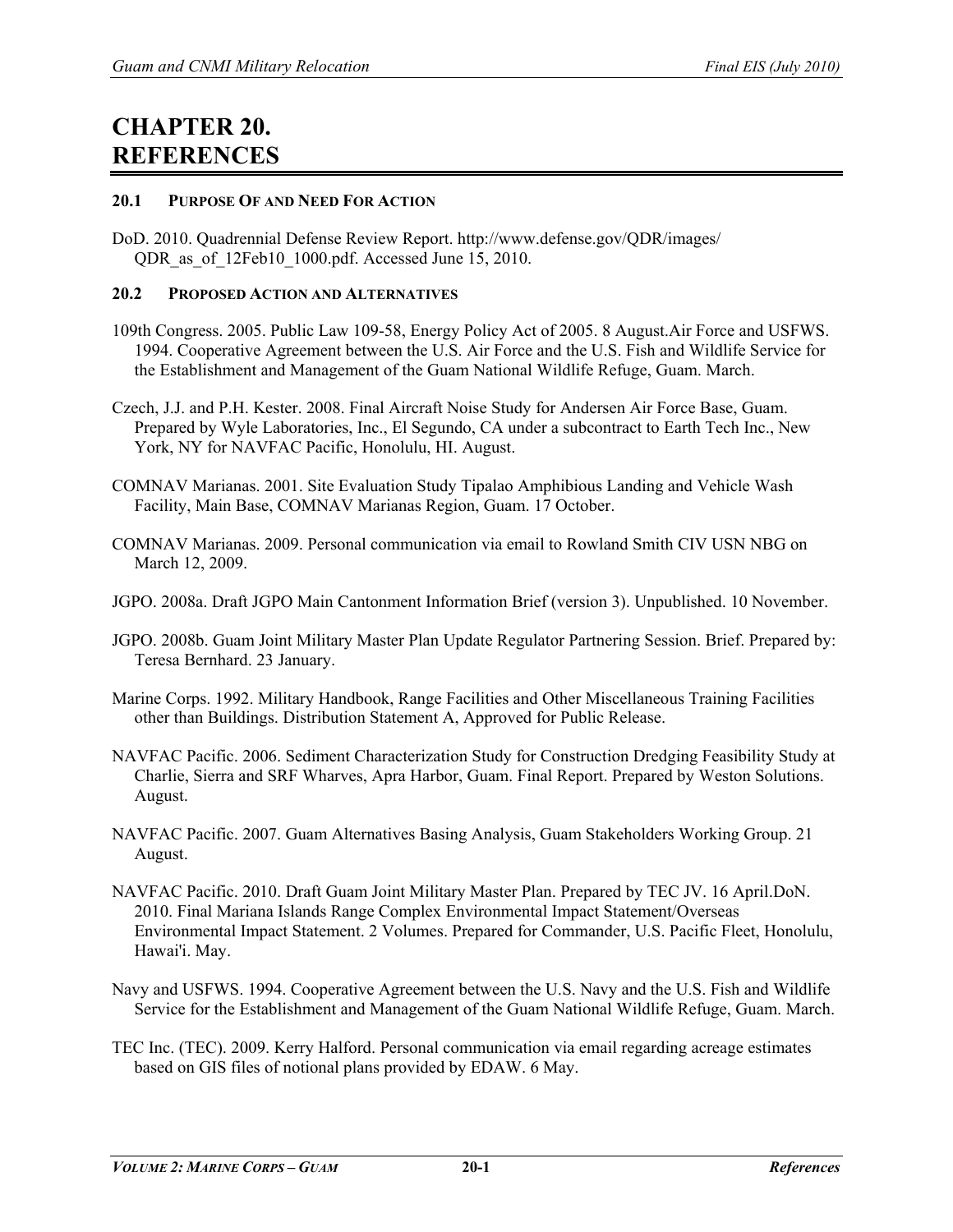- USEPA and USACE. 1991. Evaluation of Dredged Material Proposed for Ocean Disposal Testing Manual. EPA 503/8-91/001. February.
- USCG. 2007. Sector Guam Relocation Feasibility Study. Prepared by EDAW and AECOM. June.
- Winter, Donald C. Undated. Memorandum. Main Base, Range Training Complex, and SPE Housing Preferred Alternative Locations.

# **20.3 GEOLOGICAL AND SOIL RESOURCES**

- Athens, J.S and J.V. Ward. 2004. Holocene Vegetation, Savanna Origins And Human Settlement of Guam.
- Brooke, A. 2008. Mariana Fruit Bat Surveys on Navy Properties, Guam. NAVFAC Marianas, Environmental, Guam. December.
- COMNAV Marianas. 2001. Site Evaluation Study Tipalao Amphibious Landing and Vehicle Wash Facility, Main Base, COMNAV Marianas Region, Guam. 17 October.
- COMNAV Marianas. 2004. Fena Watershed Resource Assessment: Erosion and Sediment Identification for Critical Area Treatment prepared by the United States Department of Agriculture Natural Resources Conservation Service Pacific Basin for the United States Navy.
- COMNAV Marianas. 2006. Environmental Assessment Alpha and Bravo Wharves' Improvements (MILCON P-431), Apra Harbor Naval Complex, Guam, Mariana Islands. February.
- COMNAV Marianas. 2008. Interim Final Integrated Natural Resources Management Plan for Navy Lands, Guam. Plan Duration 2009 to 2014. September.
- Gingerich, S.B. 2003. Hydrologic Resources of Guam. USGS Water-Resources Investigations Report 03- 4126. http://pubs.usgs.gov/wri/wri034126/. Accessed November 2007.
- GovGuam. 2008. Draft Guam Hazard Mitigation Plan. Government of Guam. Prepared by URS. 21 March.
- Islam, M.Z. 2005. Minimizing Karst Related Risks in Highway Construction. Geotechnical Engineering for Disaster Mitigation and Rehabilitation. January.
- Lander, J.F., L.S. Whiteside, and P. Hattori. 2002. Tsunami History of Guam: 1849-1993. Science of Tsunami Hazards 20: 158-174.
- Minton, D. 2005. Fire, Erosion, and Sedimentation in the Asan-Piti Watershed and War in the Pacific NHP, Guam. Prepared for the National Park Service. 23 August.
- Muckel, G.B. 2004. Understanding Soil Risks and Hazards. United States Department of Agriculture, Natural Resources Conservation Service, National Soil Survey Center.
- Mylroie, J.L., J.W. Jenson, J.M.U. Jocson, and M.A. Lander. 1999. Karst Geology and Hydrology of Guam: A Preliminary Report. Water and Environmental Research Institute Technical Report No. 89. **October**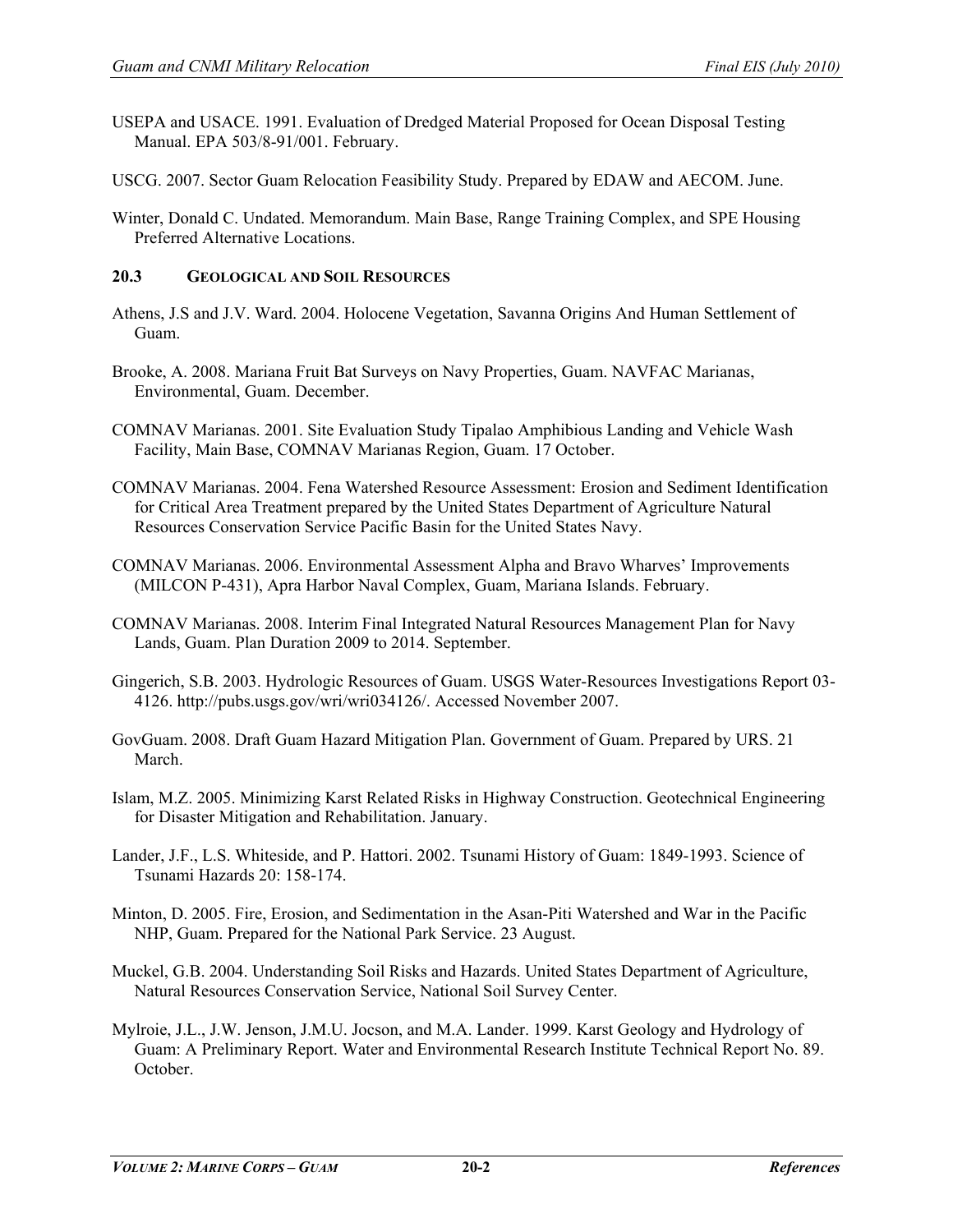- PACAF. 2006. Final Environmental Impact Statement: Establishment and Operation of an Intelligence, Surveillance, Reconnaissance (ISR), and Strike Capability, Andersen Air Force Base, Guam. November.
- Paulay, G., L. Kirkendale, G. Lambert, and C. Meyer. 2002. Anthropogenic Biotic Interchange in a Coral Reef Ecosystem: a Case Study from Guam. *Pacific Science* 56: 403-422.
- Siegrist, H.G., R.R. Lewis, and J.M.U. Jocson. 1998. Seismic Hazard Vulnerability on Guam. University of Guam: Water and Energy Research Institute of the Western Pacific. March.
- Taborosi, D. 2004. *Field Guide to Caves and Karst of Guam*. Bess Press.
- USACE. 2007. Unified Facilities Criteria; Seismic Design for Buildings. 22 June.
- USDA. 1978. Predicting Rain Fall Erosion Losses A Guide to Conservation Planning. Agriculture Handbook 537. December.
- USDA. 1996. Predicting Soil Erosion by Water: A Guide to Conservation Planning with the Revised Universal Soil Loss Equation (RUSLE). Agriculture Handbook 703. July.
- USEPA. 2010. Final Environmental Impact Statement for Designation of an Ocean Dredged Material Disposal Site Offshore of Guam. Prepared by TEC Inc. and Weston Solutions Inc under contract to NAVFAC Pacific. March.
- USFWS. 2006. Apra Commercial Wharf Expansion and Land Reclamation Project, Island of Guam. August.
- USGS. 2008. Guam Earthquake Information. Available at: [http://earthquake.usgs.gov/regional/world/?regionID=10.](http://earthquake.usgs.gov/regional/world/?regionID=10) Last updated 16 June 2008, accessed 22 December 2008.
- Young, F.L. 1988. Soil Survey of Territory of Guam. United States Department of Agriculture Soil Conservation Service. May.

#### **20.4 WATER RESOURCES**

- AECOS and Wil Chee (AECOS Inc. and Wil Chee Planning Inc.). 2009. Wetlands Inventory Report, U.S. Navy Properties on Guam and Tinian. September.
- Air Force. 2002. Integrated Natural Resources Management Plan for Andersen Air Force Base, Guam, Mariana Islands. February.
- Andersen AFB. 2008. Preliminary Final Integrated Natural Management Resources Plan and Environmental Assessment for Andersen Air Force Base, Guam. Prepared for 36 CES Environmental Flight, Andersen AFB, Guam. July.
- Barrett Consulting Group. 1991. Groundwater in Northern Guam: Sustainable Yield and Groundwater Development. December.
- Camp Dresser and McKee Inc (CDM). 1982. Northern Guam Lens Study, Groundwater Management Program, Aquifer Yield Report – prepared for the Government of Guam, Guam Environmental Protection Agency. December.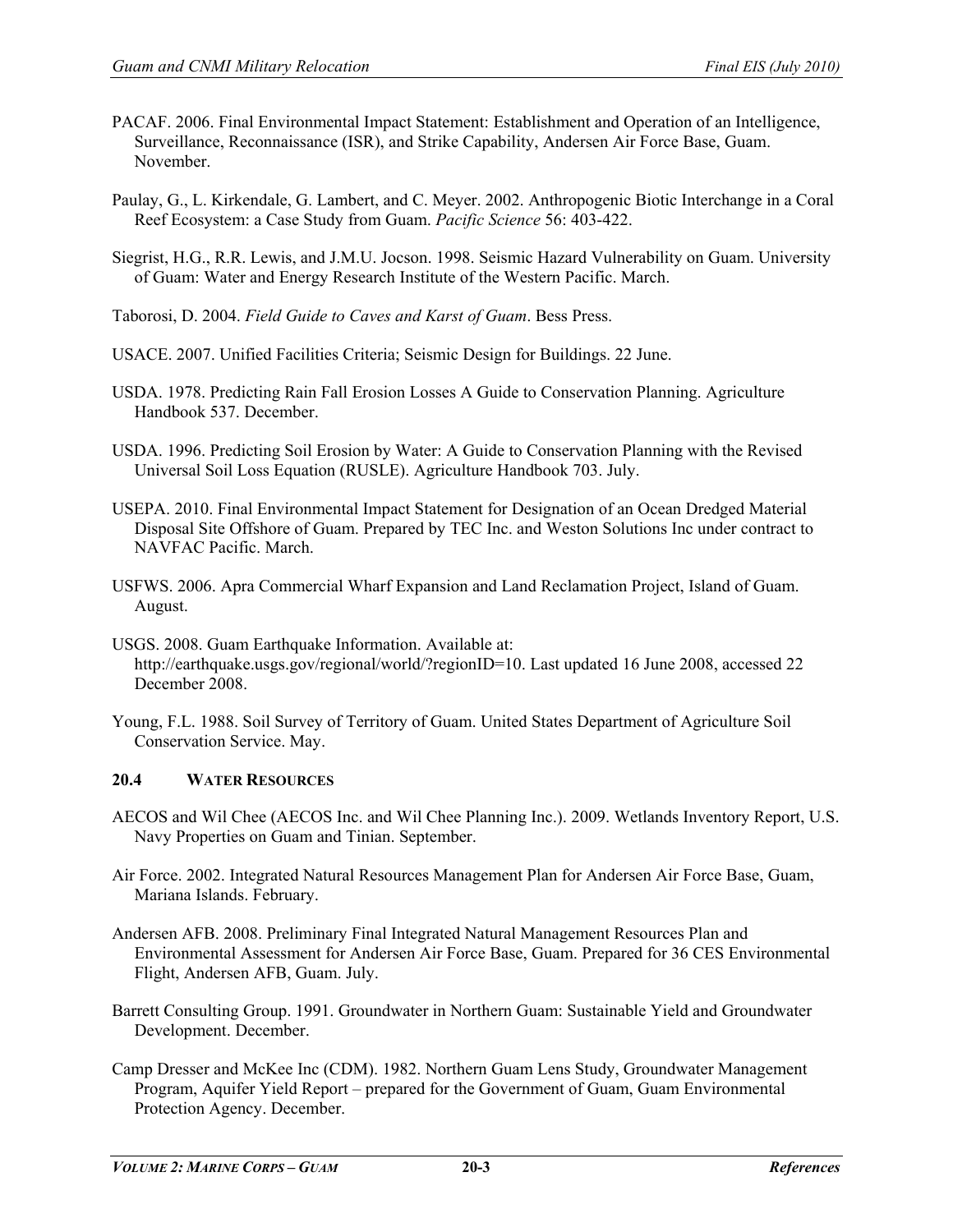- CNMI and Guam. 2006. CNMI and Guam Stormwater Management Manual. Prepared by Horsley Witten Group, Inc. Volume I. April.
- COMNAV Marianas. 2000. COMNAVMARIANAS INSTRUCTION 3500.4. Marianas Training Handbook. Commander in Chief, U.S. Pacific Command Representative. Guam and the Commonwealth of the Northern Mariana Islands. June.
- COMNAV Marianas. 2001a. Site Evaluation Study Tipalao Amphibious Landing and Vehicle Wash Facility, Main Base, COMNAV Marianas Region, Guam. 17 October.
- COMNAV Marianas. 2001b. Final Integrated Natural Resources Management Plan for Navy Lands, Guam. Plan Duration 18 November 2001 thru 17 November 2006. November.
- COMNAV Marianas. 2006. Environmental Assessment Alpha and Bravo Wharves' Improvements (MILCON P-431), Apra Harbor Naval Complex, Guam, Mariana Islands. February.
- COMNAV Marianas. 2008. Interim Final Integrated Natural Resources Management Plan for Navy Lands, Guam. Plan Duration 2009-2014. Prepared by Geo-Marine. September.
- Cowardin, L., V. Carter, F. Golet, and E. LaRoe. 1979. Classification of Wetlands and Deepwater Habitats of the United States. U.S. Department of the Interior, Fish and Wildlife Service, Office of Biological Services, Washingon, D.C.
- Eriksen, M. 2009. Habitat Equivalency Analysis & Supporting Studies: Section E Current Measurement and Numerical Model Study for CVN Berthing, Outer Apra Harbor, Guam. Prepared by Sea Engineering Inc. March.
- Freeze, R.A. and J.A. Cherry. 1979. *Groundwater*. Prentice-Hall, Inc. Englewood Cliffs, NJ.
- Geosyntec Consultants. 2007. Overview of Performance by BMP Category and Common Pollutant Type. International Stormwater BMP Database (1999 – 2008). Prepared for: Water Environment Research Foundation, American Society of Civil Engineers, USEPA, FHA, and American Public Works Association. June.
- GEPA. 2000. Coastal Zone Management Plan 309.
- GEPA. 2001. Guam Water Quality Standards. 2001 Revision.
- GEPA. 2006. Guam 2006 Integrated Water Quality Monitoring and Assessment Report, Clean Water Act Sections 303(d), 305(b) and 314. Part II. September.
- GEPA. 2008a. Monitoring Program for Guam's Non-Point Source Pollution Management Plan. Available at: [http://node.guamepa.net/programs/emas/nps.html.](http://node.guamepa.net/programs/emas/nps.html) Accessed 14 April 2009.
- GEPA. 2008b. 2008 Integrated Report. Clean Water Act Sections 303(d0, 305(b) and 314. Guam Environmental Protection Agency.
- GEPA. 2009. Personal Communication via telephone, Angel Merquez 26 March. Information concerning the GWUDI designation for the Northern Guam Lens (M2-second email).
- GEPA. 2010. Personal Communication via Draft EIS Comments. Comment J-001-037. 11 February.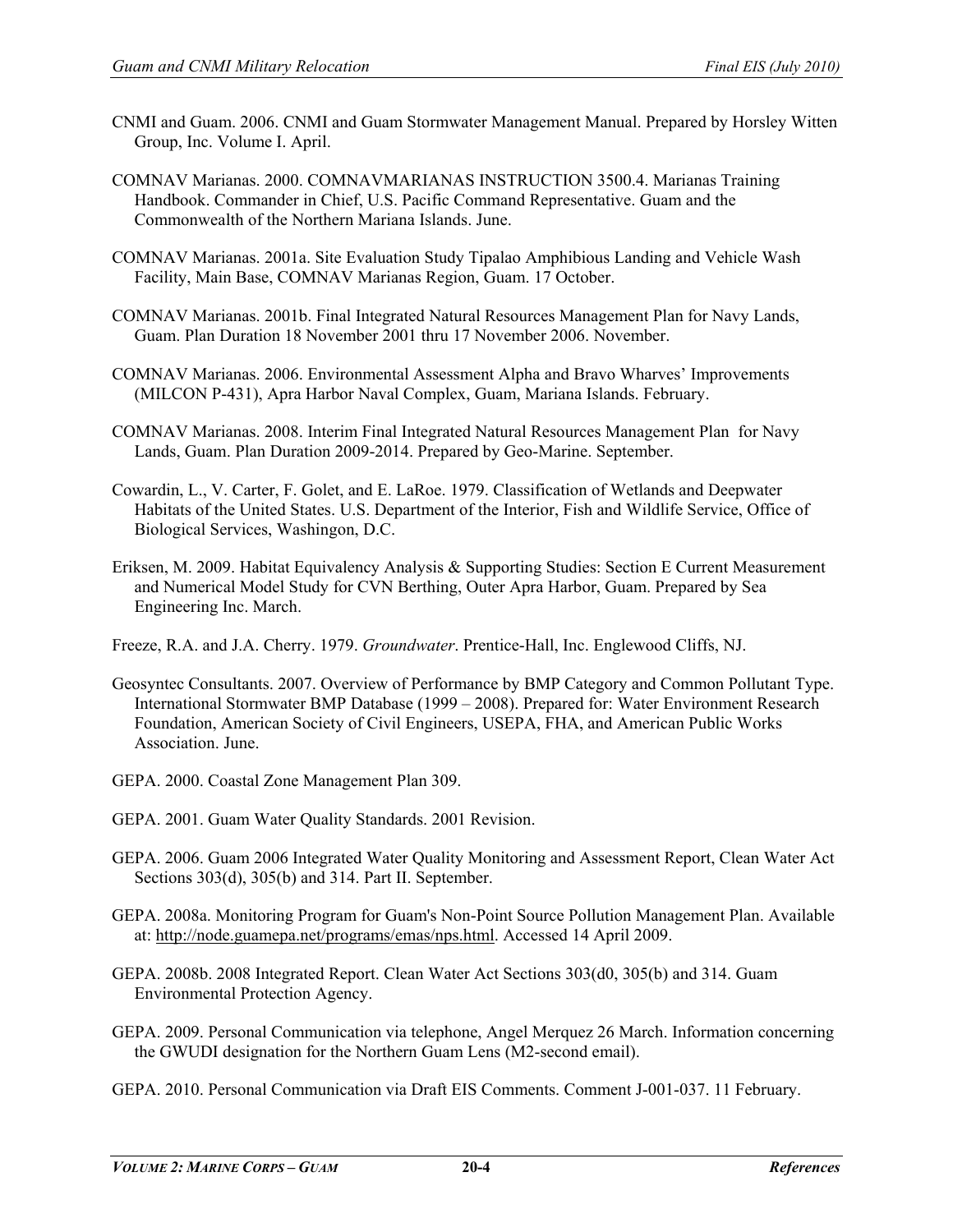- Gingerich, S.B. 2003. Hydrologic Resources of Guam. USGS Water-Resources Investigations Report 03- 4126.Available at: http://pubs.usgs.gov/wri/wri034126/. Accessed November 2007.
- GovGuam. 1998. Clean Water Action Plan for Guam Unified Watershed Assessment. 15 September.

GovGuam. 2008. The Guam Mapbook. Bureau of Statistics and Plans. January.

- GWA. 2007. Water Resources Master Plan (WRMP). Available at: http://www.guamwaterworks.org/dept\_agency\_rpts.html#wrmp. Accessed March.
- Herbich, JB. 2000. *Handbook of Dredging Engineering*. Edition: 2, Published by McGraw-Hill.
- International Stormwater BMP Database. 2009. Monitoring/Evaluation. Available at: [http://bmpdatabase.org/MonitoringEval.htm.](http://bmpdatabase.org/MonitoringEval.htm) Accessed on 17 September 2009.
- LaSalle, M.W., D.G. Clarke, J. Homziak, J.D. Lunz, and T.J. Fredette. 1991. A Framework for Assessing the Need for Seasonal Restrictions on Dredging and Disposal Operations Technical Report D-91-1, U.S. Army Engineer Waterways Experiment Station, Vicksburg, MS.
- McDonald, M.Q. and J.W. Jenson. 2003. Chloride History and Trends of Water Production Wells In the Northern Guam Lens Aquifer. Water and Environmental Research Institute Technical Report No. 98. June.
- NAVFAC Marianas. 1998. Wetland Delineation and Mapping COMNAVMARIANAS, M.I. Prepared by Duenas & Associates, Inc. August.
- NAVFAC Pacific. 2005. Dredged Material Management Plan: Phase II, Evaluation of Environmental Effects for Dewatering and Management of Materials from MCON P-431. Prepared by Weston Solutions. August.
- NAVFAC Pacific. 2006. Sediment Characterization Study for Construction Dredging Feasibility Study at Charlie, Sierra and SRF Wharves, Apra Harbor, Guam. Final Report. Prepared by Weston Solutions. August.
- NAVFAC Pacific. 2007. Ocean Current Study Ocean Dredged Material Disposal Site Apra Harbor, Guam Final Report. Prepared by Weston Solutions. August.
- NAVFAC Pacific. 2008. Guam Water Utility Study Report for Proposed USMC Relocation. Prepared by Earth Tech and TEC, Inc. Joint Venture. July.
- NAVFAC Pacific. 2009. Internal Draft Natural Resource Surveys of the Tolaeuus, Lost, and Maagas Rivers, Guam. 30 July.
- NAVFAC Pacific. 2010a. Preliminary Wetland Identification for Various Locations on Guam In Support of the Guam Military Buildup EIS. Pearl Harbor, HI.
- NAVFAC Pacific. 2010b. Draft Guam Natural Resources Survey Report. Pearl Harbor, HI.
- NAVFAC Pacific. 2010c. Additional Dredged Material Chemical Characterization at Polaris Point, the Former SRF Wharf, and the Turning Basin for Proposed CVN Wharf Alternatives, Apra Harbor, Guam, Final Report. Prepared by Weston Solutions, March.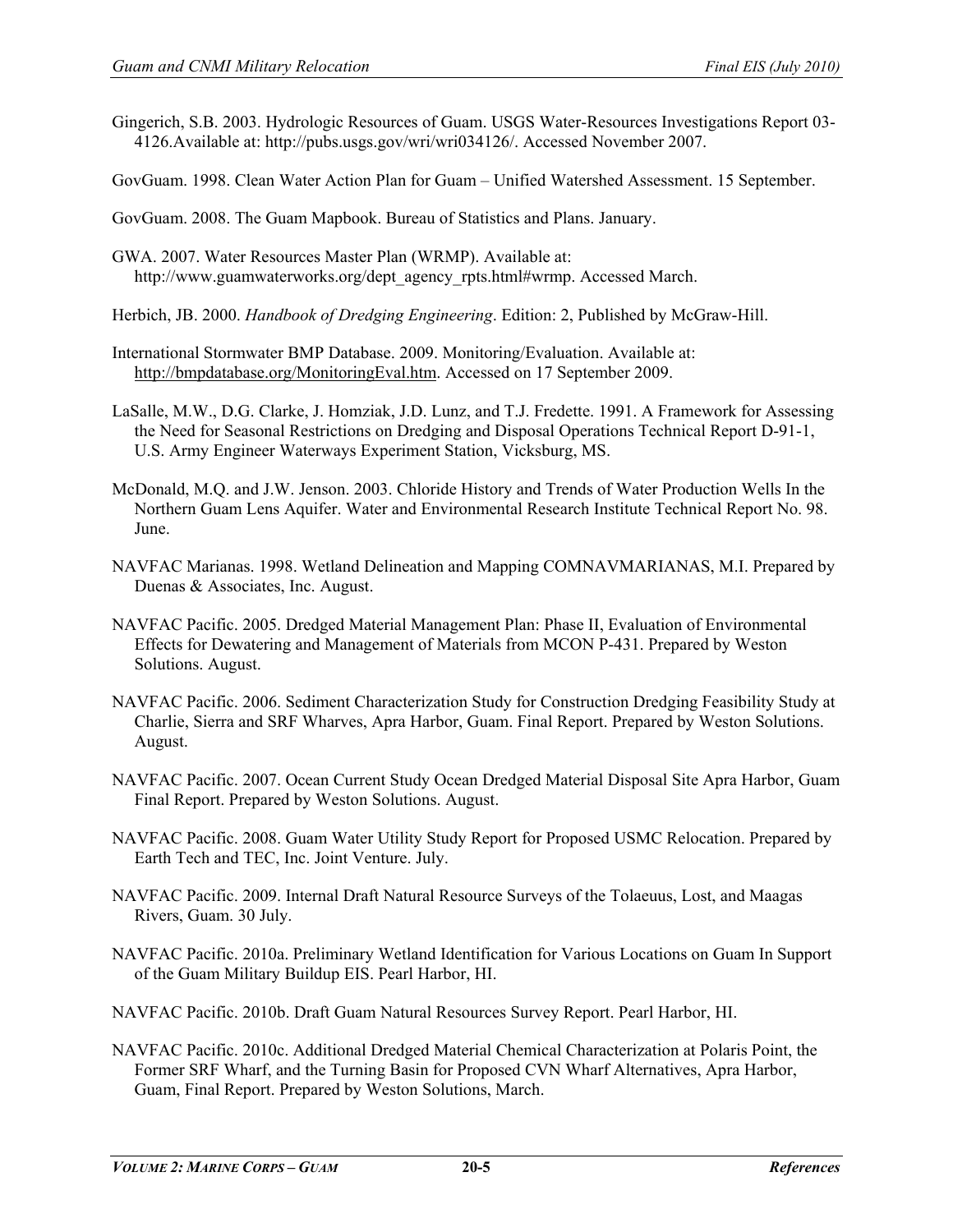- NAVFAC Pacific. 2010d. Final Comprehensive Drainage and Low Impact Development Implementation Study. Finegayan Main Contonment Area, Gaum. Prepared by TEC Inc Joint Venture. April.
- Navy. 1996. Draft Final Environmental Assessment for MCON P-245, Potable Water Pump Station, Lost River, NAVACTS Guam Ordnance Annex, Guam. Prepared by Belt Collins. November.
- Navy. 2003. Final Environmental Assessment Inner Apra Harbor Maintenance Dredging, Guam, Department of Navy. October.
- Navy. 2004. Environmental Assessment for Pier 6 Replacement Project, U.S. Naval Submarine Base New London, Groton, CT. Prepared for EFANE. September.
- Navy. 2005. Marine Resources Assessment for the Marianas Operating Area. Pacific Division, Naval Facilities Engineering Command, Pearl Harbor, Hawai'i. Prepared for Navy, Commander, U.S. Pacific Fleet (COMPACFLT) by Geo-Marine, Inc. August.
- Navy. 2008. Stormwater Pollution Prevention Manual, U.S. Naval Forces Region Marianas, Volume VI: Best Management Practice Manual. November.
- Navy. 2010. Final Mariana Islands Range Complex Environmental Impact Statement/Overseas Environmental Impact Statement. 2 Volumes. Prepared for Commander, U.S. Pacific Fleet, Honolulu, Hawai'i. May.
- NOAA. 2008. Impacts to Marine Fisheries Habitat from Nonfishing Activities in the Northeastern United States. NOAA Technical Memorandum NMFS NE 209. February.
- NRCS. 2010. Pacific Islands Area Official Soil Survey Information: Soils Data for Guam. Available at: [http://www.pia.nrcs.usda.gov/soils\\_id\\_reports.asp.](http://www.pia.nrcs.usda.gov/soils_id_reports.asp) Accessed 21 January.
- SAIC. 1980. Disposal Area Monitoring System. Annual Report. Volume 1. Physical measurements. DAMOS Contribution #17.
- SAIC. 1989. Monitoring surveys at the Central Long Island Sound Disposal Site. DAMOS Contribution #57. SAIC Report to ACOE No. SAIC 87/7516 and C57.
- SAIC. 2001. Review of Various Dredging Techniques And Their Effects On Water Column Characteristics. SAIC Report No. 538. 20 May.
- USACE. 1987. Corps of Engineers Wetlands Delineation Manual. January.
- USACE. 1998. Environmental Windows Associated with Dredging Operations. Technical Note DOER-E2. December.
- USACE. 2007. Draft Environmental Impact Statement for the Master Plan For Deep Draft Wharf And Fill Improvements At Apra Harbor, Apra Harbor, Piti, Guam. July.
- USEPA. 2009. National Pollutant Discharge Elimination System. Urban BMP Performance Tool. [http://cfpub.epa.gov/npdes/stormwater/urbanbmp/bmpeffectiveness.cfm. Accessed 17 September](http://cfpub.epa.gov/npdes/stormwater/urbanbmp/bmpeffectiveness.cfm.%20Accessed%2017%20September%202009)  [2009.](http://cfpub.epa.gov/npdes/stormwater/urbanbmp/bmpeffectiveness.cfm.%20Accessed%2017%20September%202009)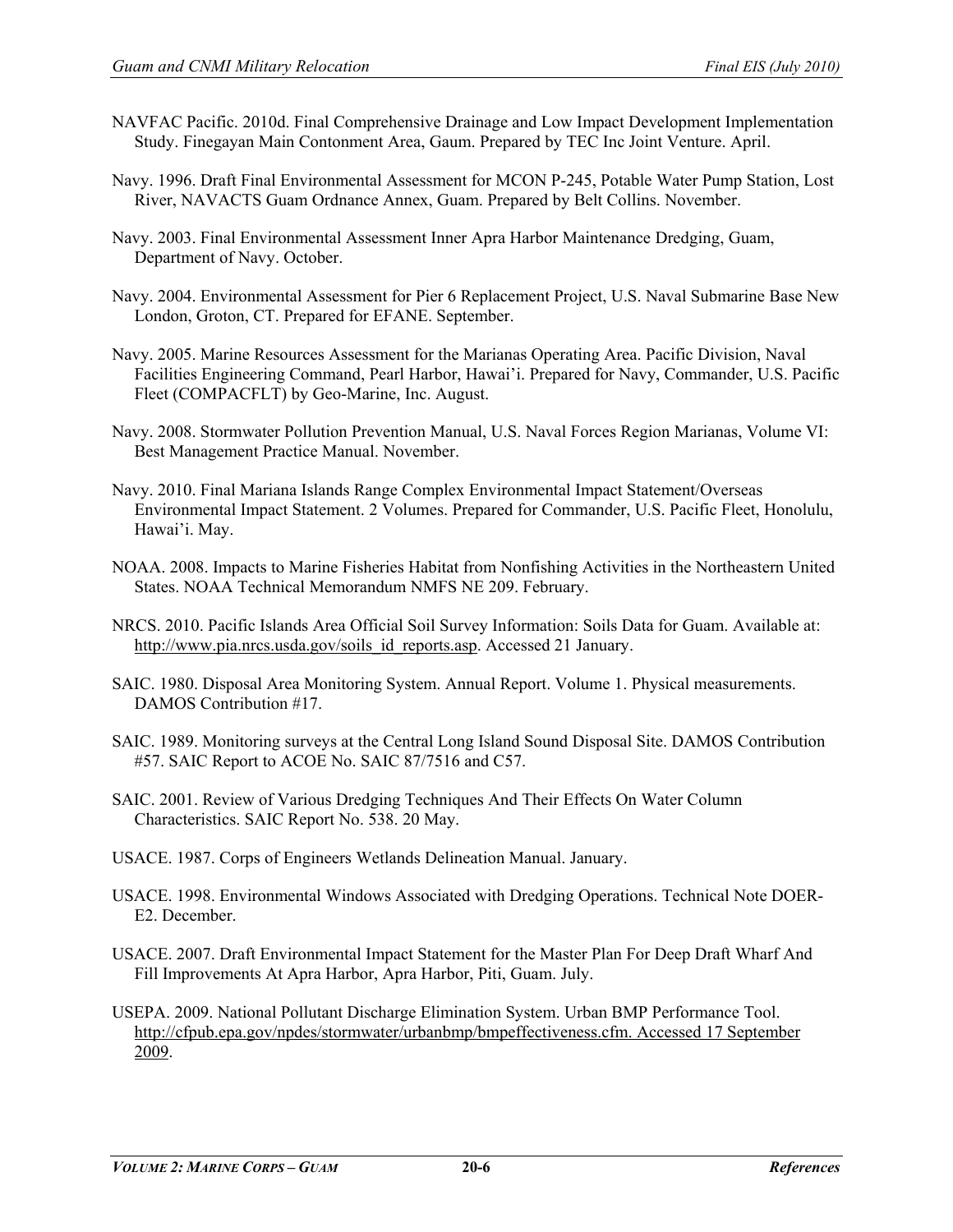- USEPA. 2010. Final Environmental Impact Statement for Designation of an Ocean Dredged Material Disposal Site Offshore of Guam. Prepared by TEC Inc. and Weston Solutions Inc under contract to NAVFAC Pacific. March.
- USEPA and USACE. 1991. Evaluation of Dredged Material Proposed for Ocean Disposal Testing Manual. EPA 503/8-91/001. February.
- USFWS. 1979. Classification of Wetlands and Deepwater Habitats of the United States. FWS/OBS-79/31. December.
- USFWS. 2009. U.S. Fish and Wildlife Service National Wetlands Inventory: Pacific Trust Islands (Guam and Saipan. Available at: [http://wetlandsfws.er.usgs.gov/imf/imf.jsp?site=NWI\\_PacTrust.](http://wetlandsfws.er.usgs.gov/imf/imf.jsp?site=NWI_PacTrust) Accessed 4 May.
- USGS. 2004. Rainfall-Runoff and Water Balance Models for Management of the Fena Valley Reservoir, Guam. Scientific Investigations Report 2004-5287. U.S. Department of the Interior. U.S. Geological Survey.
- USGS. 2007. Recent Hydrologic Conditions, Guam . Available at: [http://hi.water.usgs.gov/guam/guam\\_tab.htm.](http://hi.water.usgs.gov/guam/guam_tab.htm) Last updated 29 November 2007, accessed 26 March 2009.
- Ward, P.E., S.H. Hoffard, and P.A. Davis. 1965. Hydrology of Guam. Geological Survey Professional Paper 403-H.
- Wiles, G.J. and M.W. Ritter. 1993. Guam, In: A Directory of Wetlands in Oceania, D.A. Scott, ed. International Waterfowl and Wetlands Research Bureau (IWRB), Slimbridge, U.K. and AWB, Kuala Lumpur, Malaysia.
- Yeung. 2004. Rainfall-Runoff and Water-Balance Models for Management of the Fena Valley Reservoir, Guam. USGS Scientifc Investigations Report 2004-5287.
- Young, F.L. 1988. Soil Survey of Territory of Guam. United States Department of Agriculture Soil Conservation Service. May.

# **20.5 AIR QUALITY**

- AFCEE. 2005. U.S Air Force Air Conformity Applicability Model (Version 4.3). December.
- Czech, J.J. and P.H. Kester. 2008. Final Aircraft Noise Study for Andersen Air Force Base, Guam. Prepared by Wyle Laboratories, Inc., El Segundo, CA under a subcontract to Earth Tech Inc., New York, NY for NAVFAC Pacific, Honolulu, HI. August.
- FHWA. 2006. Roadway Construction Noise Model User's Guide. January.
- GEPA. Title V Permit Nos. FO-15A (NCTS Finegayan), FO-006 (Marbo), final dated May 11, 2009, FO-009 (Yigo) , final dated May 11, 2009, FO-003 (Dededo), final dated May 11, 2009, FO-008 (Tenjo), draft October 2008, FO-005 (Manengon), draft October 2008, FO-004 (Macheche), final dated May 11, 2009 and FO-019 (Agana Shopping Center), draft September 3, 2009, FO-015B (Naval Hospital),FO-002 final dated May 11, 2009 (Cabras), FO-015F (Orote Point).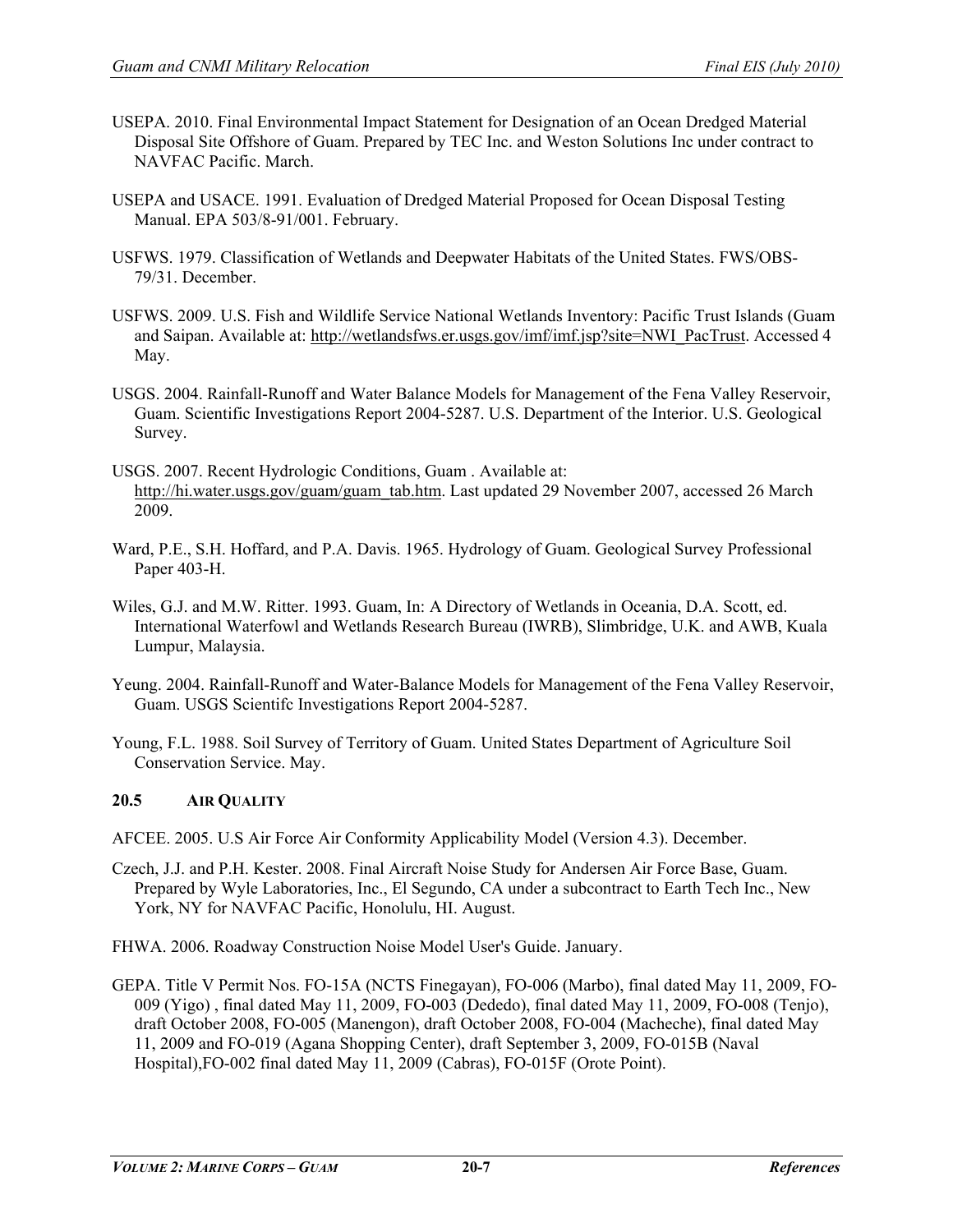- GEPA. 2004. Air Pollution Control Standards and Regulations (APCSR) Section 1104.6 (c) (12) (ix). July.
- GEPA. 2008. Personal communication via e-mail, Chritine Fong, 29 October. Discussed the 2007 Annual Fee Calculation Worksheet.
- IPCC. 1995. IPCC Second Assessment Report. Climate Change 1995. OMM, WNO, PNUE, and UNEP.
- PACAF. 2006. Final Environmental Impact Statement for Establishment and Operation of an Intelligence, Surveillance, Reconnaissance, and Strike Capability, Andersen Air Force Base, Guam. Hickam AFB, Hawai'i. November.
- RSMeans. 2003. Facilities Construction Cost Data*.*

RSMeans. 2006. Heavy Construction Cost Data*.*

- UNFCCC. 2004. Guidelines for the preparation of national communications by Parties included in Annex I to the Convention, Part I: UNFCCC reporting guidelines on annual inventories (following incorporation of the provisions of decision 13/CP.9) Subsidiary Body for Scientific and Technological Advice ,Twenty-first session Buenos Aires, 6–14 December 2004. Item 5 (d) of the provisional agenda, Methodological issues, Issues relating to greenhouse gas inventories.
- USEPA. 1992. Procedures of Emission Inventory Preparation, Volume IV: Mobile Sources. December.4fth Sources.
- USEPA. 1995. A Modeling Methodology for Predicting Pollutant Concentrations Near Roadway Intersections. September.
- USEPA. 2000. Heavy-Duty Standards/Diesel Fuel Regulatory Impact Analysis. December. EPA420-R-00-026
- USEPA. 2003. User's Guide to MOBILE6.1 and MOBILE6.2 Mobile Source Emission Factor Model. August.
- USEPA. 2008. NONROAD Model Worksheet. 31 December.
- USEPA. 2009a. Technical Support Document for Endangerment and Cause or Contribute Findings for Greenhouse Gases under Section 202(a) of the Clean Air Act. December 7, 2009.
- USEPA. 2009b. Endangerment and Cause or Contribute Findings for Greenhouse Gases under Section 202(a) of the Clean Air Act. Final findings were published in the Federal Register under Docket ID No. EPA-HQ-OAR-2009-0171 on December 15, 2009, with the final rule was effective January 14, 2010. [http://www.epa.gov/climatechange/endangerment.html.](http://www.epa.gov/climatechange/endangerment.html)
- USEPA. 2009c. Inventory of U.S. Greenhouse Gas Emissions and Sinks: 1990 2007. April 15, 2009. USEPA, Washington, DC.
- USEPA. 2009d. Mobile Source Air Toxics.Available at: [http://www.epa.gov/OMS/toxics.htm.](http://www.epa.gov/OMS/toxics.htm) Last updated 18 May 2009, accessed on 29 May 2009.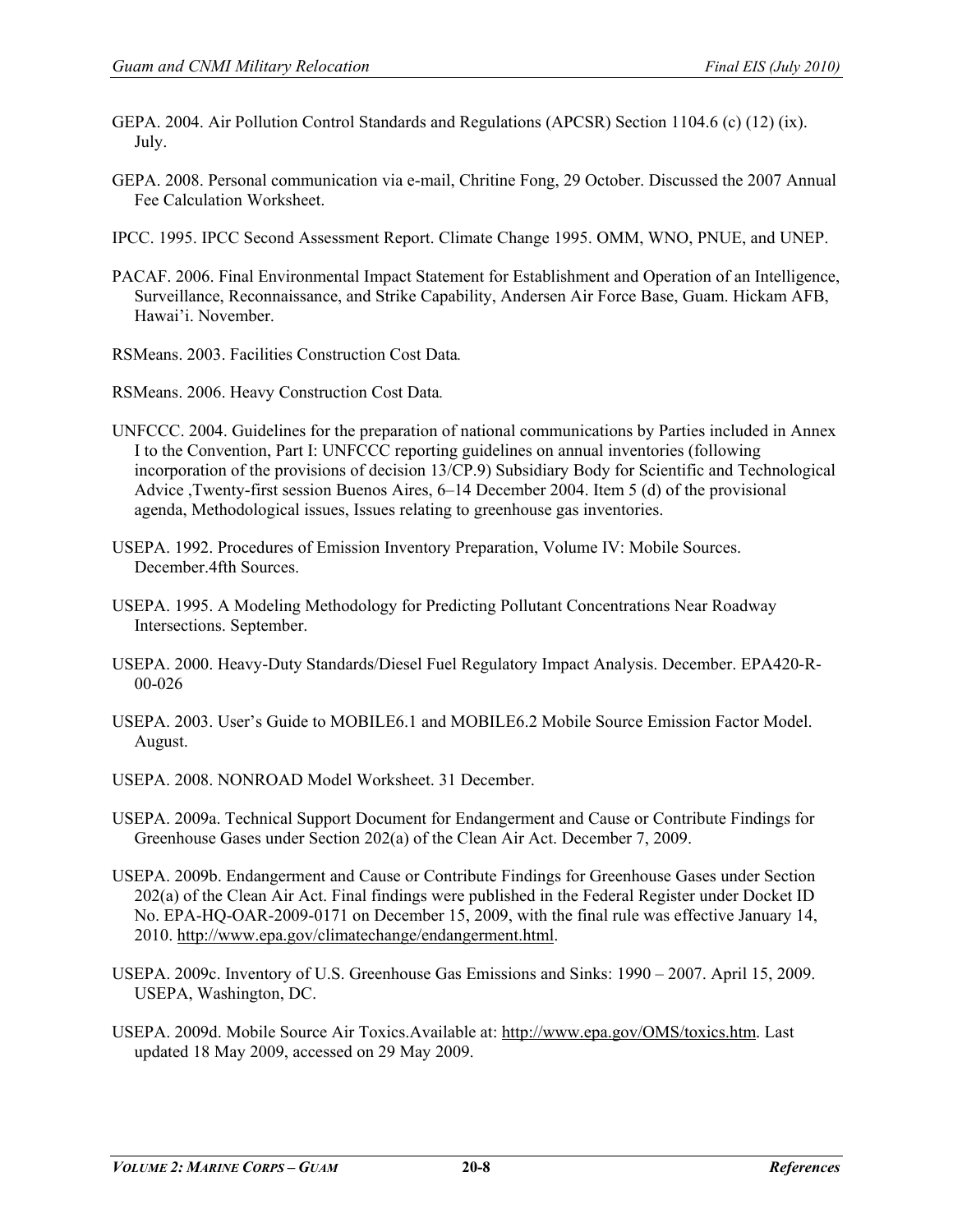# **20.6 NOISE**

- Air Force. 2002. Flyover Noise Calculator. Version 1.0.2 Beta. AFRL/HECB, Aural Displays and Bioacoustics Branch, Wright-Patterson AFB, OH. May.
- AirNav. 2009. Guam International Airport. Available at: http://www.airnav.com/airport/PGUM. Last updated 27 August 2009, accessed on 15 February 2009.
- Andersen AFB. 2000. Environmental Assessment, Andersen Air Force Base Cargo Parachute Drop

Zone, Department of the Air Force, Pacific Air Forces, 36th Air Base Wing. December.

Army. 2007. Environmental Protection and Enhancement. Army Regulation 200-1. 13 December.

- COMPACFLT. 2009. Personal Communication (meeting). Francis Suganuma, Theater Assessment & Strategic Studies / BRAC Coordinator (N01CE31), Commander, U.S. Pacific Fleet. Subject: Mr. Suganuma provided information based on his discussion with Naval Seas Systems Command 08 (Navy Nuclear Propulsion Program) on aircraft carrier radiological issues. Meeting attended by NAVFAC Pacific and TEC Inc. March 16, 2009.
- Czech, J. 2009. Noise Analysis for Guam Training EIS. Prepared by WYLE for TEC, Inc. Joint Venture. 25 September.
- Czech, J.J. and P.H. Kester. 2008. Final Aircraft Noise Study for Andersen Air Force Base, Guam. Prepared by Wyle Laboratories, Inc., El Segundo, CA under a subcontract to Earth Tech Inc., New York, NY for NAVFAC Pacific, Honolulu, HI. August.
- FAA. 2000. Aviation Noise Abatement Policy 2000, Published in Federal Register/Vol. 65 No. 136/Friday, July 14, 2000/Notices.

Guam DPW. 2009. Traffic Noise Abatement Policy. Prepared by DPW.

- Marine Corps. 2005. Memorandum from Assistant Deputy Commandant, Installations and Logistics (Facilities), Headquarters United States Marine Corps. Subject: Ground Training Noise Guidance for Marine Corps Installations. 29 June.
- NAVFAC Pacific. 2010. Draft Guam Joint Military Master Plan. Prepared by TEC JV. 16 April.
- Navy. 2009. West Coast Basing of the MV-22 Final Environmental Impact Statement. Prepared for NAVFAC Southwest, San Diego, CA. October.
- Navy. 2010. Final Mariana Islands Range Complex Environmental Impact Statement/Overseas Environmental Impact Statement. 2 Volumes. Prepared for Commander, U.S. Pacific Fleet, Honolulu, Hawai'i. May.

Noise Council. 1995. Code of Practice on Environmental Noise and Control at Concerts.

PACAF. 2006a. Environmental Impact Statement. Establishment and Operation of Intelligence Reconnaissance (ISR) and Strike Capability at Andersen Air Force Base. Department of the Air Force, Pacific Air Forces, Hickam AFB, Hawai'i. November.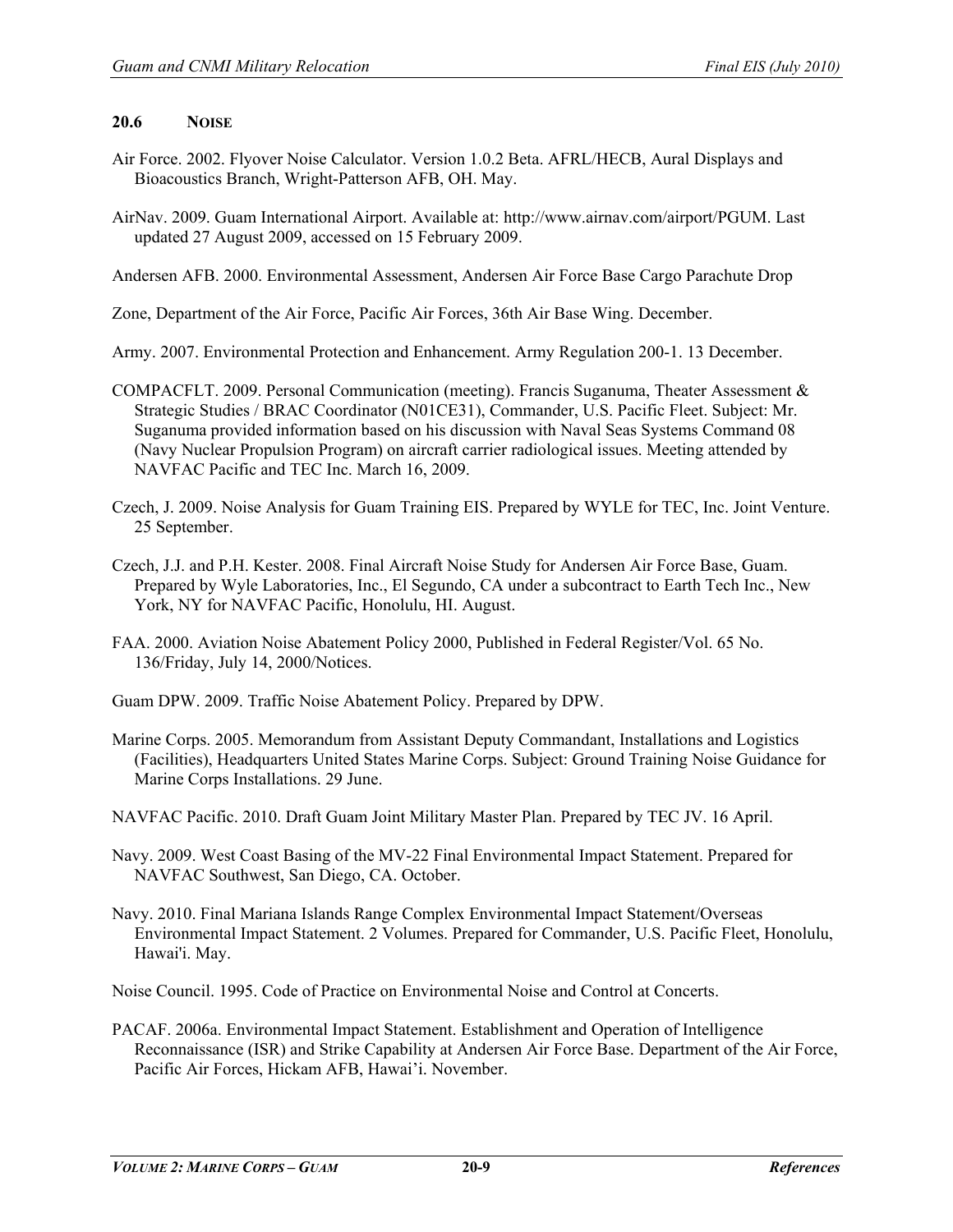- PACAF. 2006b. Environmental Assessment, Beddown of Training and Support Initiatives at Northwest Field, Andersen AFB, Guam, Hickam AFB, Hawai'i. June.
- Rose et al. 2008. Austin S. Rose, MD, Department of Otolaryngology-Head and Neck Surgery, University of North Carolina, ENT Journal December 2008USACHPPM. 2009. Operational Noise Consultation NO. 52-ON-0BVU Operational Noise Contours Proposed Range Development Guam and Tinian. July.
- USDOT. 2006. FWHA Highway Construction Noise Handbook. Available at: [http://www.fhwa.dot.gov/environment/noise/handbook/index.htm.](http://www.fhwa.dot.gov/environment/noise/handbook/index.htm) Last updated 16 December 2008, accessed 3 April 2009.
- USEPA. 1982. Guidelines for Noise Impact Analysis. April.

# **20.7 AIRSPACE**

- AirNav. 2009. Guam International Airport. http://www.airnav.com/airport/PGUM. Accessed on 15 February 2009.
- FAA. 2008a. FAA Order 1050.1E Environmental Impacts: Policies and Procedures. Available at: [http://www.epa.gov/fedrgstr/EPA-GENERAL/1999/November/Day-19/g30266.htm.](http://www.epa.gov/fedrgstr/EPA-GENERAL/1999/November/Day-19/g30266.htm) Last updated 19 November, accessed on 20 March 2008.
- FAA. 2008b. FAA Order JO 7400.2G Procedures for Handling Airspace Matters. Available at: http://www.faa.gov/air\_traffic/publications/atpubs/AIR/INDEX.HTM. 10 April.
- Federal Register. 2009. Amendment of Class E Airspace;Guam Island, GU, and Saipan Island,CQ Federal Register, Vol 74, Number 37, Page 8741. 29 February.
- FIP. 2008. DoD Flight Information Publication (Terminal) HIGH AND LOW ALTITUDE PACIFIC, AUSTRALIA, AND ANTARCTICA Vol-(1):21 November.
- Navy. 2010. Draft Mariana Islands Range Complex Environmental Impact Statement/Overseas Environmental Impact Statement. 2 Volumes. Prepared for Commander, U.S. Pacific Fleet, Honolulu, Hawai'i. May.

#### **20.8 LAND AND SUBMERGED LAND USE**

- Air Force. 2005. General Plan Andersen Air Force Base. Prepared by Parsons. August.
- Andersen AFB. 2009. Personal communication via email, Roy Mendiola, Civilian U. S. Air Force 36<sup>th</sup> Wing, Real Estate. 25 May.
- Bureau of Statistics and Plans. 2008. Personal Communication via e-mail, David Burdick 22 December. Information concerning Guam Land Use Plans. Provided 1966 Guam Land Use Plan digitized zoning GIS files-draft pending approval by Department of Land Management.

Bureau of Statistics and Plans. 2008. Guam Mapbook. January.

Bureau of Statistics and Plans. 2009. Final North and Central Guam Land Use Plan. Prepared by ICF International Plan Rite and Sablan Environmental. Prepared for Government of Guam Bureau of Statistics and Plans. March.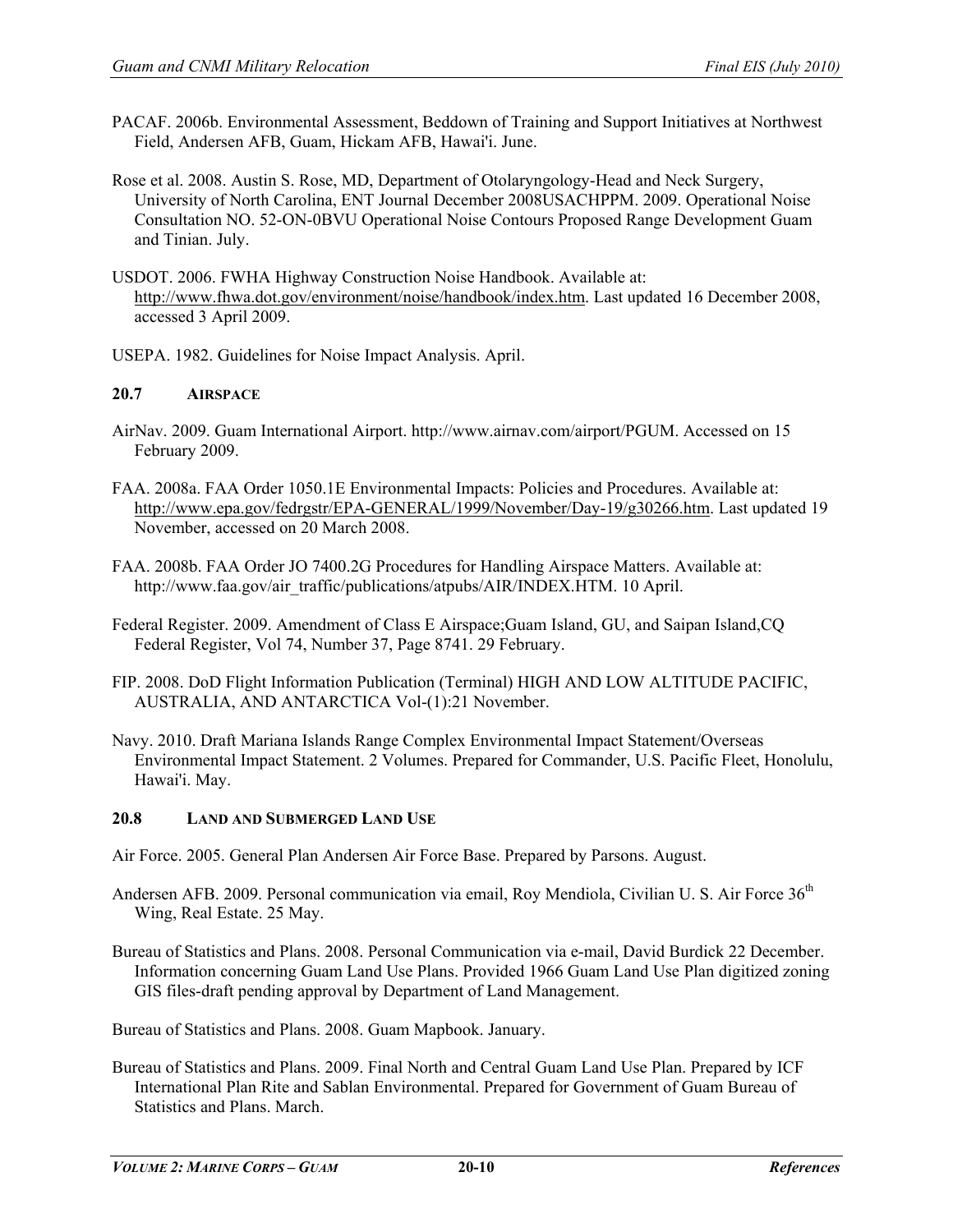- COMNAV Marianas. 2006. Environmental Assessment Alpha and Bravo Wharves' Improvements (MILCON P-431), Apra Harbor Naval Complex, Guam, Mariana Islands. February.
- COMNAV Marianas. 2007. Final Environmental Impact Statement Kilo Wharf Extension MILCON P-502, Apra Harbor Naval Complex, Guam, Mariana Islands Commander, Navy Region Marianas. September.
- COMNAV Marianas. 2008. Navy Main Base Land Use Plan Map. Prepared by Asset Business Line. May.
- GLUC. 2008. (Interim) Zoning Map, Dos Amantes Planning Area. Guam Department of Land Management Resolution 2008-01. 28 February.
- Government Affairs Office. 2007. Report to Congressional Committees. Defense Infrastructure Overseas Master Plans Are Improving, but DOD Needs to Provide Congress Additional Information about the Military Buildup on Guam. GAO-07-015. September.
- GovGuam. 2008. The Guam Mapbook. Bureau of Statistics and Plans. January.
- JGPO. 2008. JGPO Main Cantonment Brief (version 3). Unpublished. November.
- NAVFAC Pacific. 2004. COMNAV Marianas RSIP Waterfront Functional Plan. Prepared by Helber Hastert & Fee. April.
- NAVFAC Pacific. 2007. Final Natural Resource Survey and Assessment Report of Guam and Certain Islands of the Commonwealth of the Northern Mariana Islands. Revision 1. Prepared by TEC Joint Venture, Honolulu, HI. 31 August.
- NAVFAC Pacific. 2008a. Dredged Material Upland Placement Study, Apra Harbor, Guam. Prepared by Weston Solutions Inc. and TEC Inc. Contract: N62742-06-D-1870 Amendment 0024. May.
- NAVFAC Pacific. 2008b. Guam Joint Military Master Plan, Revision 5. Prepared by TEC JV. September.
- NAVFAC Pacific. 2009. Personal communication via email, Mark Brandon, Real Estate. 14 April. Information regarding acreages of military property.
- NAVFAC Pacific. 2010. Land Acquisition Baseline Report*.* Prepared by TEC Joint Venture. Contract: N62742-06-D-1870. May. (FEIS Appendix F).
- Navy. 2003. Final Environmental Assessment Inner Apra Harbor Maintenance Dredging, Guam, Department of Navy. October.
- Navy. 2010. Final Mariana Islands Range Complex Environmental Impact Statement/Overseas Environmental Impact Statement. 2 Volumes. Prepared for Commander, U.S. Pacific Fleet, Honolulu, Hawai'i. May.
- PACAF. 2006. Environmental Impact Statement. Establishment and Operation of Intelligence Reconnaissance (ISR) and Strike Capability at Andersen Air Force Base. Department of the Air Force, Hickam AFB, HI. November.
- PAG. 2008. Jose D. Leon Guerrero Commercial Port of Guam Master Plan Update 2007 Report. Prepared for the Port Authority of Guam. February.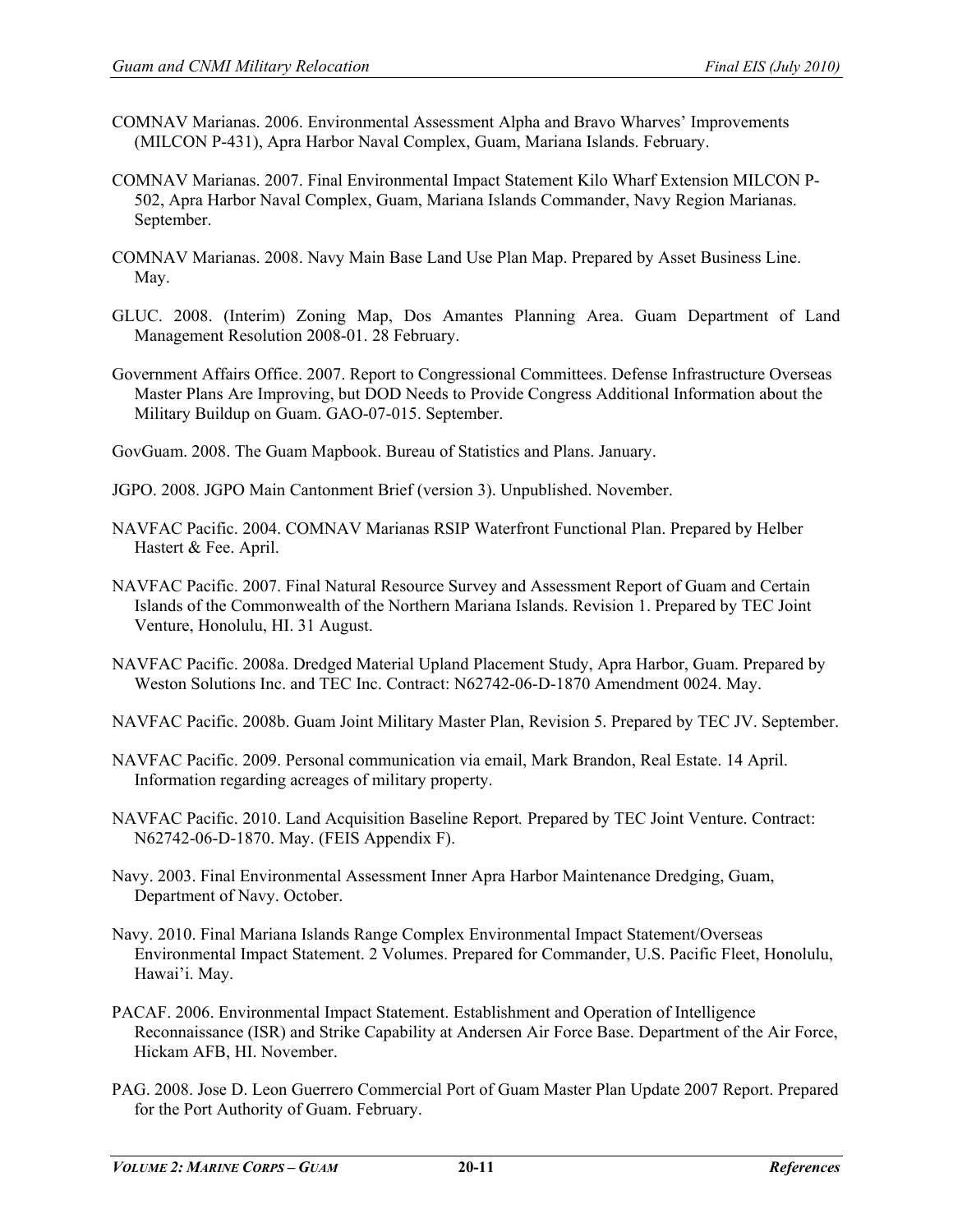- Secretary of Defense. 2009. Memorandum. Subject: Methodology for Assessing Hearing Loss Risk and Impacts in DoD Environmental Impact Analysis. 16 June.
- TEC. 2009. Acreage Calculations based on Guam and CNMI Military Relocation EIS Project GIS Files. Files accessed 10 March.
- Territorial Planning Council. 1994. I Tano' Ta, the Land Use Plan for Guam. Prepared by W.B., Flores & Associates/Strategic Planning Group Inc. Joint Venture.
- U.S. and GovGuam. 1992. Quitclaim Deed: Former Marbo Base Command Area B-4. 17 November.
- U.S. Census Bureau. 2000. Decennial Census, Guam Summary File. http://factfinder.census.gov/servlet/DatasetMainPageServlet? program=DEC& submenuId=& lang= en&\_ts=. Accessed 16 January 2009.
- USDA. 1991. Soil Conservation Service. Prime and Important Farmlands Guam, Guam Public Land Suitable for Agriculture. Map. May.
- USEPA. 2010. Final Environmental Impact Statement for Designation of an Ocean Dredged Material Disposal Site Offshore of Guam. Prepared by TEC Inc. and Weston Solutions Inc under contract to NAVFAC Pacific. March.

# **20.9 RECREATIONAL RESOURCES**

- Air Force. 2002. Integrated Natural Resources Management Plan (INRMP) for Andersen Air Force Base, Guam. December.
- Andersen AFB. 2009. Personal Communication in person with David T. Lotz, Natural Resources Planner, Environmental Impact Analysis Process and Cultural Resources, 22 May. Discussion regarding the state of the recreational resources on Guam and other related topics. Honolulu, HI.
- COMPACFLT. 2008. Northwest Training Range Complex Draft Environmental Impact Statement/Overseas Environmental Impact Statement. Prepared by Pacific Fleet Environmental Office, Silverdale, Washington. December.
- Department of Parks and Recreation. 2009. Personal Communication via Telephone with John Taitagui, Staff, 10 March. Information regarding whether visitor counts, visitor surveys, and carrying capacity studies were done on the recreational resources on Guam managed by the Department of Parks and Recreation. Hagatna, Guam.
- Global Development Research Center. 2009. http://www.gdrc.org/uem/footprints/carrying-capacity.html. Accessed January.
- GovGuam. 2006. Guam Comprehensive Outdoor Recreation Plan Update. Prepared by the Department of Parks and Recreation.
- Guam Bureau of Statistics and Plans. 2006. 2005 Guam Statistical Yearbook. Office of the Governor.
- Guam Golf Courses Association. 2009. Guamgolf.net. http://www.guamgolf.net/english/golfinfo/index.html. Accessed 7 May.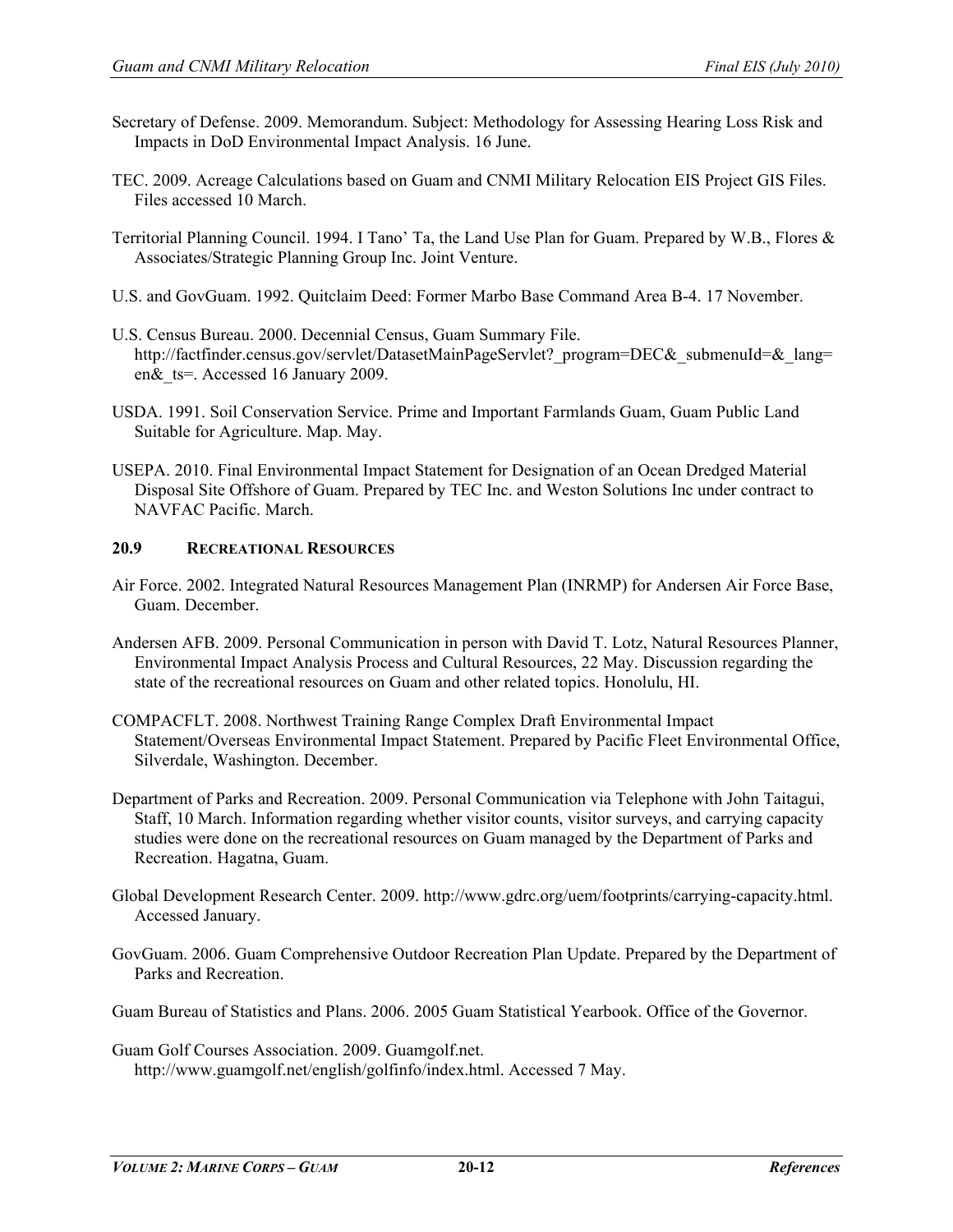- JGPO Forward. 2010. Email Communication with Randel Sablan, Assistant Environmental Director, Assistant Secretary of the Navy, Installation & Environment, March 29, 2010. Discussion regarding vehicle off-roading in Guam.
- Lotz, D. and J. Lotz. 2001. The Guam Guide What to see and do on the Island. Making Tracks, Guam. November.

Lotz, D and B. Lotz. 2004. The Best Tracks on Guam. Making Tracks, Guam. June.

- Marianas Yacht Club. 2009a. Personal communication via in-person interview with R. Leeper, Purchaser/Buyer, 5 February. Information about impacts of military buildup on marine-related Guam tourism. Hagåtña, GU.
- Marianas Yacht Club. 2009b. Personal communication via in-person group interview with R. Leeper, Commodore; H. Kennedy, Secretary; G. Porter, Treasurer, 5 February. Information about impacts of military buildup on ocean-related recreation and related economic activity. Hagåtña, GU.
- National Park Service. 2009. Public Use Statistics Office. War in the Pacific National Historical Park. [www.nature.nps.gov/stats/viewReport.cfm. Accessed 10 March 2009.](http://www.nature.nps.gov/stats/viewReport.cfm.%20Accessed%2010%20March%202009)
- National Park Service. 2010. Public Use Statistics Office. War in the Pacific National Historical Park. [www.nature.nps.gov/stats/viewReport.cfm. Accessed 24 March 2010.](http://www.nature.nps.gov/stats/viewReport.cfm.%20Accessed%2024%20March%202010)
- NAVFAC Marianas. 2010. Email Communication with Mark Cruz, Environmental Planner, DPRI PMO/EV2 CORE. May 10, 2010. Discussion regarding access to Guma Fahou.
- TEC. 2009. Personal communication via email with Rick Spaulding, TEC Senior Biologist, 20 September. Information regarding the number of cars in the FAA parking lot.
- Tomonari-Tuggle, M.J., H.D. Tuggle, and D.J. Welch. 2005. Regional Integrated Cultural Resources Management Plan for COMNAVREG Marianas Lands. Volume I: Guam. Prepared for Department of the Navy, Naval Facilities Engineering Command, Pacific, Pearl Harbor, HI by International Archaeological Research Institute, Inc., Honolulu, HI.

### **20.10 TERRESTRIAL BIOLOGICAL RESOURCES**

- Air Force and USFWS. 1994. Cooperative Agreement between the U.S. Air Force and the U.S. Fish and Wildlife Service for the Establishment and Management of the Guam National Wildlife Refuge, Guam. March.
- Andersen AFB. 2003. Integrated Natural Management Resources Plan, Andersen Air Force Base, Guam. 36th Air Base Wing Civil Engineer Squadron, Andersen AFB, Guam. December.

Andersen AFB. 2006a. Brown Tree Snake Management. 36 Wing Instruction 32-7004. 15 March.

- Andersen AFB. 2006b. Final ISR/Strike Initiative Field Studies Report: Vegetation Mapping, Ungulate Census, and Threatened and Endangered Species Surveys. Prepared by Parsons for 36<sup>th</sup> Air Base Wing, Civil Engineer Squadron, Andersen AFB, Guam. April.
- Andersen AFB. 2008a. Preliminary Final Integrated Natural Management Resources Plan and Environmental Assessment for Andersen Air Force Base, Guam. Prepared for 36 CES Environmental Flight, Andersen AFB, Guam. July.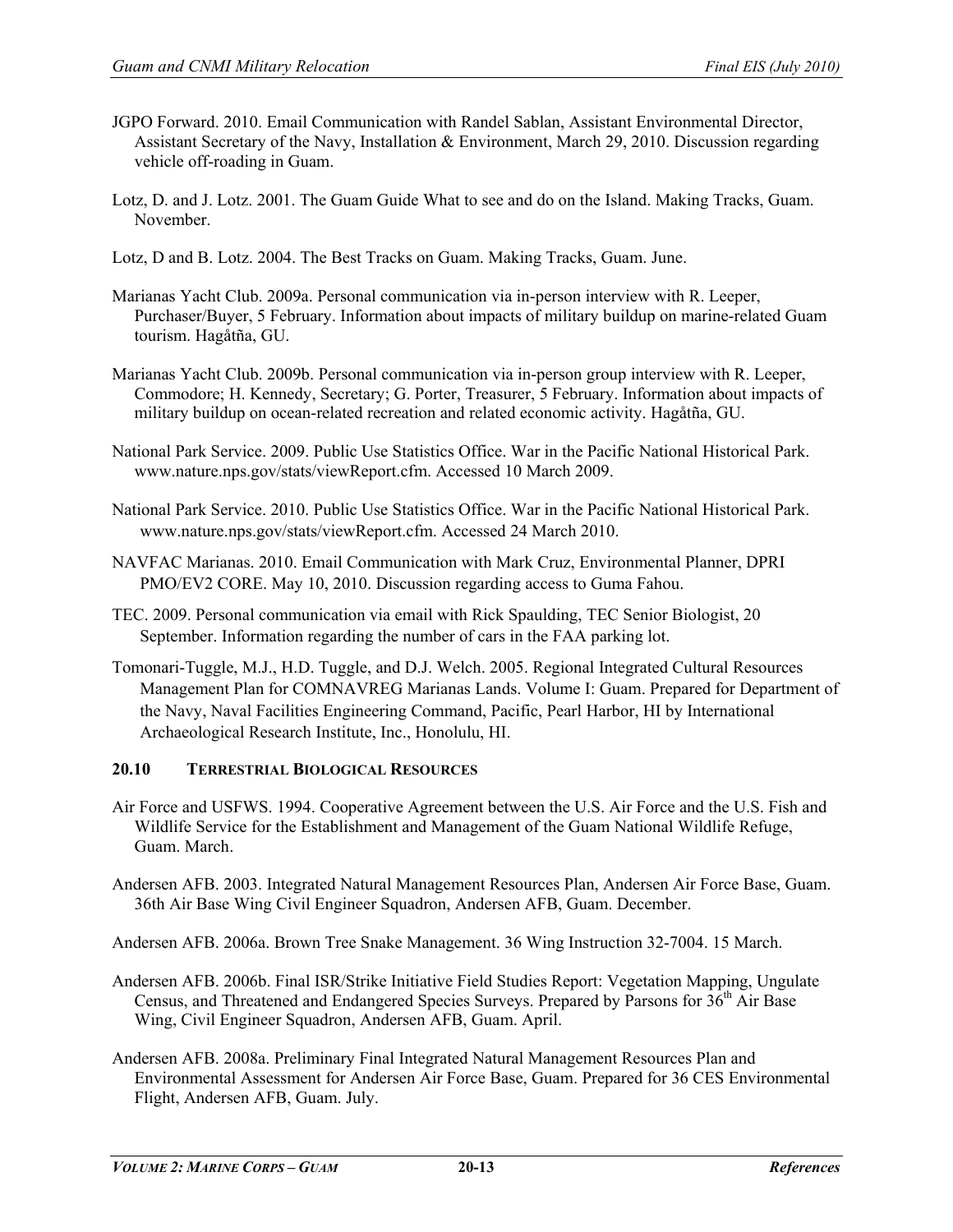- Andersen AFB. 2008b. Sea Turtle Management Plan for Andersen Air Force Base, Guam. Prepared for 36 CES Environmental Flight, Andersen AFB, Guam. August.
- Andersen AFB. 2008c. Basewide Vegetation Survey, Mapping, and Report at Andersen Air Force Base, Guam (and associated GIS database files). 36th Wing, Andersen AFB, Guam. August.
- Andersen AFB. 2008d. The Effects of Flight Operations on Endangered Mariana Fruit Bats and Mariana Crows: A Monitoring Program For Andersen AFB, Guam. Prepared for 36th Civil Engineering Squadron, Environmental Flight, Andersen AFB, Guam and Air Force Center for Engineering and the Environment, Brooks City-Base, TX. May.
- Andersen AFB. 2008e. Final Mariana Fruit Bat (*Pteropus mariannus mariannus*) Management Plan for Andersen Air Force Base, Guam. Prepared for 36 CES, Environmental Flight, Andersen AFB, Guam and Air Force Center for Engineering and the Environment, Hickam AFB, HI. August.
- Andersen, D. E., O. J. Rongstad, and W. R. Mytton. 1989. Response of nesting red-tailed hawks to helicopter overflights. Condor 91:296-299.
- Army. 1995. Special Publication ARPAD-SP-94001. Surface Danger Zone (SDZ) Methodology Study Probability Based Surface Danger Zones. U.S. Army Armament Research, Development, and Engineering Center.
- Atkinson, I.E. 1985. The Spread of Commensal Species of Rattus to Oceanic Islands and Their Effects on Island Avifaunas. Pages 35-81 *in* P.J. Moors, ed. *Conservation of Island Birds*. Technical Publication No. 3, International Council for Bird Preservation, Cambridge, UK.
- Belanger, L. and J. Bedard. 1989. Energetic cost of man-induced disturbance to staging snow geese. Journal of Wildlife Management 54: 36-41.
- Beuprez, G.M. and M.K. Brock. 1999. Establishment of an Experimental Population of Guam Rails on Rota or other Islands in the Marianas. Pages 155-163 *in* Annual Report, FY1999, Division of Aquatic and Wildlife Resources, Guam.
- Brooke, A. 2008. Mariana Fruit Bat Surveys on Navy Properties, Guam. NAVFAC Marianas, Environmental, Guam. December.
- Brooke, A. 2010. Serianthes information. Personal communication via email to G. Metzler Biologist, TEC Inc. 7 April.
- Burger, J. 1981. Behavioral responses of herring gulls (*Larus argentatus*) to aircraft noise. Environmental Pollution Series A. 24:177-184.
- Campora, C. and S. Lee. 2009. Survey for the Mariana eight spot butterfly, *Hypolimnas octucula mariannensis* (Lepidoptera: Nymphalidae), in the Pagat Route 15 area of Yigo Village, Guam. Draft Summary Report. NAVFAC Pacific, Pearl Harbor, HI. August.
- Carlton, J.T. , D.M Reid, and H. van Leeuwen. 1995. The Role of Shipping in the Introduction of Non-Indigenous Aquatic Organisms to the Coastal Waters of the United States (other than the Great Lakes) and an Analysis of Control Options. Prepared for the U.S. Coast Guard and the National Sea Grant Program, Washington, D.C.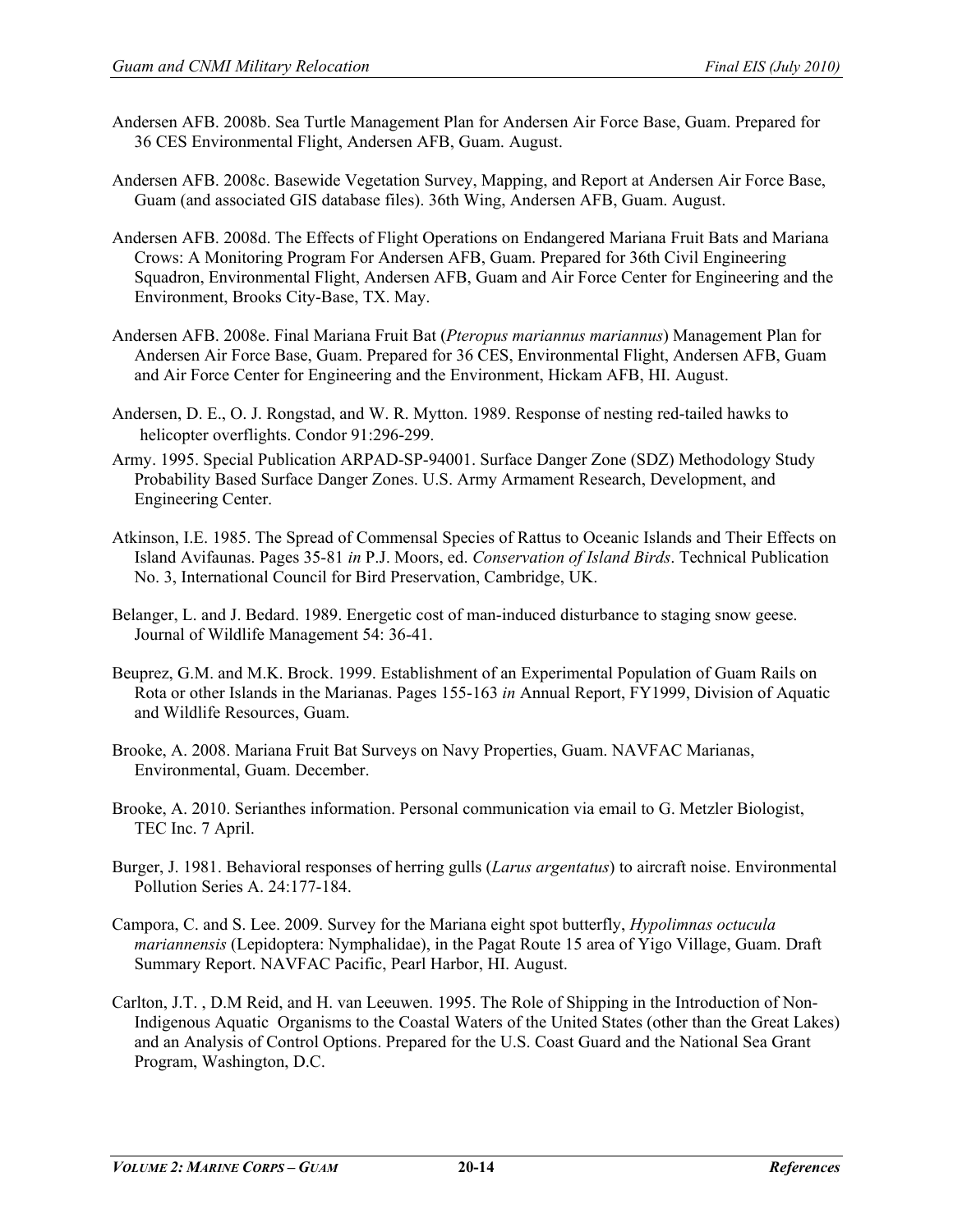- Cohen, A.N. and J.T. Carlton. 2003. Accelerating Invasion Rate in a Highly Invaded Estuary. Science 279: 555-557.
- COMNAV Marianas. 2001. Final Integrated Natural Resources Management Plan for Navy Lands, Guam. Plan Duration 18 November 2001 thru 17 November 2006. November.
- COMNAV Marianas. 2003. Demographic Surveys of the Naval Ordnance Annex Carabao (*Bubalus bubalis*) Population.
- COMNAV Marianas. 2007. Final Environmental Impact Statement Kilo Wharf Extension, MILCON P-502. Appendix H: Terrestrial Biological Resources Assessment. Apra Harbor Naval Complex, Guam, Mariana Islands. September.
- COMNAV Marianas. 2008. Interim Final Integrated Natural Resources Management Plan for Navy Lands, Guam. Plan Duration 2009-2014. Prepared by Geo-Marine. September.
- Cook, J. G. and S. H. Anderson. 1990. Use of helicopters for surveys of nesting red-shouldered hawks. Prairie Naturalist 22: 49-53.
- Czech, J.J. 2009. Personal communication via email regarding revised noise contours from proposed aircraft operations at Andersen AFB, to J. Campe, TEC Inc. 2 September.
- Czech, J.J. and P.H. Kester. 2008. Final Aircraft Noise Study for Andersen Air Force Base, Guam. Prepared by Wyle Laboratories, Inc., El Segundo, CA under a subcontract to Earth Tech Inc., New York, NY for NAVFAC Pacific, Honolulu, HI. August.
- Donnegan, J. A., S. L. Butler, W. Grabowiecki, B. A. Hiserote, and D. Limtiaco. 2004. Guam's Forest Resources, 2002. Resource Bulletin PNW-RB-243, U.S. Department of Agriculture, Forest Service, Pacific NorthwestResearch Station, Portland, Oregon. 32 pp.
- Drake, J. M. and D.M. Lodge. 2004. Effects of Environmental Variation on Extinction and Establishment. *Ecology Letters* 7:26-30.
- Duenas & Associates. 1998. Wetland Delineation and Mapping, COMNAVMARIANAS, M.I. Prepared for Julianne T. Duwel, P.E. December.
- Duenas & Associates. 2000. Final Environmental Impact Assessment for the Guam Raceway Park, Lot No. 7161-Rl, Yigo, Guam. January.
- Eggleston, C. 2009. Migratory Bird Surveys, Navy Lands Guam (23 Sep 08 28 Apr 09). NAVFAC Marianas, Environmental. May.
- Eriksen, M. 2009. Habitat Equivalency Analysis & Supporting Studies: Section E Current Measurement and Numerical Model Study for CVN Berthing, Outer Apra Harbor, Guam. Prepared by Sea Engineering Inc. March.
- Fletcher, J. L. 1980. Effects of noise on wildlife: A review of relevant literature.1971-1978. pp 611-620 in J.V. Tobias, G. Jansen, and W.D. Ward, eds. Proceedings, Third International Congress on Noise as a Public Health Problem. American Speech-Language-Hearing Association Report No 10, Rockville, MD.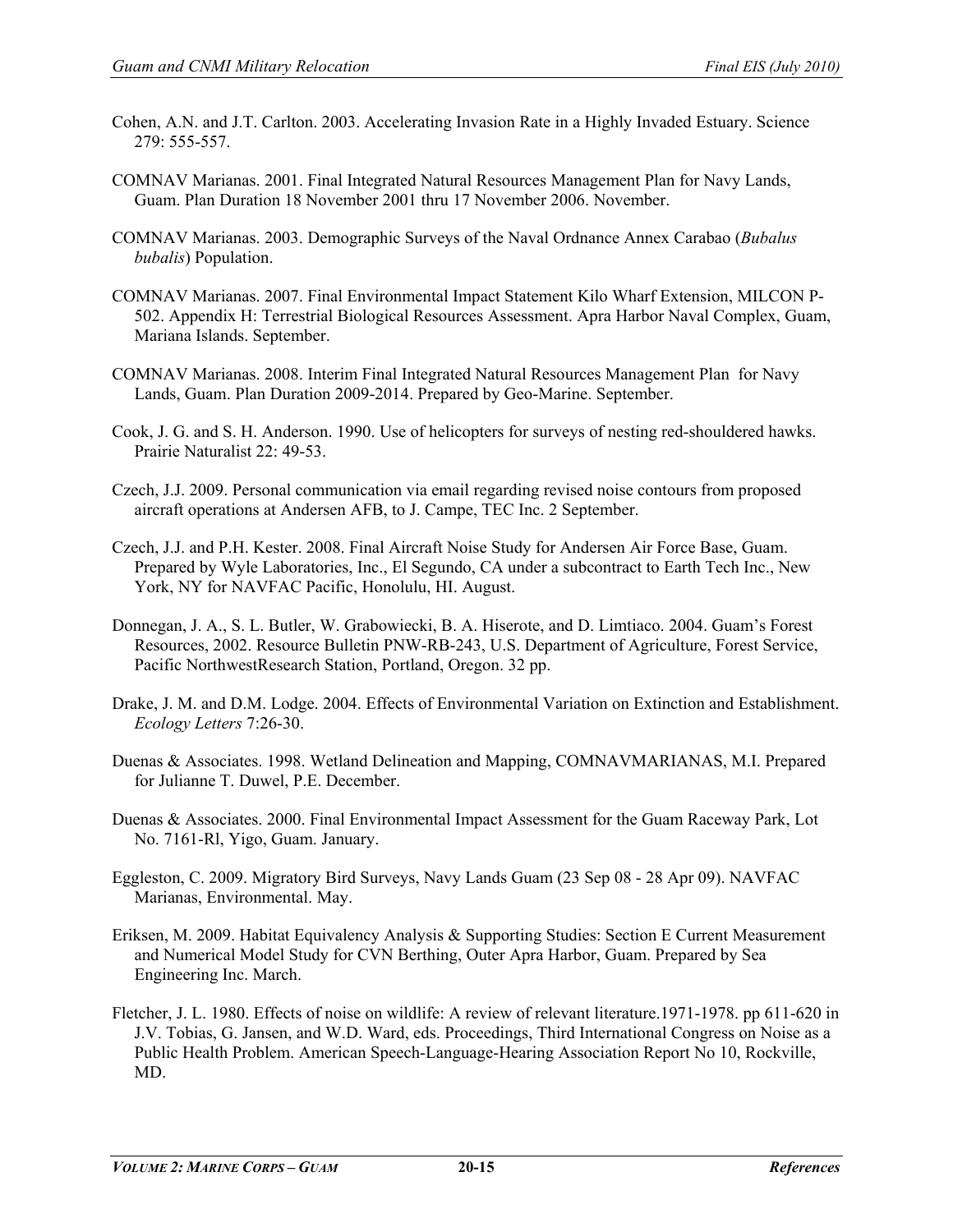- Fletcher, J. 1990. Review of noise and terrestrial species: l983-1988. pp 181-188 in B. Berglund and T. Lindvall, eds. Noise as a Public Health Problem Volume 5: New Advances in Noise Research Part II. Swedish Council for Building Research, Stockholm.
- Fort A.P. Hill. 2005. Down Range Land Condition: Range 05 (10-meter Zero). Jason R. Applegate, Coordinator, Range & Training Land Assessments (RTLA), Environmental Division, Directorate of Public Works. 17 May.
- Fosberg, F.R. 1960. The Vegetation of Micronesia. American Museum of Natural History Bulletin 119:1- 75.
- Fritts, T.H. and D. Leasman-Tanner. 2001. The Brown Treesnake on Guam. How the Arrival of One Invasive Species Damaged the Ecology, Commerce, Electrical Systems, and Human Health on Guam: A comprehensive information source. http://www.fort.usgs.gov/resources/education/bts/bts\_home.asp. Last updated 23 May 2008, accessed 14 August 2008.
- Fritts, T.H. and G.H. Rodda. 1998. The Role of Introduced Species in the Degradation of Island Ecosystems. *Annual Review of Ecology and Systematics* 29:113-140.
- GDAWR. 1998. Survey and Inventory of Non-Game Birds (1460). Job Progress Report for October 1, 1997 to September 30, 1998. Project No. W-1R-6, W-4.
- GDAWR. 2000a. Survey and Inventory of Non-Game Birds in the Mariana Islands. Job Progress Report for October 1, 1999 to September 30, 2000. Project No. W-1R-8, W-4.
- GDAWR. 2000b. Monitoring of Guam's Freshwater Fisheries. Job Progress Report for October 1, 1999 to September 30, 2000. Project No. F-1R-8, F-2.
- GDAWR. 2006. Guam Comprehensive Wildlife Conservation Strategy. Department of Agriculture, Guam. 7 November.
- GDAWR. 2009. Personal Communication via email regarding historical locations of fruit bats on Guam from J. Quitugua, Biologist, to G. Metzler, TEC Inc. 21 September.
- Gladwin, D. N., D. A. Asherin, and K. M. Manci. 1987. Effects of aircraft noise and sonic booms on fish and wildlife: Results of a survey of U.S. Fish and Wildlife Service Endangered Species and Ecological Services Field Offices, Refuges, Hatcheries, and Research Centers. NERC-88/30. USFWS, National Ecology Research Center, Fort Collins, CO.
- GovGuam, Air Force, Navy, and USFWS. 1993. Memorandum of Understanding among the Government of Guam and the U.S. Air Force and the U.S. Navy and the U.S. Fish and Wildlife Service for the Establishment and Management of the Guam National Wildlife Refuge, Guam. December.
- Greene, K. 2002. Beach Nourishment: A Review of the Biological and Physical Impacts. Washington DC: Atlantice States Marine Fisheries Commission. ASMFC Habitat Management Serices No. 7.
- Grimm, G. 2008. Mariana Swiftlet Surveys on Naval Munitions Site, Guam. COMNAV Marianas, Environmental. November.
- Grimm, G. and J. Farley. 2008. Sea Turtle Nesting Activity on Navy Base Guam 2007 2008. COMNAV Marianas, Environmental. November.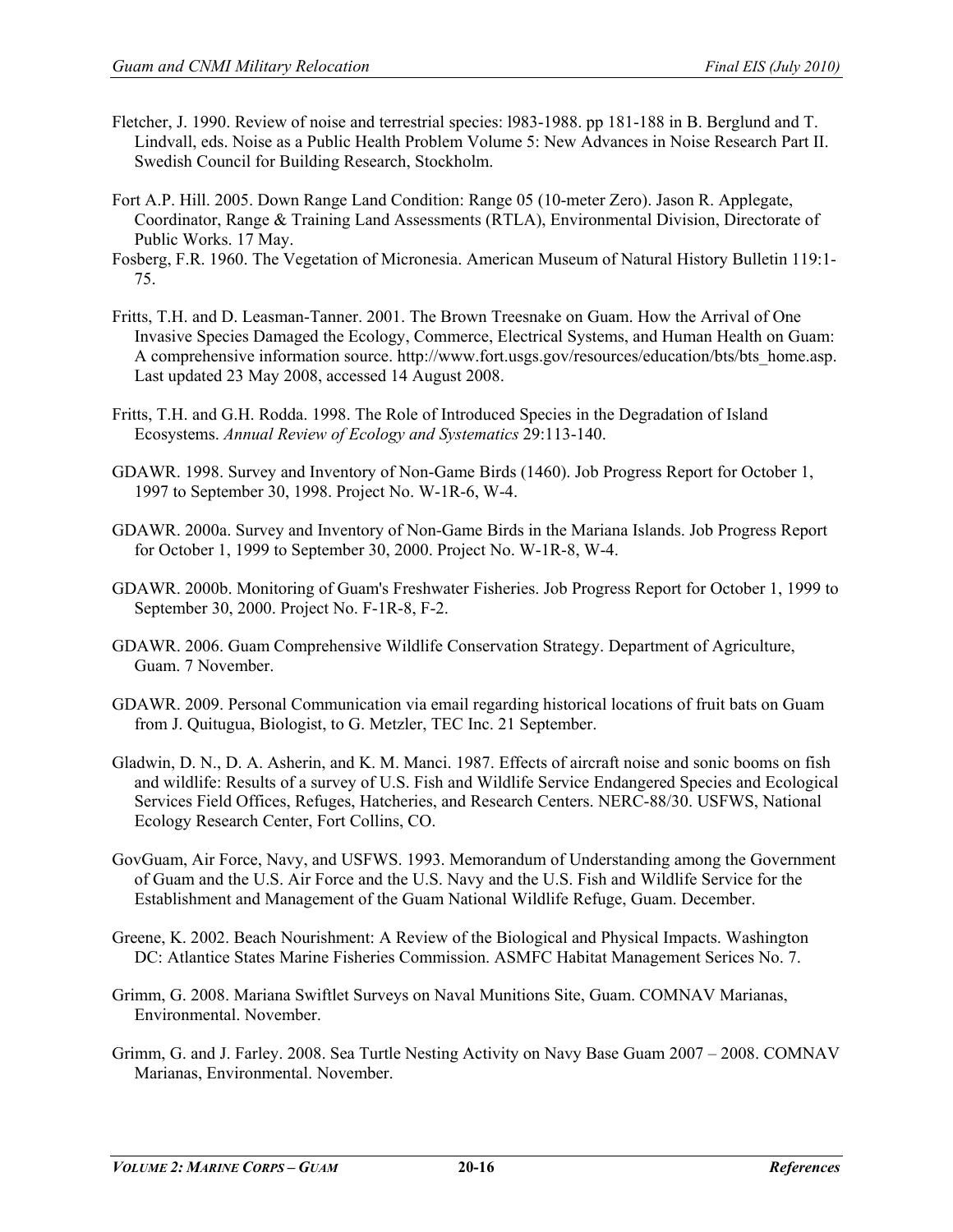- Gutierrez, J. 2004. Guam Sea Turtle Recovery Annual Progress Report. Unpublished Report. Guam Division of Aquatic and Wildlife Resources, Mangilao, Guam.
- Ha, R.R., L. Berry, and J.C. Ha. 2008. Annual report (July 1, 2007 June 30, 2008) on the Mariana crow (*Corvus kubaryi*) and Rota bridled white-eye (*Zosterops rotensis*) on the Pacific island of Rota. Report to CNMI DFW. University of Washington, Seattle, WA.
- Hoff, R., P. Hensel, E.C. Proffitt, P. Delgado, G. Shigenaka, R. Yender, and A.J. Mearns. 2002. Oil Spills in Mangroves. National Oceanic and Atmospheric Administration, Ocean Service, Office of Response and Restoration. January.
- Hopper, D.R. and B.D. Smith. 1992. Status of tree snails (Gastropoda: Partulidae) on Guam, with a resurvey of sites studied by H.E. Crampton in 1920. *Pacific Science* 46:77-85.
- International Tanker Owners Pollution Federation Limited. 2000. Territory of Guam Profile: A Summary of Oil Spill Response Arrangements and Resources. http://www.itopf.com/informationservices/country-profiles/individual.html#glist.
- Janeke, D.S. M.A. 2006. Nocturnal Movements and Habitat Use by the Mariana Flying Fox (*Pteropus mariannus mariannus*) on Guam. Thesis, The University of Guam, Mangilao.
- Johnston, J.J., P.J. Savarie, T.M. Primus, J.D. Eisemann, J.C. Hurley, and D.J. Kohler. 2002. Risk assessment of an acetaminophen baiting program for chemical control of brown tree snakes on Guam: Evaluation of baits, snake residues, and potential primary and secondary hazards. *Environmental Science and Technology* 36:3827-3833.
- Kiritani, K. and K. Yamamura. 2003. Exotic Insects and their Pathways for Invasion. Pages 44-67 *in* G. M. Ruiz and J.T. Carlton, editors. Invasive Species: Vectors and Management Strategies. Island Press, Washington, DC.
- Knutson, K. and S. Vogt. 2002. Philippine Deer (*Cervus mariannus*) and Feral Pig (*Sus scrofa*) Population Sampling in the Secondary Limestone Forests of Northern Guam. Prepared for Environmental Office, Andersen Air Force Base, Guam and U.S. Fish and Wildlife Service, Guam National Wildlife Refuge.
- Kraus, F. 2003. Invasion Pathways for Terrestrial Vertebrates. Pages 68 92 *in* G. M. Ruiz and J.T. Carlton, editors. Invasive Species: Vectors and Management Strategies. Island Press, Washington, DC.
- Kushlan, J. A.. 1979. Effects of helicopter censuses on wading bird colonies. Journal of Wildlife Management 43: 756-760.
- Lodge, D.M., S. Williams, H. J. MacIsaac, K. R. Hayes, B. Leung, S. Reichard, R.N. Mack, P.B. Moyle, M Smith, D.A. Andow, J.T. Carlton, and A. McMichael. 2006. Biological Invasions: Recommendations for U.S. Policy and Management. *Ecological Applications*, 16: 2035 – 2054.
- Manci, K. M., D. N. Gladwin, R. Villella, and M. G. Cavendish. 1988. Effects of Aircraft Noise and Sonic Booms on Domestic Animals and Wildlife: A Literature Synthesis. NERC-88/29. USFWS, National Ecology Research Center, Fort Collins, CO.
- Marine Corps. 2003. Environmental Assessment for MOUT Training at Andersen South, Guam. Prepared for the Naval Facilities Engineering Command, Pacific Division, Pearl Harbor, HI. January.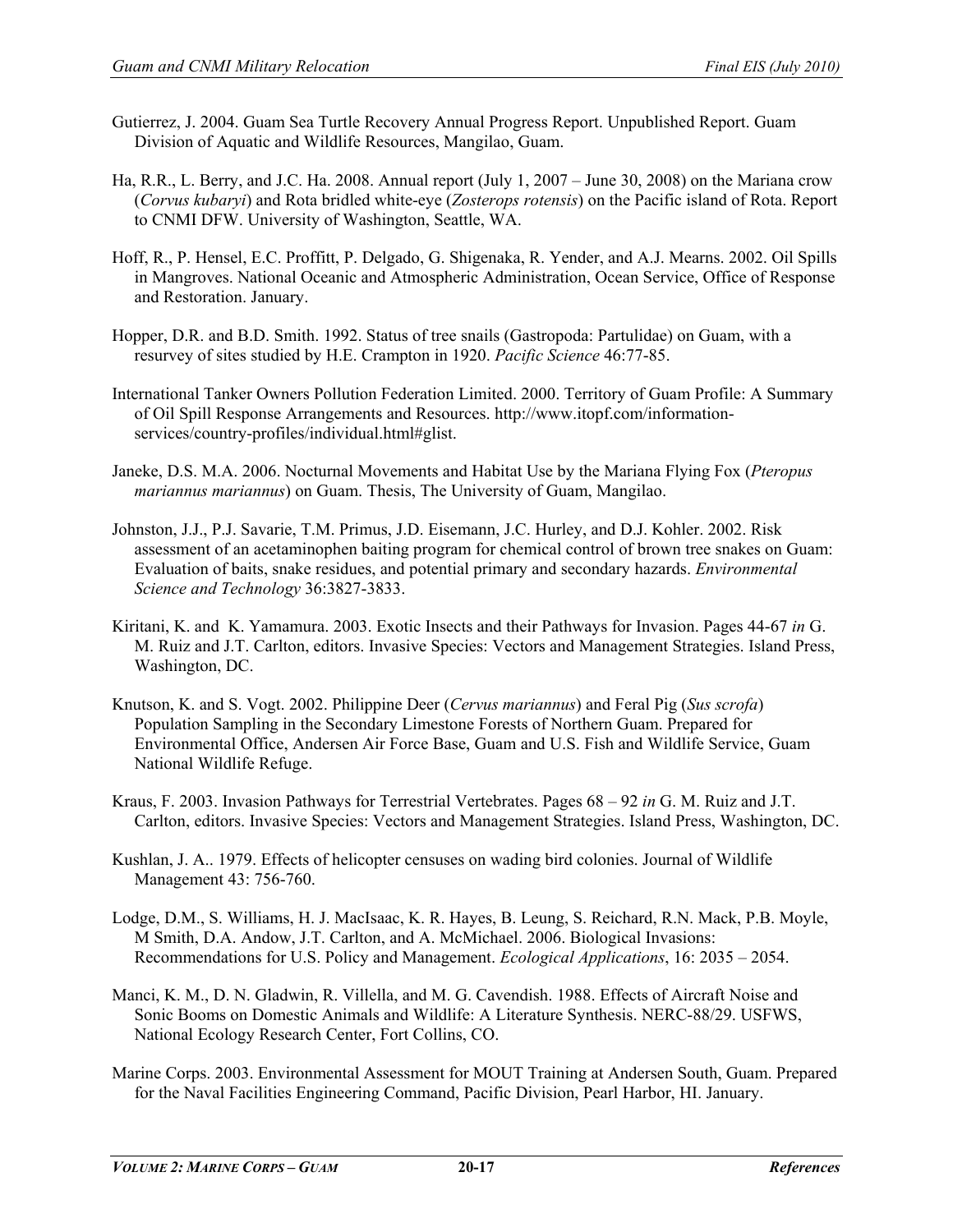- M&E Pacific. 1998. Investigation and Report on Medicinal Plant Species, U.S. Naval Activities, Guam, Marianas Islands. 22 June.
- Mooney, H.A., R.N Mack, J.A. McNeely, L.E. Neville, P.J. Schei, and J.K. Waage (editors). 2005. *Invasive Alien Species: a New Synthesis*. Island Press, Washington, D.C.
- Moore, A. 2009. Guam Coconut Rhinoceros Beetle (CRB) Eradication Program Semi-annual Progress Report. University of Guam Cooperative Extension Service. 10 May.
- Moore, A., I. Iriarta, and R. Quitugua. 2005. Asian cycad scale *Aulacaspis yasumatsui* Takagi (Homoptera: Diaspididae). Pest Sheet 2005-01. Cooperative Extension Service, Agriculture and Natural Resource Division, University of Guam.
- Morton, J. M. 1996. The effects of aircraft overflights on endangered Mariana crows and Mariana fruit bats at Andersen Air Force Base, Guam. Prepared by the U. S. Fish and Wildlife Service, Honolulu, HI for the Department of the Navy, NAVFAC Pacific, Honolulu, HI.
- Morton, J.M. and G.J. Wiles. 2002. Observations of Mariana fruit bats (*Pteropus mariannus*) in the Upper Talofofo Watershed on southern Guam. *Micronesica* 34:155-163.
- Mueller-Dombois, D. and F.R. Fosberg. 1998. Vegetation of the Tropical Pacific Islands. *Ecological Studies* 132. Springer-Verlag, Inc., NY.
- National Audubon Society. 2008. Historical Results: Data for a CBC Count Circle Southern Guam. http://audubon2.org/birds/cbc/hr/count\_table.html. Accessed: December.
- National Park Service. 1994. Report to Congress: Effects of aircraft overflights on the National Park System.
- NAVFAC Marianas. 2009. Deer densities at NCTS Finegayan and NMS. Personal communication via email from A. Brooke, Natural Resources Program Manager, Naval Base Guam to R. Spaulding, Sr. Wildlife Biologist, TEC Inc., Honolulu, HI. 22 October.
- NAVFAC Pacific. 1989. Natural Resources Survey for the U.S. Naval Magazine, Guam (NAVMAG). Prepared by BioSystems Analysis, Inc. 31 January.
- NAVFAC Pacific. 2007. Final Natural Resource Survey and Assessment Report of Guam and Certain Islands of the Commonwealth of the Northern Mariana Islands. Revision 1. Prepared by TEC Joint Venture, Honolulu, HI. 31 August.
- NAVFAC Pacific. 2010. Draft Guam Natural Resources Survey Report. Pearl Harbor, HI.
- Navy and USFWS. 1994. Cooperative Agreement between the U.S. Navy and the U.S. Fish and Wildlife Service for the Establishment and Management of the Guam National Wildlife Refuge, Guam. March.
- NOAA. 2005. Environmental Sensitivity Index Map, Guam Series. National Ocean Service, Office of Response and Restoration, Hazardous Materials Response Division.
- NOAA. 2009. Responding to Oil Spills. http://response.restoration.noaa.gov/type\_subtopic\_ entry.php?RECORD\_KEY%28entry\_subtopic\_type%29=entry\_id,subtopic\_id,type\_id&entry\_id(entr y\_subtopic\_type)=292&subtopic\_id(entry\_subtopic\_type)=8&type\_id(entry\_subtopic\_type)=3. Accessed 26 March 2009.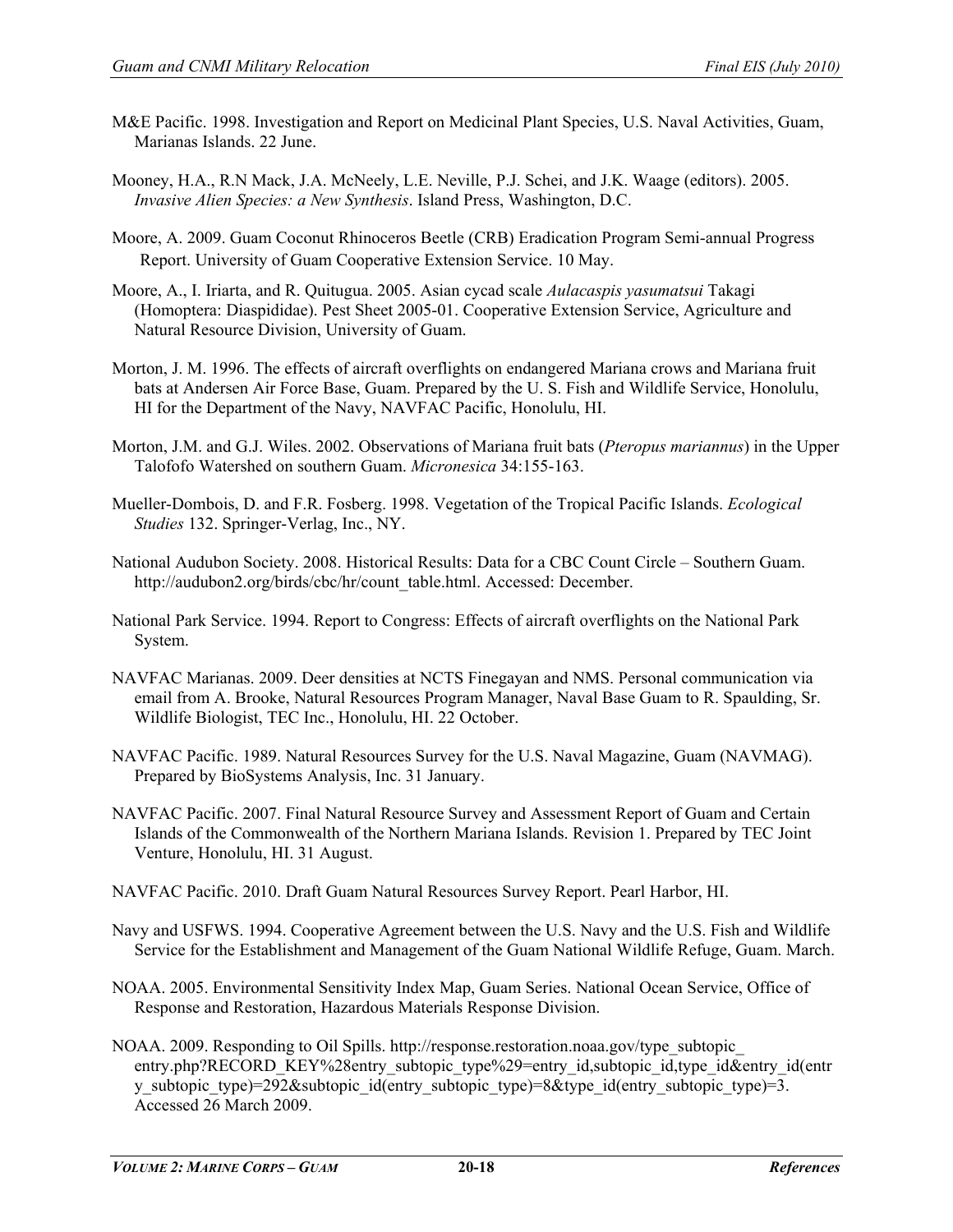- Owens, N. 1977. Responses of wintering brent geese to human disturbance. Wildfowl 28: 5-14.PACAF. 2006a. Final Environmental Impact Statement for Establishment and Operation of an Intelligence, Surveillance, Reconnaissance, and Strike Capability, Andersen Air Force Base, Guam. Volume 1. Hickam AFB, HI. November.
- PACAF. 2006b. Environmental Assessment for Beddown of Training and Support Initiatives at Northwest Field, Andersen Air Force Base, Guam. Hickam AFB, HI. June.
- Pimentel, D. R. Zuniga, and D. Morrison. 2005. Update on the Environmental and Economic Costs Associated with Alien Invasive Species in the United States. Ecological Economics 52: 273-288.
- Quinata, L.R. 1994. Vegetation Baseline Survey Andersen Air Force Base, Guam. Prepared for U.S. Fish and Wildlife Service.
- Rilov, G. and J.A. Crooks (editors). 2009. *Biological Invasions in Marine Ecosystems.* Ecological Studies 204. 353 pp.
- Rodda, G. 2007. Globally Threatened Bird Forums, Threatened Pacific Birds, Archived 2007-2008 topics: Mariana Crow (*Corvus kubaryi*): uplist to Critically Endangered? Message posted from Gordon Rodda on 27 November on http://www.birdlifeforums.org/WebX/.2cba5a9c.
- Rodda, G.H. and J.A. Savidge. 2007. Biology and Impacts of Pacific Island Invasive Species. 2. *Boiga irregularis*, the Brown Tree Snake (Reptilia: Colubridae). *Pacific Science* 61:307–324.
- Sala, O.E. *et al. F*. Stuart Chapin III, Juan J. Armesto, Eric Berlow, Janine Bloomfield, Rodolfo Dirzo, Elisabeth Huber-Sanwald, Laura F. Huenneke, Robert B. Jackson, Ann Kinzig, Rik Leemans, David M. Lodge, Harold A. Mooney, Martı Oesterheld, N. LeRoy Poff, Martin T. Sykes, Brian H. Walker, Marilyn Walker, Diana H. Wall. 2000. Global Biodiversity Scenarios for the Year 2100. *Science.* 287: 1770 – 1774.
- Savarie, P.J., J.A. Shivik, G.C. White, J.C. Hurley, and L. Clark. 2001. Use of acetaminophen for largescale control of brown treesnakes. *Journal of Wildlife Management* 65:356- 365.
- Smith, B.D., R. Cooper-Nurse, and A. Gawel. 2008. Survey of Endangered Tree Snails on Navy-Owned Land in Guam. Prepared for the U.S. Navy by Marine Laboratory, University of Guam, Mangilao. Draft.
- Stone, B.C. 1970. The flora of Guam: A manual for the identification of the vascular plants of the island. *Micronesica* 6:1-659.
- SWCA (SWCA Environmental Consultants). 2008. The Effects Of Flight Operations On Endangered Mariana Fruit Bats And Mariana Crows: A Monitoring Program For Andersen AFB, Guam. Prepared for Prepared for 36th Civil Engineer Squadron Environmental Flight and AFCEE. May.
- Takano, L.L and S.M. Haig. 2004. Distribution and abundance of the Mariana subspecies of the common moorhen. *Waterbirds* 27:245-250.
- UoG. 2007. Survey of *Tabernaemontana rotensis* on Andersen Air Force Base. Prepared for Andersen AFB. February.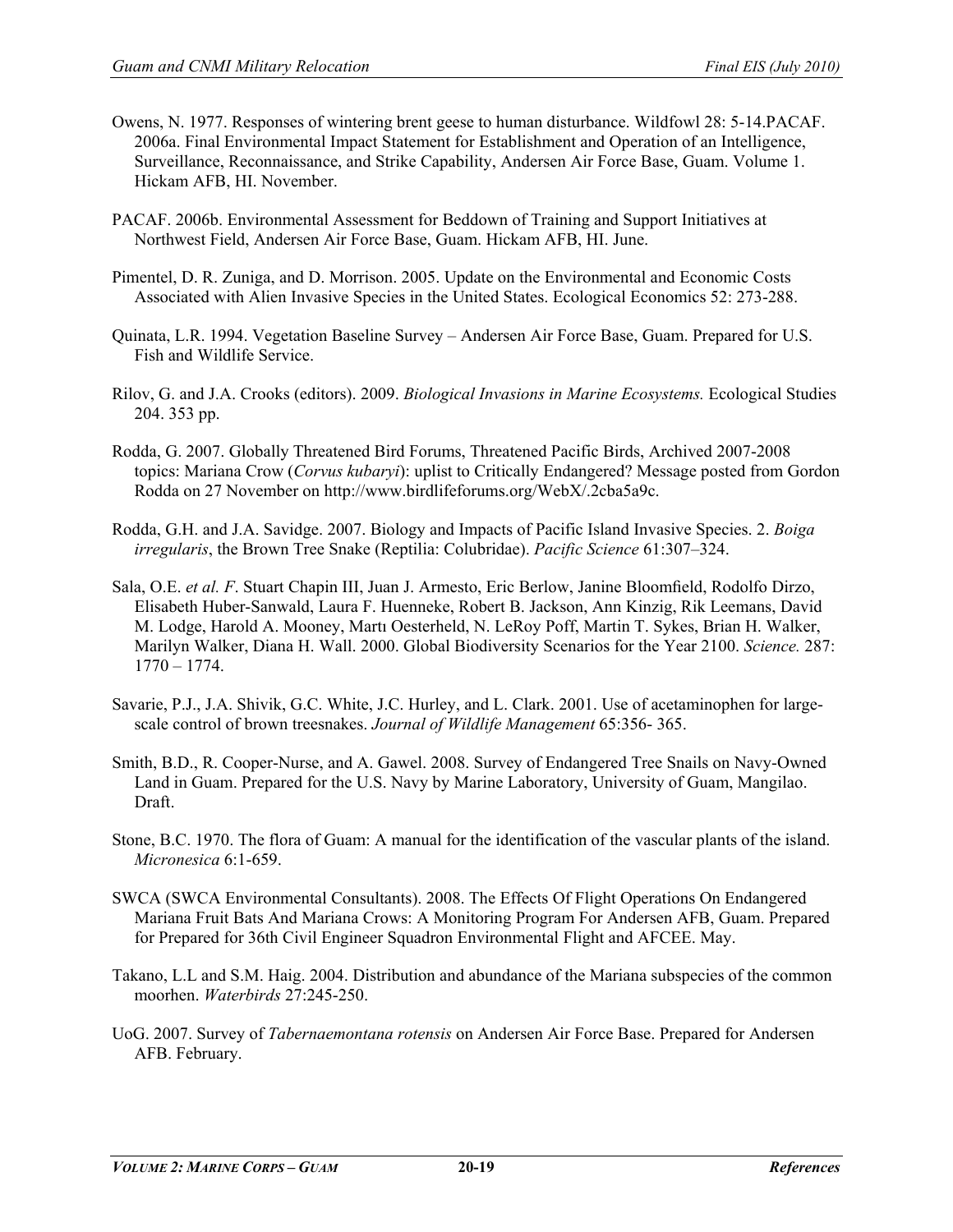- USDA-WS. 2007. Summary of Brown Treesnake Trapping Efforts on COMNAVMARIANAS, Guam, Third Quarter of Fiscal Year 2007. (April - June 2007). August.
- USFS. 2006. Guam Vegetation Mapping. 3rd Edition. Pacific Southwest Region, Forest Health Protection, McClellan, CA. October.
- USFS. 2008. Wildland Fire Management Plan for Navy Lands, Guam. Prepared by David K. Nelson, Wildland Fire Management Consultant for U. S. Forest Service, Region 5, Fire and Aviation Management. September.
- USFWS. 1986a. Fish and Wildlife Resources of the Haputo Ecological Reserve Area. Prepared by USFWS, Office of Environmental Services, Honolulu, HI for Naval Facilities Engineering Command, Pearl Harbor, HI.
- USFWS. 1986b. Fish and Wildlife Resources of the Orote Ecological Reserve Area. Prepared by USFWS, Office of Environmental Services, Honolulu, HI for Naval Facilities Engineering Command, Pearl Harbor, HI.
- USFWS. 1990a. Guam Mariana Fruit Bat and Little Mariana Fruit Bat Recovery Plan. Portland, Oregon.
- USFWS. 1990b. Native Forest Birds of Guam and Rota of the Commonwealth of the Mariana Islands Recovery Plan. Portland, Oregon.
- USFWS. 1991a. Endangered and Threatened Wildlife and Plants; Proposed Designation of Critical Habitat for the Little Mariana Fruit Bat, Mariana Fruit Bat, Guam Broadbill, Mariana Crow, Guam Micronesian King Fisher, and Guam Bridled White-Eye. *Federal Register* 56:27485-27493.
- USFWS. 1991b. Recovery Plan, Mariana Islands Common Moorhen, *Gallinula chloropus guami*. Portland, OR.
- USFWS. 1991c. Recovery Plan for the Mariana Islands Population of the Vanikoro Swiftlet, *Aerodramus vanikorensis bartschi*. Portland, OR. September.
- USFWS. 1996. Faunal Survey for the Ordnance Annex, Naval Activities, Guam. Prepared by Pacific Islands Ecoregion, Honolulu, HI for Department of the Navy, Commanding Officer, Naval Activities, Guam, SCE-Environmental (Code N53). December.
- USFWS. 2001. Assessment of the Coconut Crab (*Birgus latro*) Population on the Naval Computer and Telecommunications Master Station. Prepared for Commander U.S. Naval Forces, Marianas, Environmental Section by Guam National Wildlife Refuge. July.
- USFWS. 2002. Endangered and Threatened Wildlife and Plants; Determinations of Prudency for Two Mammal and Four Bird Species in Guam and the Commonwealth of the Northern Mariana Islands and Proposed Designations of Critical Habitat for One Mammal and Two Bird Species; Proposed Rule. *Federal Register* 67:63738-63772.
- USFWS. 2004. Endangered and Threatened Wildlife and Plants; Designation of Critical Habitat for the Mariana Fruit Bat and Guam Micronesian Kingfisher on Guam and Mariana Crow on Guam and in the Commonwealth of the Northern Mariana Islands; Final Rule. *Federal Register* 69:62944-62990.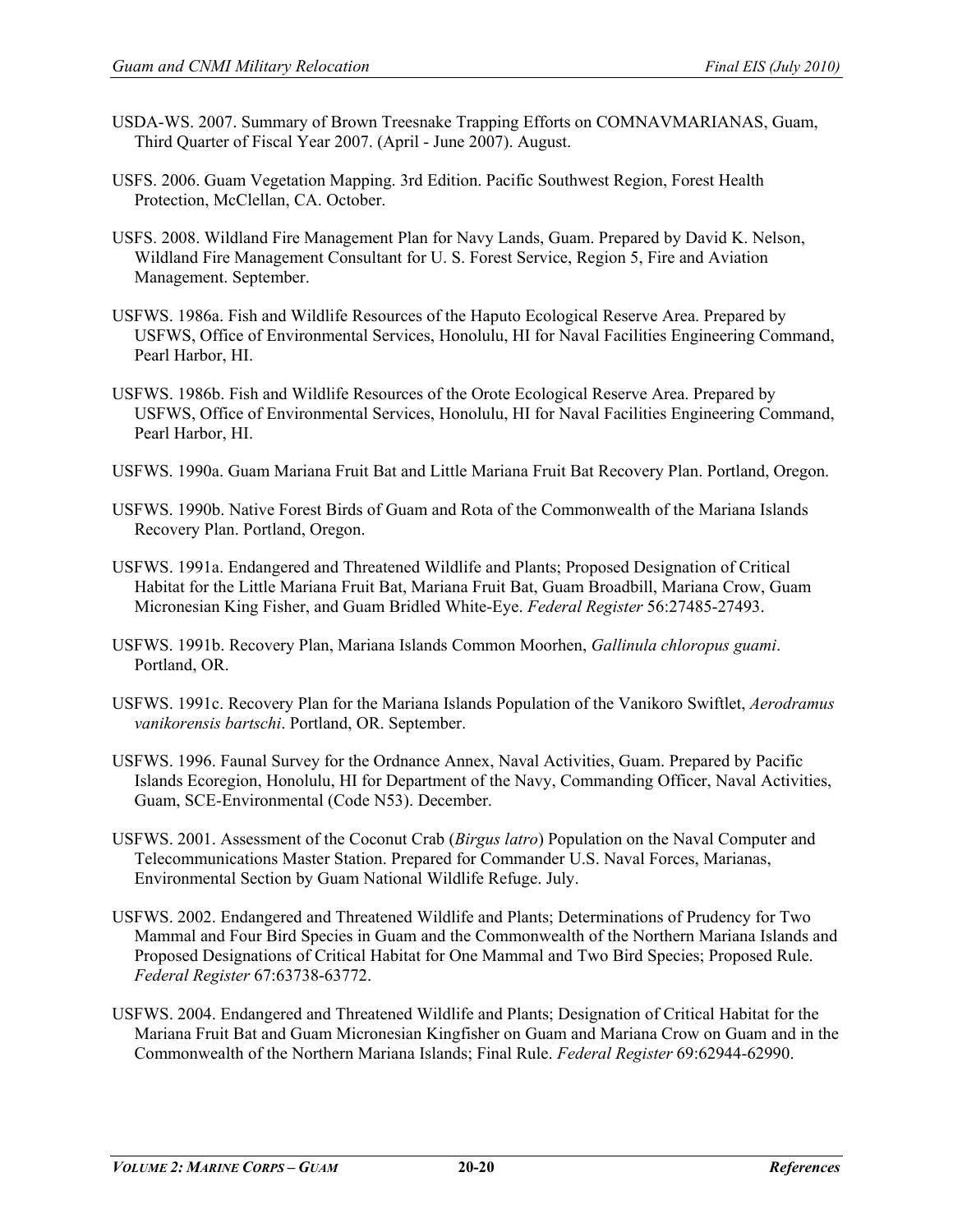- USFWS. 2005a. Endangered and Threatened Wildlife and Plants; Mariana Fruit Bat (*Pteropus mariannus mariannus*): Reclassification from Endangered to Threatened in the Territory of Guam and Listing as Threatened in the Commonwealth of the Northern Mariana Islands. *Federal Register* 70:1190-1210.
- USFWS. 2005b. Draft Revised Recovery Plan for the Aga or Mariana Crow (*Corvus kubaryi*). Portland, OR.
- USFWS. 2006a. Biological Opinion on the Establishment and Operation of an Intelligence, Surveillance, Reconnaissance, and Strike Capability Project on Andersen Air Force Base, Guam. 3 October.
- USFWS. 2006b. Request for Informal Section 7 Consultation for the Beddown of Training and Support Initiatives at Northwest Field Project on Andersen Air Force Base, Guam. Pacific Islands Fish and Wildlife Office, Honolulu, HI. 19 May.
- USFWS. 2007a. 5-Year Review, Short Form Summary: Mariana Fruit Bat (*Pteropus marianus marianus*). September.
- USFWS. 2007b. Species Assessment and Listing Priority Assignment Form for *Hypolimnas octucula mariannensis*. March.
- USFWS. 2007c. Species Assessment and Listing Priority Assignment Form for *Partula radiolata mariannensis*. March.
- USFWS. 2008a. Revised Recovery Plan for the Sihek or Guam Micronesian Kingfisher (*Halcyon cinnamomina cinnamomina*). Portland, OR. October.
- USFWS. 2008b. Endangered Species Program: Species Information. http://www.fws.gov/endangered/wildlife.html. Last updated 18 November, accessed 29 November.
- USFWS. 2008c. Endangered and Threatened Wildlife and Plants; Review of Native Species That Are Candidates for Listing as Endangered or Threatened; Annual Notice of Findings on Resubmitted Petitions; Annual Description of Progress on Listing Actions; Proposed Rule. *Federal Register* 73:75176-75244.
- USFWS. 2008d. GIS Shape Files for Guam Overlay Refuge. Personal communication via email from David Hoy, Lead Cartographer, Division of Realty & Refuge Information, Portland, OR to Taylor Houston, Biologist, SRS-Parsons JV, Austin, TX. 10 October.
- USFWS. 2009. Personal communication from H. Herod, Section 7 Biologist, Pacific Islands Office, Honolulu, HI to V. Pepi, Biologist, NAVFAC Pacific, Honolulu, HI during 7 January meeting at USFWS, Honolulu, HI.
- USFWS. 2010. GIS data for Mariana Crow, Guam Rail, Guam Micronesian Kingfisher, and *Serianthes* Recovery Habitat. Personal communication from H. Herod, Section 7 Biologist, Pacific Islands Office, Honolulu, HI to C. Cobb, Sr. Natural Resources Specialist, NAVFAC Pacific, Honolulu, HI. January.
- USMC. 2007. Compliance for the Marine Mammal Protection Act at Bombing Targets BT-9 and BT-11: Marine Corps Air Station Cherry Point Final Report. July.
- USN. 2005. Brown Tree Snake Control and Interdiction Plan. COMNAVMARIANAS Instruction 5090.10A, February 14.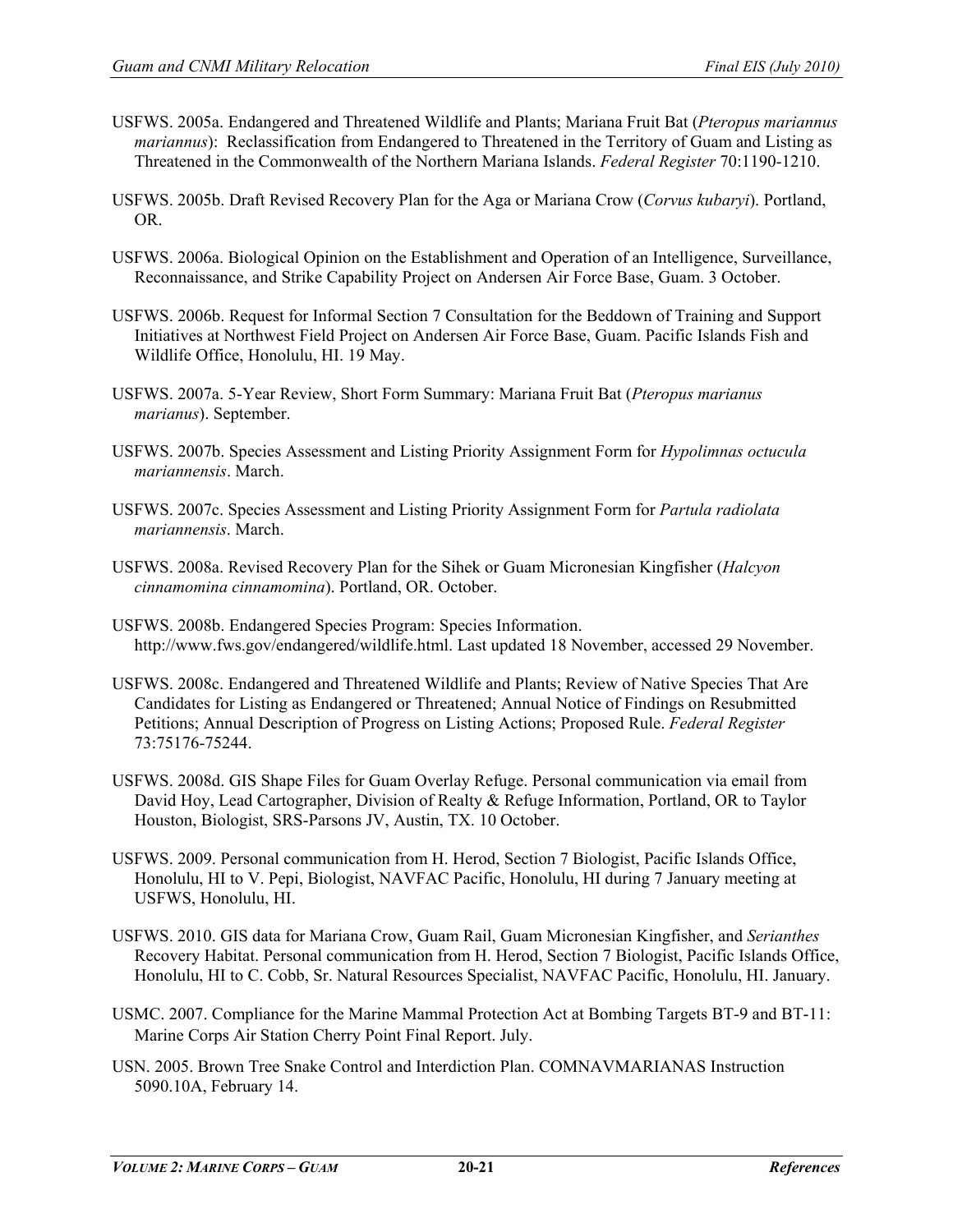Wiles, G.J. 1987. The status of fruit bats on Guam. *Pacific Science* 41:148-157.

- Wiles, G.J. and M.W. Ritter. 1993. Guam, In: A Directory of Wetlands in Oceania, D.A. Scott, ed. International Waterfowl and Wetlands Research Bureau (IWRB), Slimbridge, U.K. and AWB, Kuala Lumpur, Malaysia.
- Wiles, G.J. , C.F. Aguon, G.W. Davis, D.J. Grout. 1995. The status and distribution of endangered animals and plants in northern Guam. *Micronesica* 28:31-49.
- Wiles, G.J., J. Bart, R.E. Beck Jr., and C.F. Aguon. 2003. Impacts of the brown tree snake: patterns of decline and species persistence in Guam's avifauna. *Conservation Biology* 17:1350–1360.
- Witteman, G.J., R.E. Beck, Jr., S.L. Pimm, and S.R. Derrickson. 1990. The decline and restoration of the Guam rail, *Rallus owstoni*. *Endangered Species Update* 8:33-39.

# **20.11 MARINE BIOLOGICAL RESOURCES**

- Abraham, T. M. Beger, D. Burdick, E. Cochrane, P. Craig, G. Didonato, D. Fenner, A. Green, Y. Golbuu, J. Gutierrez, M. Hasurmai, C. Hawkins, P. Houk, D. Idip, D. Jacobson, E. Joseph, T. Keju, J. Kuartei, S. Palik, L. Penland, S. Pinca, K. Rikim, J. Starmer, M. Trianni, S. Victor, and L. Whaylen. 2004. Status of the Coral Reefs in Micronesia and American Samoa. Pages 381-409 *in* C. Wilkinson, ed. Status of Coral Reefs of the World, Volume 2, Chapter 14. Australian Institute of Marine Science, Townsville, Queensland, Australia.
- Allen, Stewart., Bartram Paul. 2008. Guam as a Fishing Community. Pacific Islands Fisheries Science Center Administrative Report. February.
- Amesbury, S.S. and R.F. Myers. 2001. Guide to the Coastal Resources of Guam, Volume 1 The Fishes. University of Guam Marine Laboratory, Contribution Number 173.
- Amesbury, S.S., F.A. Cushing, and R.K. Sakamoto. 1986. Guide to the Coastal Resource of Guam, Volume 3: *Fishing on Guam*. University of Guam Press, Mangilao, Guam.
- Amesbury, S. S., C. Paulay, R. Meyer, L. Chang, R. Kirkendale, R. Bonitor, Ritson-Williams, and T. Rongo. 2001. Marine Biodiversity Resource Survey and Baseline Reef Monitoring Survey of the Haputo Ecological Reserve Area, COMNAVMARIANAS. Florida Museum of Natural History, University of Florida and Marine Laboratory, University of Guam.
- Andersen AFB (AAFB). 1995. Andersen Air Force Base Marine Resources Preserve Baseline Survey of Marine Resources. Prepared by University of Guam Marine Laboratory.
- Andersen AFB. 2008a. Preliminary Final Integrated Natural Management Resources Plan and Environmental Assessment for Andersen Air Force Base, Guam. Prepared for 36 CES Environmental Flight, Andersen AFB, Guam. July.
- Andersen AFB. 2008b. Sea Turtle Management Plan for Andersen Air Force Base, Guam. Prepared for 36 CES Environmental Flight, Andersen AFB, Guam. August.
- Balazs, G. H., R. G. Forsyth, and A. K. H. Kam. 1987. Preliminary assessment of habitat utilization by Hawaiian green turtles in their resident foraging pastures. NOAA Technical Memorandum NOAA-TM-NMFS-SWFC-71.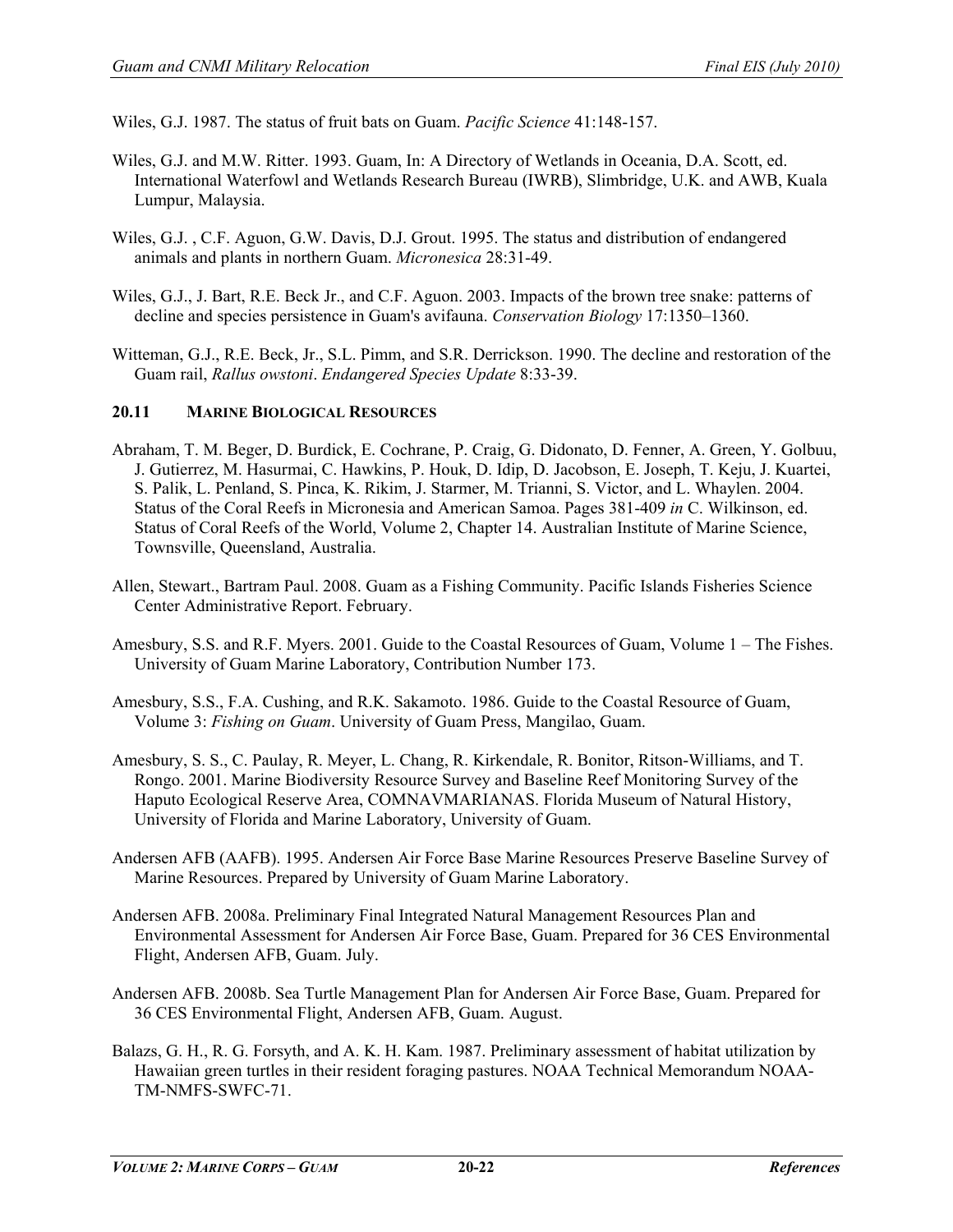- Bartol, S.M., J.A. Musick and M. Lenhardt. 1999. Auditory evoked potentials of the loggerhead sea turtle (Caretta caretta). *Copeia* 4:836.
- Birkeland, C. 1997. Status of Coral Reefs in the Marianas. Pages 91-100 *in* R.W. Grigg and C. Birkeland, eds. Status of the Coral Reefs in the Pacific. Sea Grant College Program, School of Ocean and Earth Science and Technology, University of Hawai'i, Honolulu, HI.
- BSP. 2010. Personal communication based on Burdick comments on DEIS regarding the pupping event vs. spawning hammerheads within the turning basin. March.
- Burdick, D., V. Brown, J. Asher, M. Gawel, L. Goldman, A. Hall, J. Kenyon, T. Leberer, E. Lundblad, J. McIlwain, J. Miller, D. Minton, M. Nadon, N. Pioppi, L. Raymundo, B. Richards, R. Schroeder, P. Schupp, E. Smith, and B. Zgliczynski. 2008. The State of the Coral Reef Ecosystems of Guam. pp. 465-509. In: J.E. Waddell and A.M. Clarke (eds.), The State of the Coral Reef Ecosystems of the United States and Pacific Freely Associated States: 2008. NOAA Technical Memorandum NOS NCCOS 73. NOAA/NCCOS Center for Coastal Monitoring and Assessment's Biogeography Branch. Silver Spring, MD. 569 pp.
- Choat, J.H., C.R. Davies, J.L. Ackerman, and B.D. Mapstone. 2006. Age Structure and Growth in a Large Teleost, *Cheilinus undulatus*, with a Review of Size Distribution in Labrid Fishes. Marine Ecology Progress Series 318:237–246.
- Coles, R. and J. Kuo. 1995. Seagrasses. Chapter 3. Pages 39-57 *in* J.E. Maragos, M.N.A. Peterson, L.G. Eldredge, J.E. Bardach, and H.F. Takeuchi, eds. Marine/Coastal Biodiversity in the Tropical Island Pacific Region: Vol 1. Species Systematic and Information Management Priorities. East-West Center, Honolulu, HI.
- COMNAV Marianas. 2001. Final Integrated Natural Resources Management Plan for Navy Lands Guam. Plan Duration, 18 November 2001 to 17 November 2006. November.
- COMNAV Marianas. 2006. Essential Fish Habitat Assessment Alpha and Bravo Wharves' Improvements (MILON P-431), Apra Harbor Naval Complex, Guam, Mariana Islands, Commander, Navy Region Marianas. April.
- COMNAV Marianas. 2007a. Guam Submerged Lands Management Plan. Prepared for Mariana Islands Commander, Navy Region Marianas by PCR Environmental Inc.
- COMNAV Marianas. 2007b. Final Environmental Impact Statement Kilo Wharf Extension, MILCON P-502, Apra Harbor Naval Complex, Guam, Mariana Islands Commander, Navy Region Marianas. September.
- COMNAV Marianas. 2008a. Sea Turtle Nesting Activity on Navy Lands, Guam, 2007-2008. November.
- COMNAV Marianas. 2008b. Interim Final Integrated Natural Resources Management Plan for Navy Lands, Guam. Plan Duration 2009 to 2014. September.
- Grimm, G. and J. Farley. 2008. Sea Turtle Nesting Activity on Navy Base Guam 2007 2008. COMNAV Marianas, Environmental. November.
- Compagno, L.J.V. 1984. FAO Species Catalogue. Vol. 4, Sharks of the World. An annotated and Illustrated Catalogue of Shark Species known to date. Part 2 - Carcharhiniformes.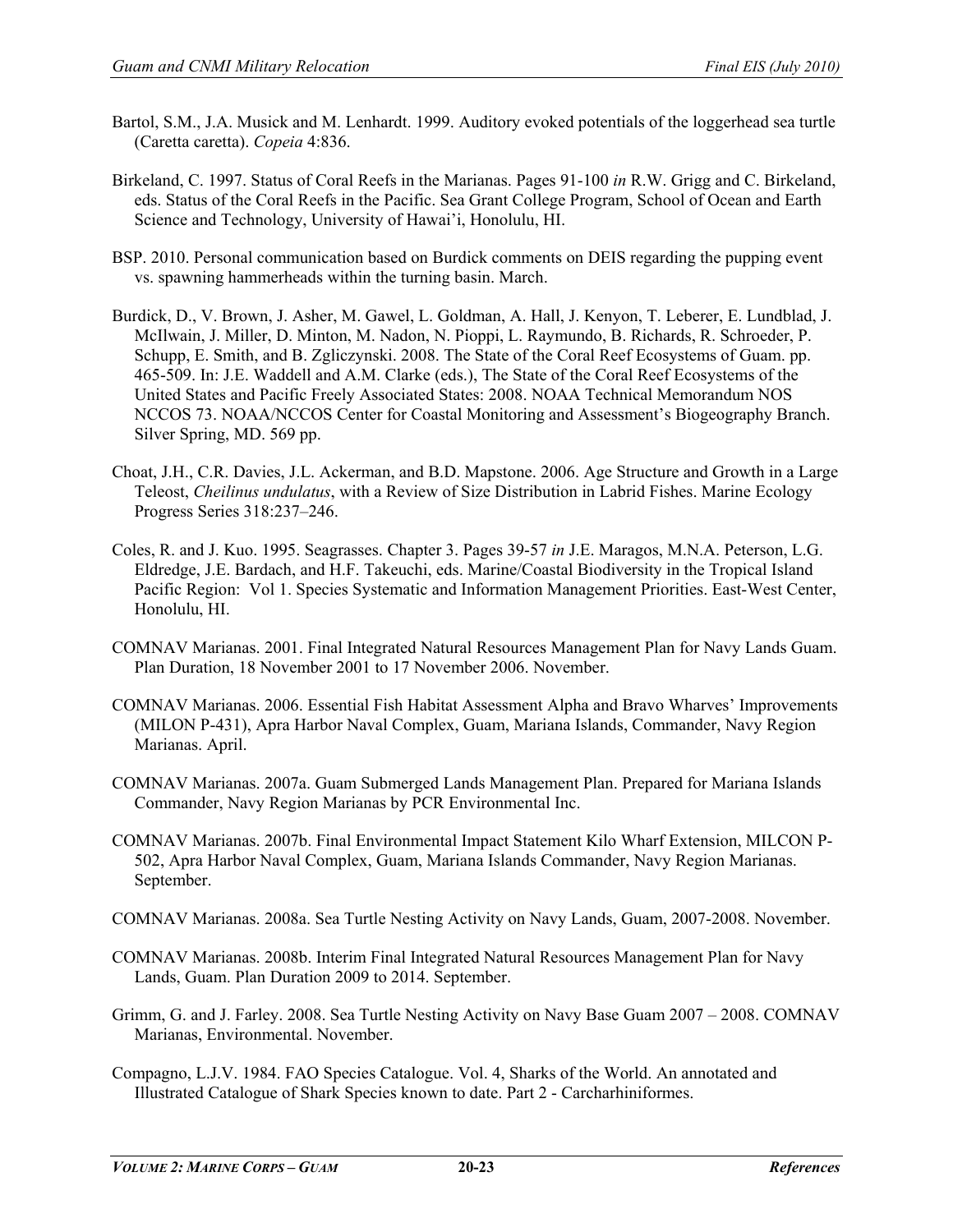- Corredor J.E., R.W. Howarth, R.R. Twilley and J.M. Morrell. 1999. Nitrogen cycling and anthropogenic impact in the tropical interamerican seas. Biochemistry 46(1/3):141-149.
- Davis, Gerald W., Clarke, Raymond. 1998. Guam's Sport Fishing History, Evolution and Progress.
- DLNR. 1995. Hawaii Department of Land and Natural Resources, Division of Boating and Recreation, Act 140, 1995 as referenced in *Jet Skis Suck* by Chad Nelson, MAKING WAVES. 1998*.*
- DOER. 2005. Wilber, D.H., W. Brostoff, D.G. Clarke, and G.L. Ray. Sedimentation: Potential Biological Effects from Dredging Operations in Estuarine and Marine Environments. DOER Techncial Notes Collection (ERDC TN-DOER-E20). U.S. Army Engineer Research and Development Center, Vicksburg, MS. http://el.erdc.usace.army.mil/dots/doer/html.
- Dollar, S.J., E. Hochberg, H. Hancock, C. LaPointe, and M. Doctor. 2009. Assessment of Benthic Community Structure in the Vicinity of the Proposed Turning Basin and Berthing Area for Carrier Vessels Nuclear (CVN) Apra Harbor, Guam. Prepared for NAVFAC Pacific, Pearl Harbor, HI.
- Donaldson, T.J. and N.J. Dulvy. 2004. *Environmental Biology of Fishes* 70:373-373.
- Eldredge, L.G. 1991. Annotated Checklist of the Marine Mammals of Micronesia. *Micronesica* 24:217- 230.
- Eldredge, L.G. 1994. Perspectives in aquatic exotic species management in the Pacific islands. Volume 1. Introductions of commercially significant aquatic organisms to the Pacific islands. South Pacific Community Inshore Fish Restoration Project. Technical Document 7.
- Eldredge, L.G. 2003a. A Retrospective Look at Guam's Marine Biodiversity. *Micronesica* 35-36:26-37.
- Eldredge, L.G. 2003b. The Marine Reptiles and Mammals of Guam. *Micronesica* 35-36:653-660.
- GDAWR. 2006. Guam Comprehensive Wildlife Conservation Strategy. Department of Agriculture, Guam. 7 November.
- GDAWR. 2002. Division of Aquatic and Wildlife Resources, Department of Agriculture, Guam. Species Incident Report 8-20-2002 / 11-19-2002 & 5-13-2008. As stated in DEIS response to comments: J-018-084.
- GDAWR. 2009. Division of Aquatic and Wildlife Resources, Department of Agriculture, Guam [http://www.guamdawr.org/learningcenter/factsheets/reeffish/scad\\_html/.](http://www.guamdawr.org/learningcenter/factsheets/reeffish/scad_html/) Accessed 8 May 2009.
- GDAWR. 2010. DEIS response to comment process, Comment Nos. J-018-078, J-018-084. May.
- GEPA. 2000. Coastal Zone Management Plan 309.
- GEPA. 2006. Guam 2006 Integrated Water Quality Monitoring and Assessment Report, Clean Water Act Sections 303(d), 305(b) and 314. Part II. September.
- GISD. 2009. Global Invasive Species Database. http://www.invasivespecies.net/database. Accessed April 2008 and August 2009.
- HACCP-NRM. 2009. Hazard Analysis and Critical Control Points (HACCP) Planning Website. http://www.haccp-nrm.org/. Accessed 10 March.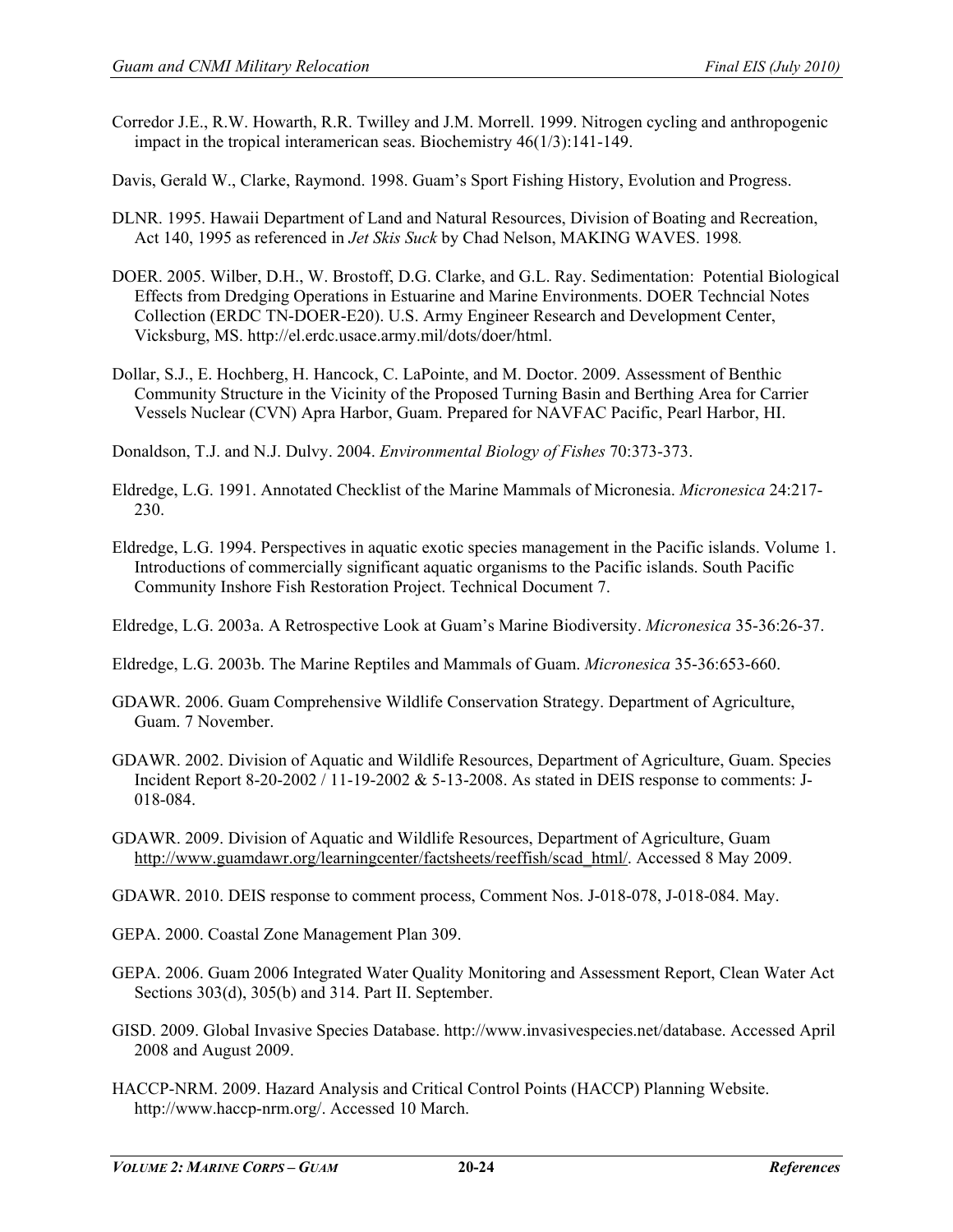- Helfman, G.S., B.B. Collette, and D.E. Facey. 1999. The Diversity of Fishes. 4th Edition. Blackwell Science, Malden, MA.
- Higgins, H. W. and D.J. Mackey. 2000. Algal class abundances in the western Equatorial Pacific under ENSO and non-ENSO conditions. Deep-Sea Research 47:1461-1483.
- Holthuis, L.B. 1991. FAO Species Catalogue. Volume 13: Marine Lobsters of the World. An Annotated and Illustrated Catalogue of Species of Interest to Fisheries know to date. FAO Fisheries Synopsis No. 125, Vol. 13. Rome, Italy: Food and Agriculture Organization.
- Howarth, Robert W., H. S. Jensen, R. Marion, and H. Postma. 1995. Transport to and processing of Phosphorus in near-shore and oceanic waters, p. 323–345.
- Invasive Alien Species Workshop. 2002. Prevention and Management of Invasive Alien Species: Proceedings of a Workshop on Forging Cooperation throughout the Austral-Pacific, Bishop Museum, Honolulu, Hawai'i. 15-17 October.
- Ketten, D.R. and S.M. Bartol. 1995. Functional measures of sea turtle hearing. Office of Naval Research Final Report. Retrieved from: http://handle.dtic.mil/100.2/ADA446809.
- Lambert, G. 2002. Nonindigenous ascidians in tropical waters. *Pacific Science* 56:291-298.
- Lenhardt, M.L. 1994. Seismic and very low frequency sound induced behaviors in captive loggerhead marine turtles (*Caretta caretta*). Pages 238-241 *in* K.A. Bjorndal, A.B. Bolten, D.A. Johnson and P.J. Eliazar, eds. Proceedings of the Fourteenth Annual Symposium on Sea Turtle Biology and Conservation. NOAA Technical Memorandum NMFS-SEFC-351.
- Lobban, C.S. and R.T. Tsuda. 2003. Revised checklist of benthic marine macroalgae and seagrasses of Guam and Micronesia. *Micronesica* 35/36: 54-99.
- Mikko and Collins. 1999. U.S. Military "Green Bullet". A technical report by Don Mikko, U.S. Army Criminal Investigation Laboratory, Forest Park Georgia. Originally published in the Association of Firearm and Tool Mark Examiners Journal, Volume 31 Number 4, Fall 1999. Reprinted with permission of the editor, John M. Collins and the author, Don Mikko.
- Minton, D., D. Burtick, J. den Haan, S. Koliniski, T. Schils. 2009. Draft Comparison of a Photographic and an In Situ Method to Assess the Coral Reef Benthic Community in Apra Harbor, Guam. Prepared for NAVFAC Pacific. 10 July.
- MRC. 1996. Marine Environmental Impact Statement, Marine Environmental Assessment Apra Harbor.
- MRC. 1997. Marine Environmental Impact Statement for Military Training Exercises, Tipalao and Dadi Beaches, Guam.
- MRC. 2002. Inner Apra Harbor Maintenance Dredging Rapid Ecological Marine Assessment. Prepared for Belt Collins, HI.
- MRC. 2005a. Marine Resource Assessment in the Entrance Channel of Inner Apra Harbor, Guam. Prepared for Helbert, Hastert and Fee, Planners.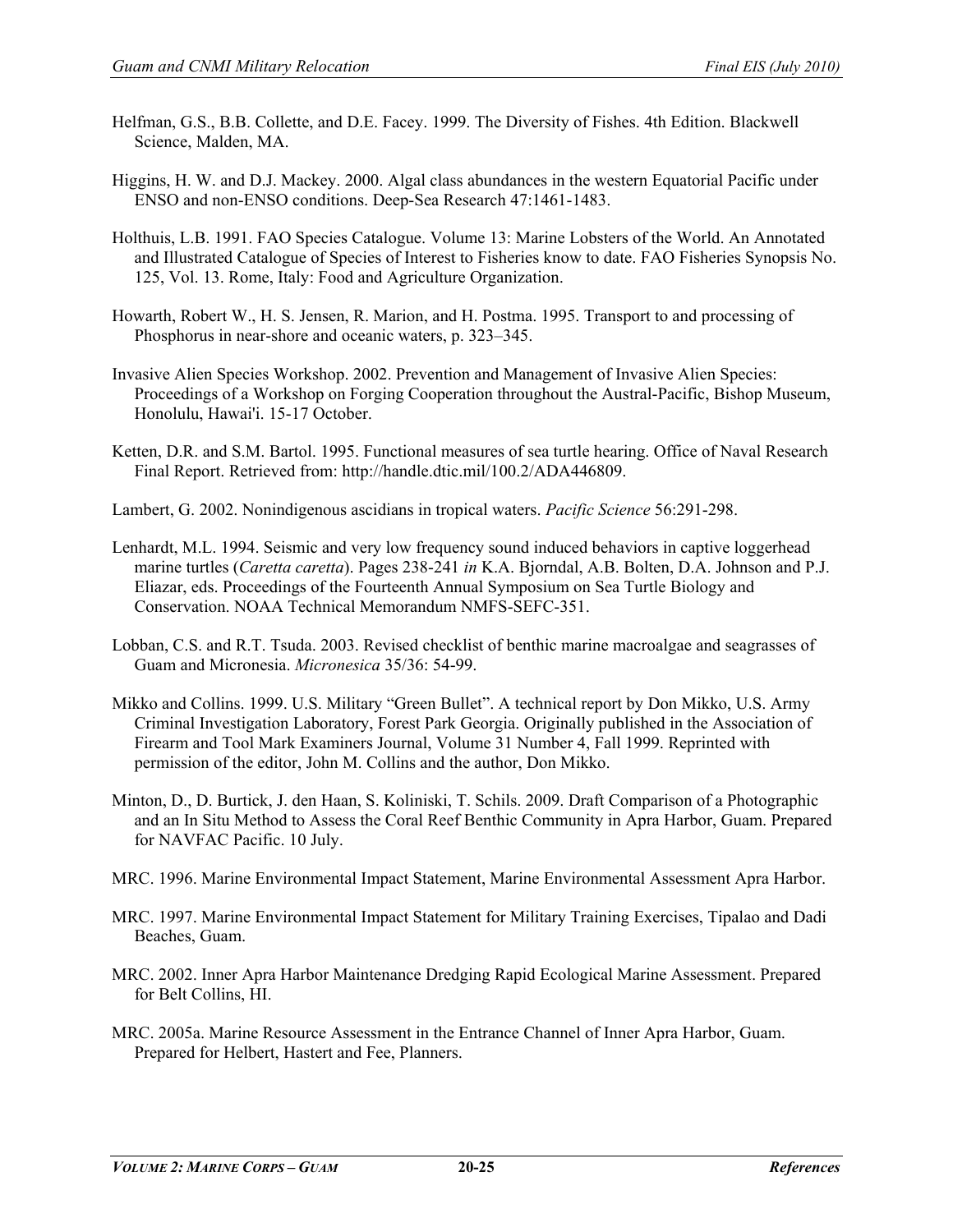- MRC. 2005b. Reconnaissance Survey of the Marine Environment Outer Apra Harbor, Guam Characterization of Benthic Habitats. Prepared for Helber, Hastert & Fee. September.
- Myers, R.F. 1999. *Micronesian Reef Fishes*: A Comprehensive Guide to the Coral Reef Fishes of Micronesia. 3rd edition. Barrigada, Territory of Guam: Coral Graphics.
- Myers, R.F. and T.J. Donaldson. 2003. The Fishes of the Mariana Islands. *Micronesica* 35-36:594-648.
- NAVFAC Pacific. 1986. Management Plan for the Haputo Ecological Reserve Area. January.
- NAVFAC Pacific. 2007. Marine Mammal and Sea Turtle Survey and Density Estimates for Guam and the Commonwealth of the Northern Mariana Islands. Final Report. Prepared by SRS-Parsons Joint Venture, Newport Beach, CA; Geo-Marine, Inc., Plano, TX, and Bio-Waves, Inc., Encinitas, CA, for NAVFAC Pacific, Pearl Harbor, HI. August.
- NAVFAC Southeast. 2008. Proposed Homeporting of Additional Surface Ships at Naval Station Mayport, FL. Volume I: Final Environmental Impact Statement. November.
- Navy. 2003. Final Environmental Assessment, Inner Apra Harbor Maintenance Dredging, Guam. October.
- Navy. 2005. Marine Resources Assessment for the Marianas Operating Area. Pacific Division, Naval Facilities Engineering Command, Pearl Harbor, Hawai'i. Prepared for Navy, Commander, U.S. Pacific Fleet (COMPACFLT) by Geo-Marine, Inc. August.
- Navy. 2010c. Final Mariana Islands Range Complex Environmental Impact Statement/Overseas Environmental Impact Statement. 2 Volumes. Prepared for Commander, U.S. Pacific Fleet, Honolulu, HI. May.
- Navy. 2009a. Habitat Equivalency Analysis & Supporting Studies: CVN Marine Ecosystem Impact Analysis, Outer Apra Harbor, Guam. Prepared by Steve Dollar (MRC) for TEC Inc. January.
- Navy. 2009b. Personal Communication with Steve Smith and F. Caplan via e-mail regarding rarity of the pupping hammerheads within the turning basin. March.
- Navy. 2009c. Personal communication with J.T. Hesse, NAVFAC at the NAVFAC Pacific Pearl Harbor, HI tiger team meetings regarding the lack of observations of sea turtles foraging or resting within the proposed dredge footprint and that hammerheads typically pup near structures. 13 October.
- Navy. 2009d. Northern District Wastewater Treatment Plant Outfall Assessment, Final Report. Prepared by Engineering Concepts, Inc. December.
- Navy. 2010a. Carrier Vessel Nuclear (CVN) Wharf Construction and Navy Waterfront Improvements, Apra Harbor, Guam. Biological Assessment, 12 March.
- Navy. 2010b. Personal communication with J.T. Hesse, NAVFAC, after he received comments on Navy 2010a Carrier Vessel Nuclear (CVN) Wharf Construction and Navy Waterfront Improvements, Apra Harbor, Guam. Biological Assessment, regarding increased vessel movements (commercial, military, and recreational) within Apra Harbor and their impacts on sea turtles. 21 April.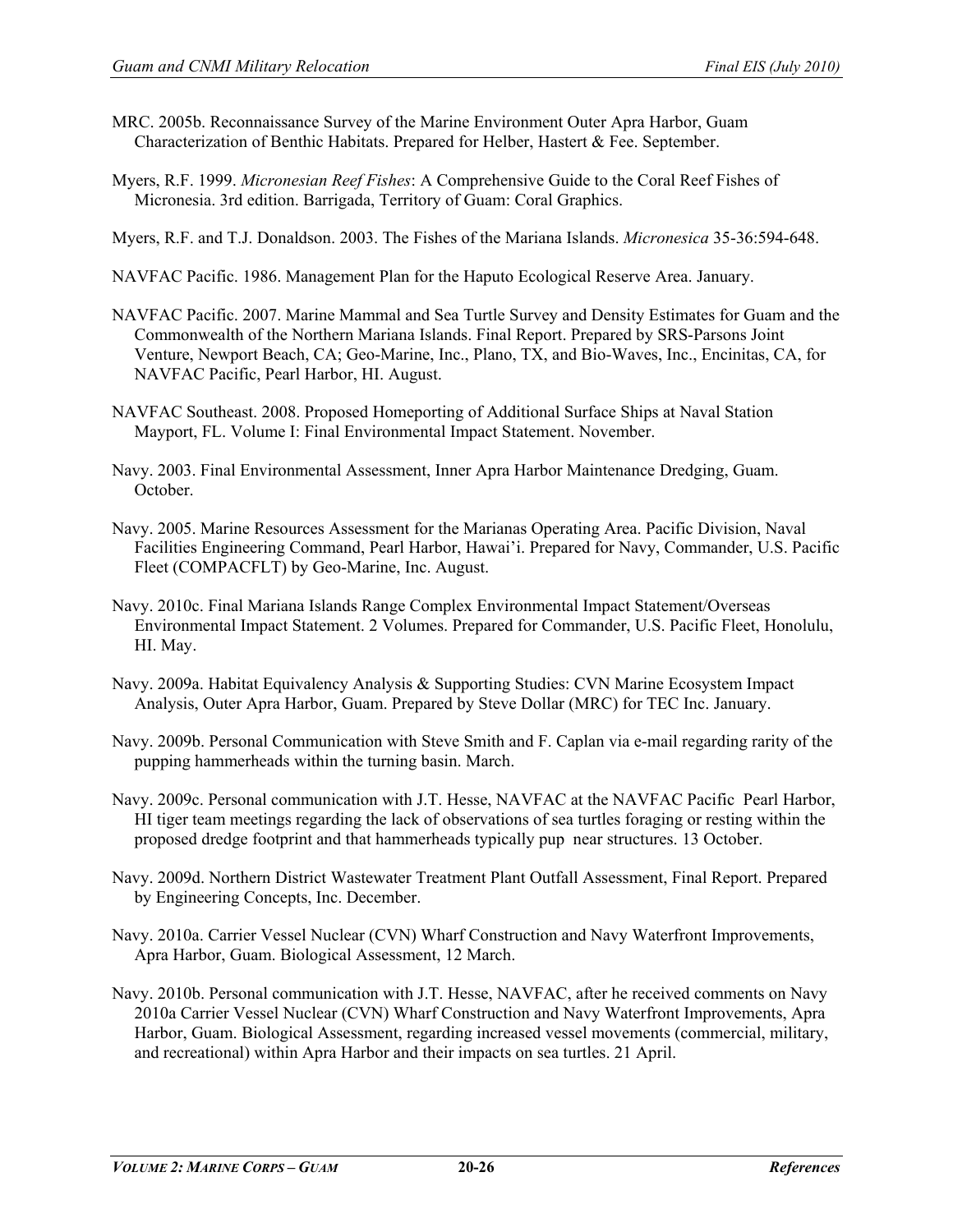- Nedwell, J. and Howell, D. 2004. A review of offshore wind farm related underwater noise sources, Subacoustech Lt. Report No. 544R0308, October.
- NMFS. 1999. Essential Fish Habitat Consultation Guidance, Office of Habitat Conservation Silver Spring, MD. March.
- NMFS. 2008a. Taking of marine mammals incidental to specified activities; construction of the east span of the San Francisco-Oakland Bay Bridge. 73 Fed. Reg. 38180, 3 July 3.
- NMFS. 2008b. San Francisco Bay Project Impact Evaluation System: Pile Driving. Retrieved from: http://mapping.orr.noaa.gov/website/portal/pies/piledriving.html. Accessed 21 April.
- NMFS. 2009a. NMFS Office of Protected Resources. http://www.nmfs.noaa.gov/pr/species/concern. Last updated 14 January, accessed 15 January.
- NMFS. 2009b. Species of Concern: Bumphead Parrotfish and Humphead Wrasse. [http://www.nmfs.noaa.gov/pr/species/concern.](http://www.nmfs.noaa.gov/pr/species/concern) Last updated May, accessed 14 June.
- NMFS. 2009c. San Francisco Bay Project Impact Evaluation System: Pile Driving. http://mapping2.orr.noaa.gov/portal/pies/piledriving.html. Accessed 21 April.
- NMFS. 2010a. Western Pacific Fisheries; Regulatory Restructuring Final Rule. Federal Register 75(9):2198-2268.
- NMFS. 2010b. Endangered and Threatened Wildlife; Notice of 90–Day Finding on a Petition to List 83 Species of Corals as Threatened or Endangered Under the Endangered Species Act (ESA). Federal Register 75:6616-6621.
- NMFS. 2010c. Endangered and Threatened Wildlife; Notice of 90-Day Finding on a Petition to List the Bumphead Parrotfish as Threatened or Endangered and Designate Critical Habitat Under ESA. Federal Register 75: 16713-16716
- NMFS-PIR. 2001. Final Environmental Impact Statement: Fishery Management Plan, Pelagic Fisheries of the Western Pacific Region. Vol. 1. Prepared for National Marine Fisheries Service-Pacific Island Regional Office by URS Corporation, Honolulu, HI under contract to Research Corporation of the University of Hawai'I, Honolulu, HI.
- NOAA. 2005a. Environmental Sensitivity Index Map, Guam and the Commonwealth of the Northern Marianas Islands. National Ocean Service (NOS), Office of Response and Restoration, Hazardous Materials Response Division. August.
- NOAA. 2005b. Guam Coastal Atlas. Maps prepared by David Burdick, the 2004-2006 NOAA Pacific Islands Assistant for Guam, under the supervious of Tery Donaldson, Ph.D., and Barry Smith, M.Sc., of the University of Guam Marine Laboraory and with the support of the Guam Coastal Management Program and the NOAA Pacific Services Center. November.
- NOAA. 2005c. *Oscar Elton Sette*, Cruise 05-12 (OES-34, Fig. 1). NOAA Conducted Coral Reef Assessment/Monitoring and Mapping Studies in Waters Surrounding the Island of Guam and its Offshore Banks of Galvez and Santa Rosa, 3-9 October.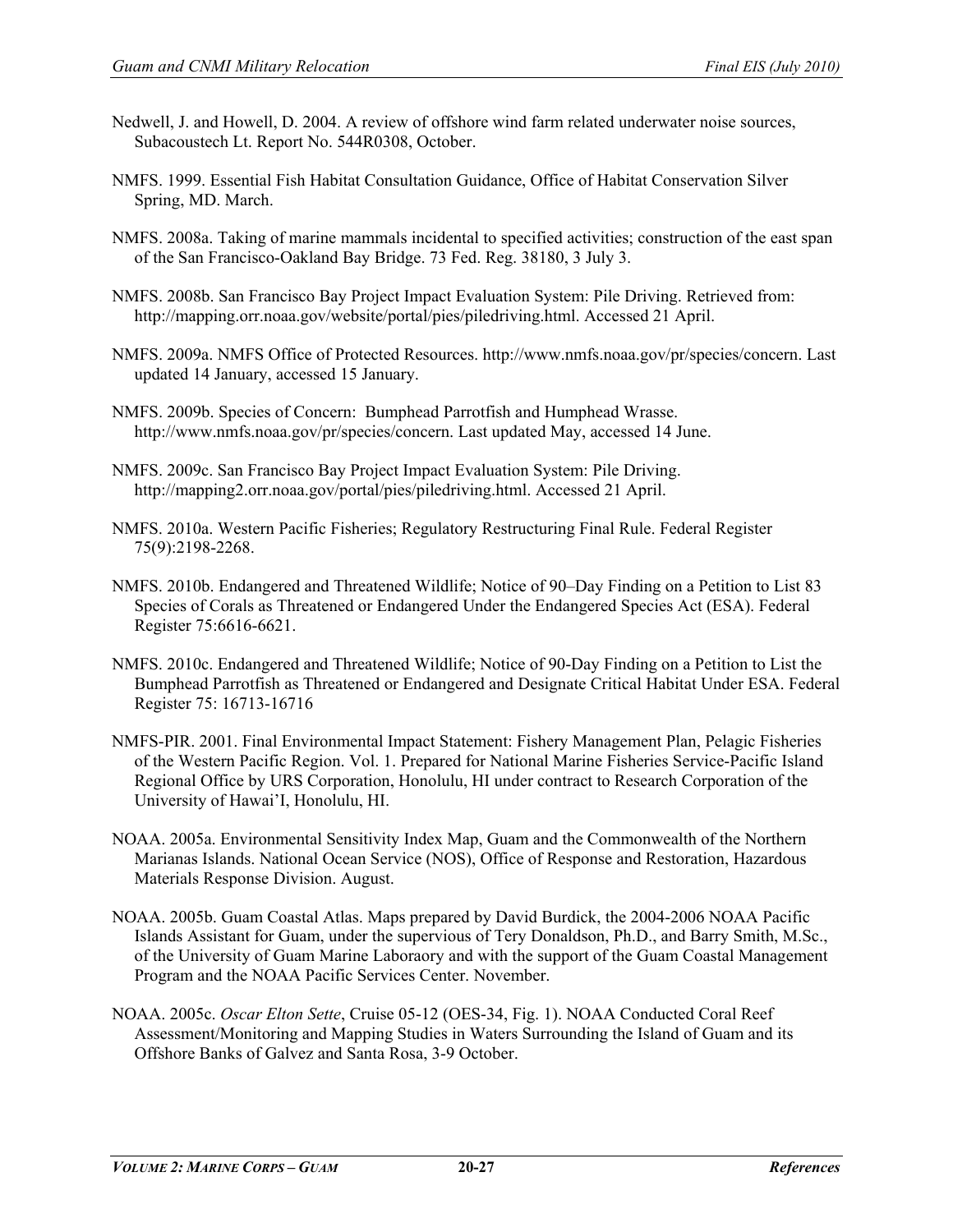- NOAA. 2007. *Hi'ialakai*, Cruise HI-07-02. NOAA and their partner agencies, Conducted Coral Reef Assessment/Monitoring and Mapping Studies in Waters Surrounding the Island of Guam, Rota, Aguijan, Tinian, and Saipan, 12 -22 May.
- PACAF. 2008. Environmental Assessment of the Enhancement of Passive Recreational Opportunities at Tarague Beach, Andersen Air Force Base, Guam. Headquarters U.S. Pacific Air Forces (PACAF), Hickam Air Force Base (AFB), Hawaii, and the 36th Wing (36 WG), Andersen AFB, Guam. August.
- Paulay, G. 1995-1996. Preliminary Nonindigenous Survey Focusing on Bivalves, Guam.
- Paulay, G. 1996. Biodiversity and Monitoring Survey of Marine Faunas, Apra Harbor.
- Paulay,G. 1998-2000. Introduced Species Survey Focusing On Hard-bottom Fauna, Guam.
- Paulay, G., L. Kirkendale, G. Lamber, and J. Starmer. 1997. The Biodiversity of Apra Harbor: Significant Areas and Introduced Species, with Focus on Sponges, Echinoderms and Ascidians. Prepared for U.S. Department of Defense, COMNAVMARIANAS, University of Guam Marine Laboratory, Mangilao, Guam.
- Paulay, G., L. Kirkendale, G. Lambert, and J. Starmer. 2001. The marine invertebrate biodiversity of Apra Harbor: significant areas and introduced species, with focus on sponges, echinoderms, and ascidians. Naval Activities Guam, Cooperative Agreement N68711-97-LT-70001.
- Paulay, G. 2003a. Miscellaneous marine invertebrates and protists from the Mariana Islands. *Micronesica*  35-36:676-682.
- Paulay, G. 2003b. Marine biodiversity of Guam and the Marianas: Overview. *Micronesica* 35-36:3-25.
- Paulay, G., L. Kirkendale, C. Meyer, P.Houk, T. Rongo, and R.Chang. 2000. Marine Biodiversity Resource Survey and Baseline Reef Monitoring Survey of the Southern Orote Peninsula and North Agat Bay Area, COMNAVMAR. University of Guam Marine Laboratory, Mangilao, Guam.
- Paulay, G.,L. Kirkendale, G. Lambert, and C. Meyer. 2002. Anthropogenic biotic interchange in a coral reef ecosystem: A case study from Guam. *Pacific Science* 56:403-422.
- Pitcher, C.R. 1993. Spiny lobster. Pages 539-607 *in* A. Wright and L. Hill, eds. *Nearshore Marine Resources of the South Pacific*: Information for Fisheries Development and Management. Suva, Fiji: Institute of Pacific Studies; and Honiara, Solomon Islands: Forum Fisheries Agency.
- Polovina, J.J. 1993. The lobster and shrimp fisheries in Hawai'i. *Marine Fisheries Review* 55:28-33.
- Porter et al. 2005. The State of the Coral Reef Ecosystems of Guam, Division of Aquatic and Wildlife Resources, Guam Department of Agriculture, Mangilao, Guam.
- Randall, R.H. 2003. An annotated checklist of hydrozoan and scleractinian corals collected from Guam and other Mariana Islands. *Micronesica* 35-36:121-137.
- Randall, R.H. and J. Holloman. 1974. Coastal survey of Guam. University of Guam Marine Laboratory Technical Report 14.
- Ridgway, S.H., E.G. Wever, J.G. McCormick, J.G., J. Palin, and J.H. Anderson. 1969. Hearing in the giant sea turtle, *Chelonia mydas*. Proceedings of the National Academy of Sciences 64:884-890.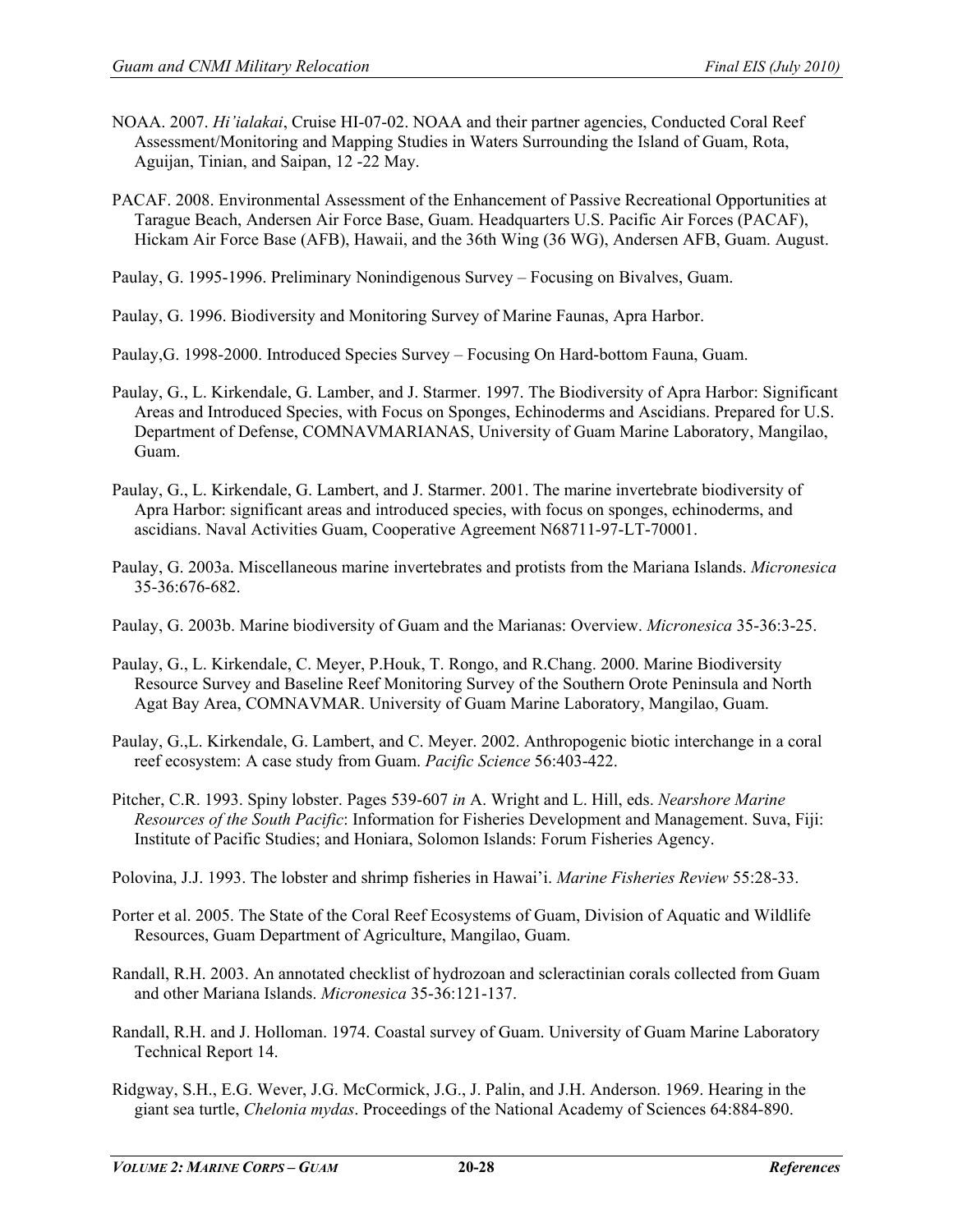- Ruggero, M. and Temchin, A., 2002. The roles of external, middle and inner ears in the determining the bandwidth of hearing, Proceedings of the National Academy of Sciences, October.
- Sadovy, Y., M. Kulbicki, P. Labrosse, Y. Letourneur, P. Lokani, and T.J. Donaldson. 2003. The humphead wrasse, *Cheilinus undulatus*: Synopsis of a threatened and poorly known giant coral reef fish. Reviews in Fish Biology and Fisheries 13:327–364.
- Scott, D.A. 1993. A Directory of Wetlands in Oceania. Available at: http://www.wetlands.org. Accessed September 2008.
- SEI. 2008. Draft Current Measurement and Numerical Model Study for CVN. Section 5 in HEA and other Supporting Studies Apra Harbor Guam. Prepared for NAVFAC Pacific. December.
- Smith, B.D., T.J. Donaldson, T. Schils, A. Reyes, K. Chop, and K. Dugger. 2008. Marine Biological Survey of Inner Apra Harbor, Review Draft, Guam. Marine Laboratory, University of Guam UOG Station, Mangilao, GU 96913. Prepared for Earth Tech, Inc. October.
- Smith, S.H. 2004a. Reconnaissance Level Observations of the Inner Apra Harbor entrance Channel, Apra Harbor, Guam. Staff Working Paper.
- Smith, S.H. 2004b. Report No. 1: March 2004 Ecological Assessment of the Marine Community in the Vicinity of Kilo Wharf, Apra Harbor Guam; and Report No. 2: Field Support of Supplemental Reconnaisance Level Observations in the Vicinicty of Kilo Wharf, Apra Harbor, Guam. June.
- Smith, S.H. 2006. Assessment of Stony Corals Between Orote Pont and Sumay Cove, Apra Harbor, Guam. Prepared for Helber Haster & Fee. April.
- Smith, S.H. 2007. Ecological Assessment of Stony Corals and Associated Organisms in the Eastern Portions of Apra harbor, Guam. August.
- Taylor Engineering, Inc. (TEI). 2009. Literature Review of Effects of Beach Nourishment on Benthic Habitat Martin County Shore Protection Project. Prepared for Florida Department of Environmental Protection Joint coastal Permit Application. April.
- Tech Environmental, Inc.. 2006. Final EIR Underwater Noise Analysis, Cape Wind Energy Project, Nantucket Sound. Appendix 3.13-B. November.
- UoG. 2009. Marine Laboratory 2009 Tidecharts. Data provided by NOS, NOAA, U.S. Department of Commerce. http://www.guammarinelab.com/tidecharts.html. Accessed 17 August 2009.
- U.S. Fleet Forces. 2007. Finding of No Significant Impact for Proposed Expeditionary Strike Group Composite Training Unit Exercise. December.
- USACE Coastal Engineering Research Center. 1982. Biological Effects of Beach Restoration with Dredged Material on Mid-Atlantic Coasts. CETN-V-14, Fort Belvoir, VA.
- USACE. 2007. Department of the Army Permit– Cape Wind Associates, LLC. Permit No. 199902477.
- USEPA. 1999. Update of Ambient Water Quality Criteria for Ammonia. EPA-822-R-99-014. Washington, D.C..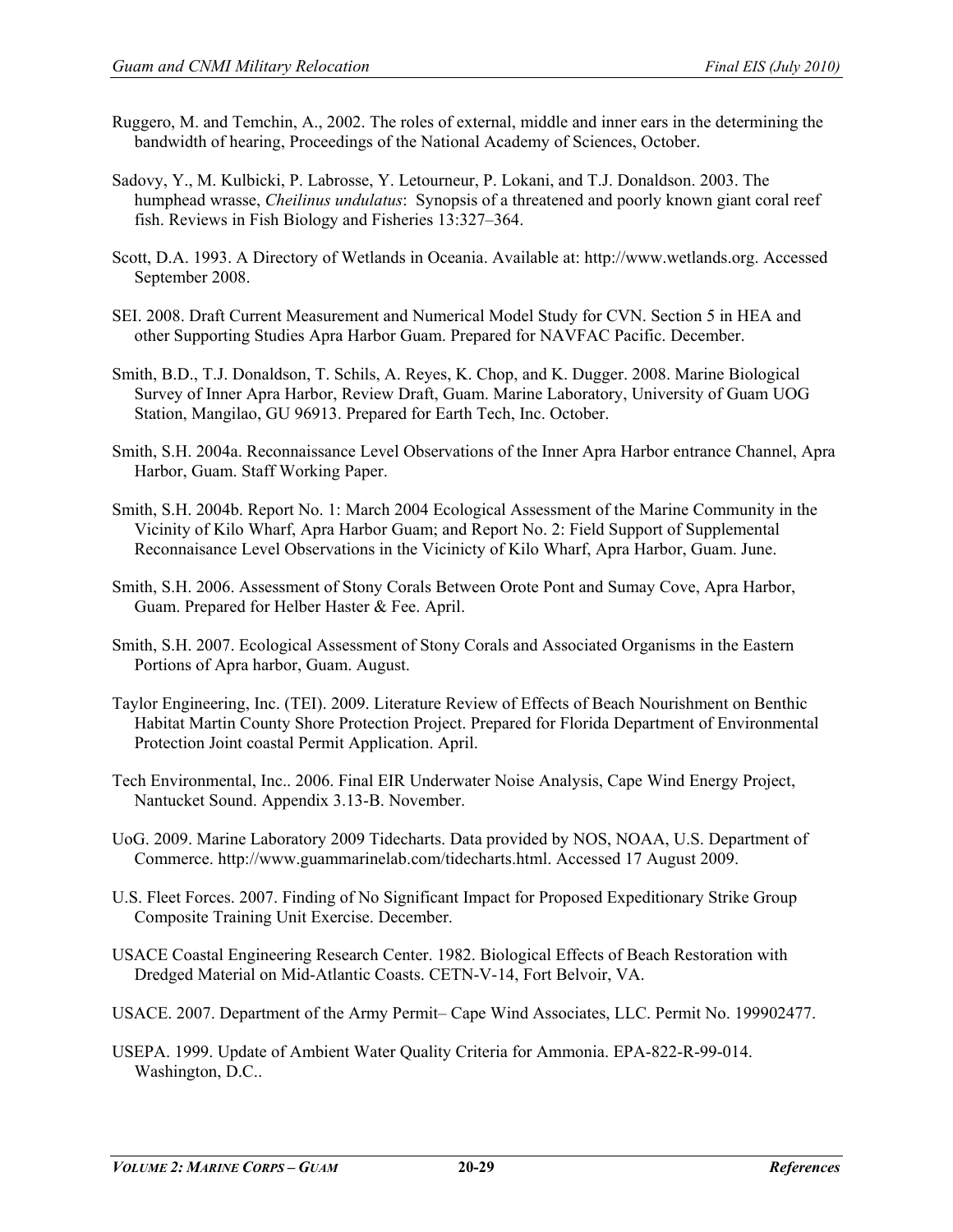USFWS. 2009. Endangered Species Program: Species Information. http://www.fws.gov/endangered/wildlife.html. Last updated 14 January 2009, accessed 15 January 2009.

- Waddell, J.E. and A.M. Clarke. 2008. The State of Coral Reef Ecosystems of the United States and Pacific Freely Associated States: 2008. NOAA Technical Memorandum NOS NCCOS 73. NOAA/NCCOS Center for Coastal Monitoring and Assessment's Biogeography Team. Silver Spring, MD. 569 pp
- WPRFMC. 2009a. Fishery Ecosystem Plan (FEP) for the Mariana Archipelago. Western Pacific Regional Fishery Management Council, Honolulu, HI. 24 September 2009.

# **20.12 CULTURAL RESOURCES**

- Aaron, D.J., D. Hart, and S.C. Baker. 2007. Historic American Engineering Record for Northwest Field, HAER No. GU-05. Prepared by Engineering-Environmental Management, Inc.
- Allen, J., B. Dixon, K. Aronson, D. Gosser, L. Gilda, T. Moorman, C. O'Hare, M. Riford, and J. Toenjes. 2002. Archaeological Monitoring and Sampling During Testing and Remediation of Contamination from the Former Military Fuel Pipeline, Garapan, Saipan, Commonwealth of the Northern Mariana Islands. Prepared for U.S. Army Engineer Division, Honolulu, Fort Shafter, Hawai'i. Ogden Environmental and Energy Services Co., Inc., Honolulu, HI.
- ACHP. 1999. Recommended Approach for Consultation on Recovery of Significant Information from Archaeological Sites. [http://www.achp.gov/archguide.html#resolving.](http://www.achp.gov/archguide.html#resolving) 17 June.
- Athens, J. S. 2009. Archaeological Surveys and Cultural Resource Studies on Guam and the Commonwealth of the North Mariana Islands in Support of the Joint Guam Build-Up Environmental Impact Statement. Volume 1: Guam. Prepared for the Department of the Navy, Naval Facilities Engineering Command, Pacific, Pearl Harbor, HI.
- Barratt, G. 2003. The Chamorros of the Mariana Islands Early European Records, 1521-1721. Occasional Historical Papers Series, No. 10, CNMI Division of Historic Preservation, Saipan.
- Belt Collins. 2007. Na' Nina' etnunen Linahyan Ni' Manmaloffan, Connecting the Community to the Past, A Comprehensive Historic Preservation Plan for Guam, 2007-2011. Prepared under the oversight of the Guam State Historic Preservation Office, Guam Historic Resources Division, Guam Department of Parks and Recreation.
- Blas, B. 2008. Bisita Guam: Let Us Remember Nihi Ta Hasso Remembrances of the occupation years in World War II. MARC, University of Guam.
- Bulgrin, L. 2006. "Fina`okso Antigo" Prehistoric Soil Mounds in the Interior of Rota. *Micronesian Journal of the Humanities and Social Sciences* 5(1/2):31-41.
- Bulgrin, L. 2009. Beyond Latte Stones, modeling the Latte Period. Paper given at the Pacific Island Archaeology in the 21st Century: Relevance and Engagement, Palau.
- Burtchard, G. 1991. Phase I Archaeological Inventory Survey of the South Pulantat-RCA Parcel, Manenggon Hills,Yona, Guam. Prepared for MDI Guam Corporation, Agana, Guam. International Archaeological Research Institute, Inc., Honolulu, HI.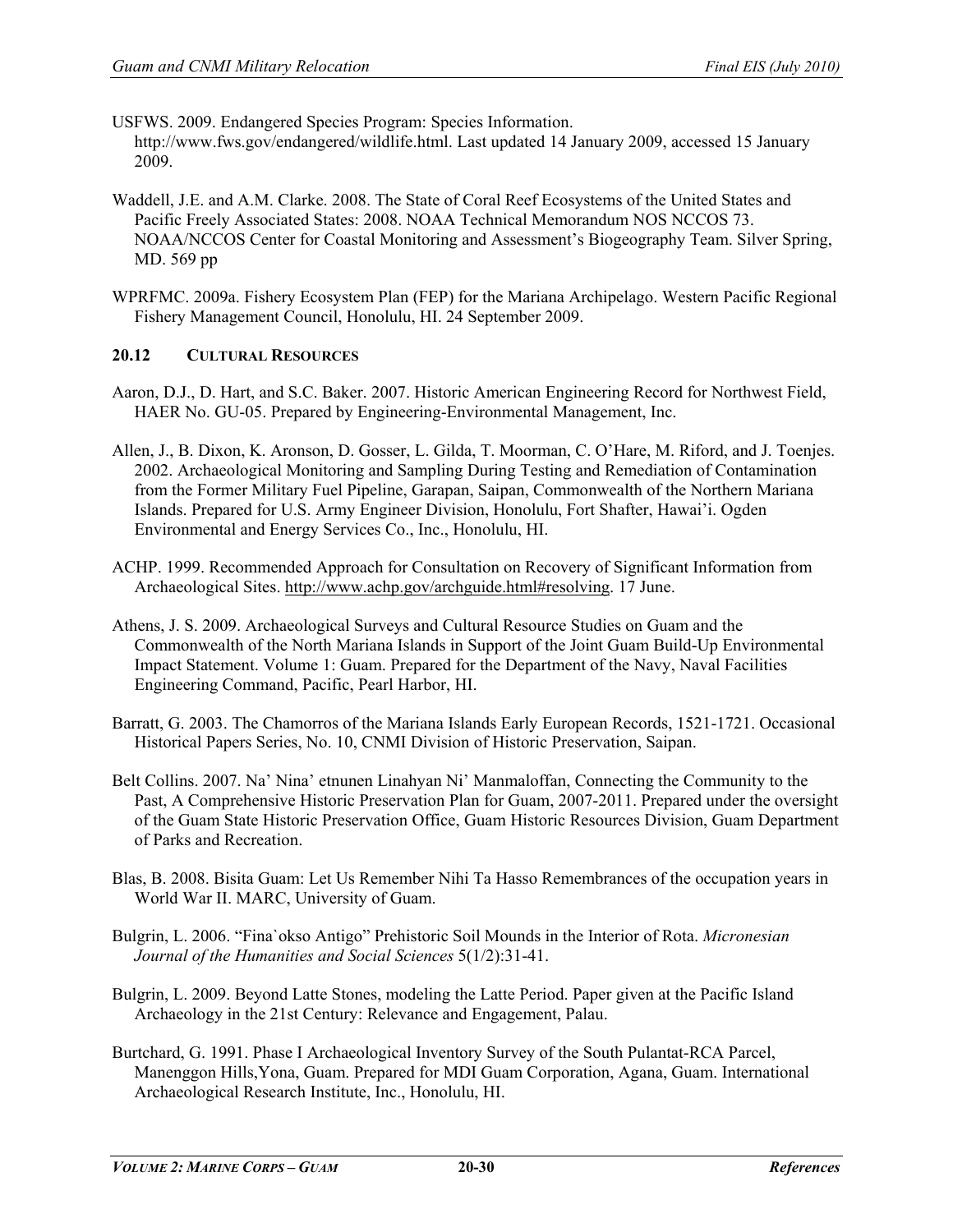Butler, B. 1990. Pots as Tools: The Marianas Case. *Micronesica Supplement* 2: 33-46.

- Carson, M.T. and H.D. Tuggle. 2007. Work Plan for Archaeological Surveys and Cultural Resources Studies on Guam and the Commonwealth of the Northern Marinas Islands in Support of the Joint Guam Build-Up Environmental Impact Statement. Prepared for the Department of the Navy, Naval Facilities Engineering Command Pacific, Pearl Harbor, HI by International Archaeological Research Institute, Inc., Honolulu, HI.
- Carson, M. 2008. Refining Earliest Settlement in Remote Oceania: Renewed Archaeological Investigation at Unai Bapot, Saipan, *The Journal of Island and Coastal Archaeology* 3:115-139.
- Carucci, James. 1993. The Archaeology of Orote Peninsula: Phase I and II Archaeological Inventory Survey of Areas Proposed for Projects to Accommodate Relocation of Navy Activities From the Philippines to Guam, Mariana Islands. With contributions by H. David Tuggle, D. Colt Denfield, J. Stephen Athens, Jerome V. Ward, and Stephen K. Wickler. Prepared for Belt Collins and Associates, Honolulu, Hawai'i. International Archaeological Research Institute, Inc., Honolulu.
- Church, Michael K., Jeffrey H. Hokanson, James D. Gallison, and Michael H. Jennings. 2009. Cultural Resources Survey of 297 Acres at Andersen Air Force Base, Guam. Prepared for Andersen Air Force Base, Guam. June.
- Coomans, Fr. P. 1997. History of the Mission in the Mariana Islands: 1667-1673. Occasional Historical Papers Series No.4, Division of Historic Preservation, Saipan.
- Craib, J.L. 1997. Archaeological Survey at U.S. Naval Magazine, Guam, in Conjunction with U.S. Forest Service and Government of Guam Reforestation Project. Prepared for the Department of the Navy by Ogden Environmental and Energy Services Co., Inc., Honolulu, HI.
- Craib, J.L. and R. Nees. 1998. Archaeological Survey and Subsurface Testing of Prehistoric Inland Chamorro Settlement at U.S. Naval Activities Guam in Conjunction with the Department of Defense Legacy Resource Management Program. Prepared for Pacific Division, Naval Facilities Engineering Command, Pearl Harbor, HI by Ogden Environmental and Energy Services Co., Inc., Honolulu, HI.
- Davis, R. 1983. Andersen Air Force Base Central Reconnaissance Survey. Government of Guam Department of Parks and Recreation. MS on file at Andersen AFB, 36CVS/CVN, Guam.
- DeFant, D. and R. Leon Guerrero. 2006. Archaeological Survey of Seven Parcels within the Munitions Storage Area, Andersen Air Force Base, Island of Guam. Prepared by PHRI, Hilo, Hawaii.
- Denfield, C. 1997. Hold the Marianas, The Japanese Defense of the Islands. White Mane Publishing Company, Inc., Shippensburg, PA.
- Dixon, B., S. Walker, and M. Carson. 2010. Cultural Resource Investigations Conducted in the Territory of Guam Supporting the Joint Guam Build-up Environmental Impact Statement: Final Archaeological Surveys on Guam 2008-2009. Prepared for the Department of the Navy, Naval Facilities Engineering Command, Pacific, Pearl Harbor, HI.
- Dixon, B., et. al. 2010. Cultural Resource Investigations Conducted in the Territory of Guam Supporting the Joint Guam Build-up Environmental Impact Statement: Final Archaeological Surveys on Guam 2009. Prepared for the Department of the Navy, Naval Facilities Engineering Command, Pacific, Pearl Harbor, HI.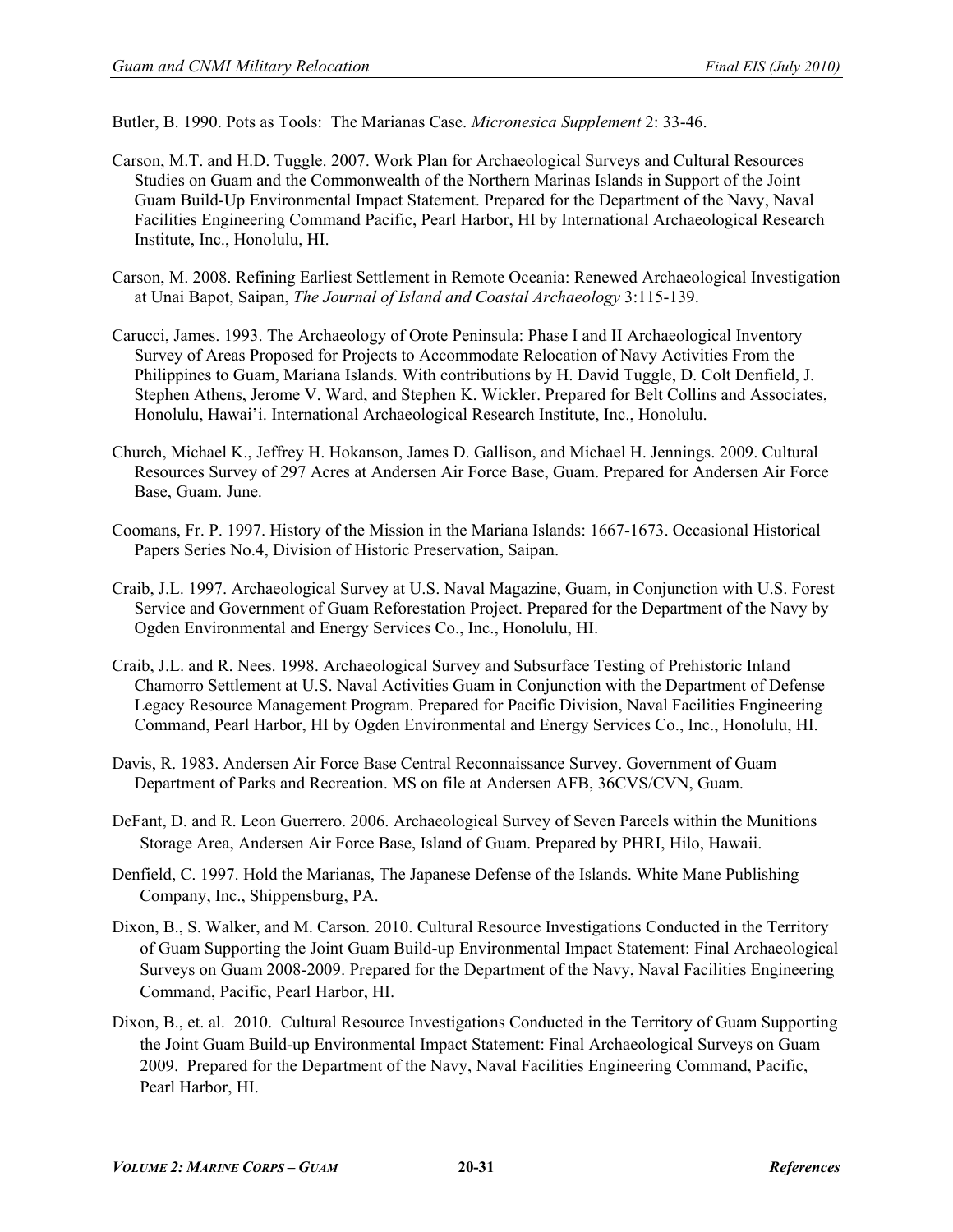- Dixon, B., L. Gilda, D. Gosser, R. Nees, C. O'Hare, M. Riford, and T. Torres. 2004a. Phase I Archaeological Survey and Phase II Detailed Recording in Selected Parcels of the Ordnance and Waterfront Annexes, Territory of Guam. Pacific Consulting Services Inc., Honolulu, HI.
- Dixon, B., D. Gosser, L. Gilda, and R. Ness. 2004b. Archaeological Survey and Limited Subsurface Excavations at the Naval Ordnance Annex and Waterfront Annex, Territory of Guam. With contributions by J. Amesbury, D. Moore, G. Murakami, L. Scott-Cummings, M. Haslam, A. Crowther, and T. Loy. Prepared for Department of the Navy, Pacific Division, Naval Facilities Engineering Command, Pearl Harbor, HI by Pacific Consulting Services, Inc., Honolulu, HI.
- Dixon, B., T. Mangieri, E. McDowell, K. Paraso, and T. Reith. 2006. Latte Period Domestic Household Activities and Disposal Patterns on the Micronesian Island of Tinian, CNMI. *Micronesica*. 39:55-71.
- Driver, M. 1993. Fray Juan Pobre in the Marianas 1602. MARC Miscellaneous Series No. 8, University of Guam.
- Driver, M., and O. Brunal-Perry (editors). 1993. Carolinians in the Marianas in the 1800s. MARC, University of Guam.
- Dye, T. and P. Cleghorn. 1990. Prehistoric use of the interior of southern Guam. Micronesica Supplement 2:261-274.
- Fukami, T. and W. Cross. 1969. The Lost Men of Anatahan. Paperback Library, New York.
- Garcia, F. 1980. Sanvitores in the Marianas. MARC Working Papers #22, University of Guam, Mangilao.
- Geo-Marine. 2006. Cultural Resources Inventory for Establishment and Operation of an Intelligence, Surveillance, Reconnaissance, and Strike Capability Andersen Air Force Base, Guam. Executive Summary prepared for the Department of the Air Force, Pacific Air Forces, Hickam Air Force Base, HI.
- Graves, M. 1986. Organization and Differentiation within Late Prehistoric Ranked Social Units, Mariana Islands, Western Pacific. *Journal of Field Archaeology* 13:139-154.
- Graves, M.W. and D.R. Moore. 1985. Tumon Bay Area Overview: Cultural and Historical Resources. Prepared for the Historic Preservation Section, Department of Parks and Recreation, Agana Heights, Guam. Micronesian Area Research Center and the Department of Anthropology, University of Guam, Mangilao.
- Griffin, A.E., M. Carson, and J. Peterson. 2009a. A Study of Potential Traditional Cultural Properties in Guam.Prepared for Department of the Navy, Naval Facilities Engineering Command Pacific, Pearl Harbor, HI. May.
- Griffin, A.E., M. Carson, and J. Peterson. 2009b. A Study of Potential Traditional Cultural Properties in Tinian.Prepared for Department of the Navy, Naval Facilities Engineering Command Pacific, Pearl Harbor, HI. May.
- Griffin, A.E., M. Carson, and J. Peterson. 2009c. A Study of Potential Traditional Cultural Properties in Pagan.Prepared for Department of the Navy, Naval Facilities Engineering Command Pacific, Pearl Harbor, HI. May.
- Guam Register of Historic Places. 2008. Guam Historic Resources Division, Department of Parks and Recreation. http://historicguam.org/register.htm.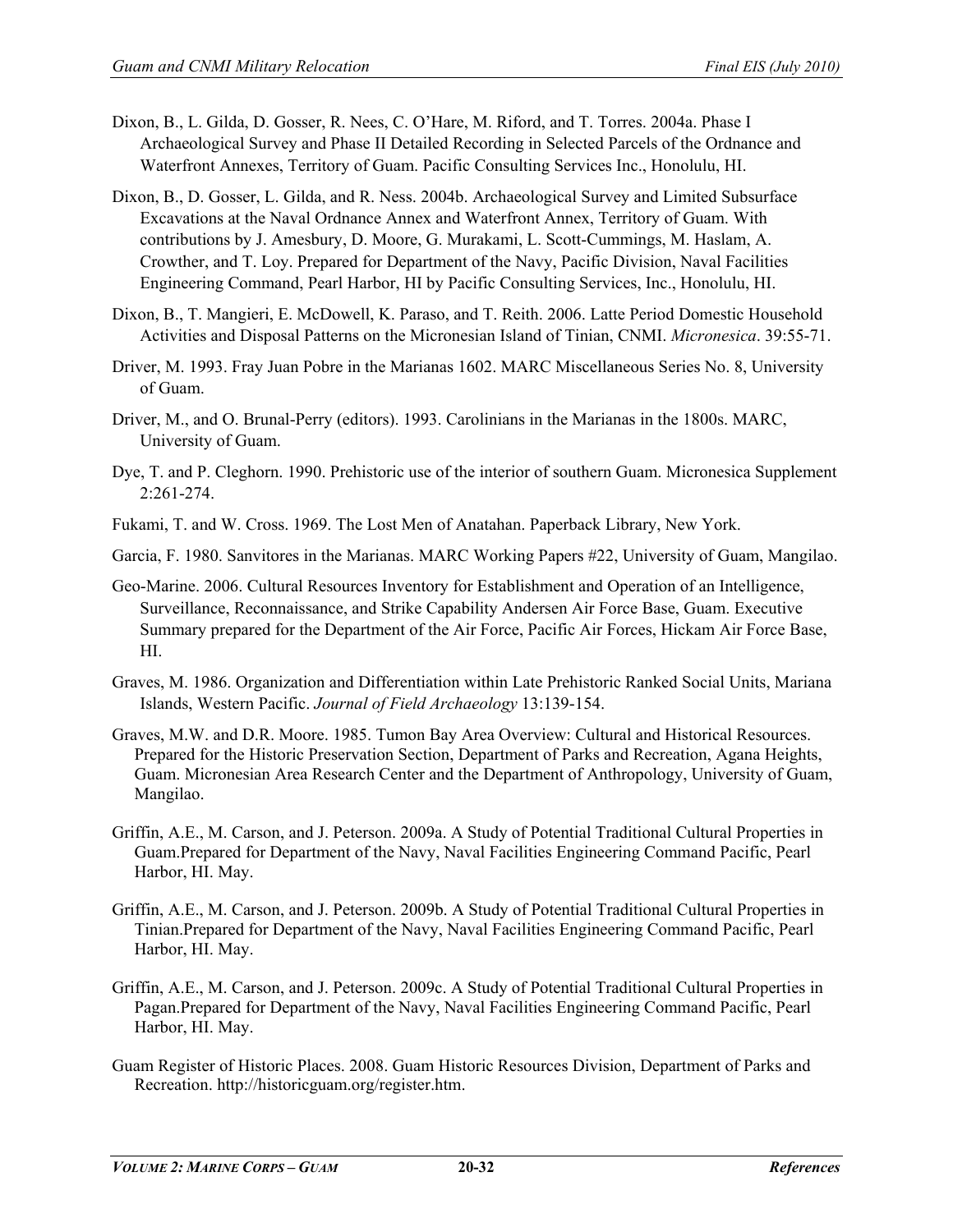- Haun, A.E. 1988. Archaeological Reconnaissance Survey and Field Inspections of Relocatable Over-the-Horizon Radar Sites on Guam, Mariana Islands, Micronesia. Prepared for Wilson Okamoto and Associates, Inc., Paul H. Rosendahl, Ph.D., Inc. Hilo, Hi.
- Haun, A.E. 1989. Archaeological Reconnaissance Survey and Field Inspections of Relocatable Over-the-Horizon Radar Site P-223, Territory of Guam. Mariana Islands, Micronesia. Prepared for Wilson Okamoto and Associates, Inc., Paul H. Rosendahl, Ph.D., Inc. Hilo, HI.
- Higuchi, W. 2008. Japan's Industrial Development of a U.S. Territory: Guam, 1941-1944. *Pacific Studies* 31:55-104.
- Hokanson, Jeffrey, David Kilby, Michael Church, and Mary R. McCurdy. 2007. Cultural Resources Survey for a Perimeter Fence and Portions of the Munitions Storage Area, Andersen Air Force Base, Guam. Engineering-Environmental Management, Inc. Denver. Colorado.
- Hunter-Anderson, R.L. 1989. Archaeological Investigations in the Small Boat Harbor Project Area, Agat, Guam. Prepared for the U.S. Army Engineer District, Fort Shafter, Hawai'i. International Archaeological Research Institute, Inc., Honolulu, HI.
- Hunter-Anderson, R.L. and D.R. Moore. 1994. Retreat or Expansion: Tracking Prehistoric Settlement in Guam's Interior. Paper presented at the annual meetings of the Australian Archaeological Association Meetings November 24-26, 1994, La Trobe University, Bundoora, Victoria.
- Hunter-Anderson, R.L. and D.R. Moore. 2003. Cultural Resources Snake Barrier Concept, Andersen Air Force Base, Guam. Micronesian Archaeological Research Services, Guam.
- Hunter-Anderson, R.L. and D.R. Moore. 2002. Phase I and Phase II Archaeological Survey at Waterfront Annex and Ordnance Annex, Territory of Guam. Volume I: Narrative. With contributions by Judith R. Amesbury, Shawn K. Collins, Deborah M. Pearsall, Michael W. Kaschko, Gail M. Murakami, Craig E. Skinner, Jerome V. Ward, and Eleanor F. Wells. Prepared for International Archaeological Research Institute, Inc., and Department of the Navy, Pacific Division, Naval Facilities Engineering Command, Pearl Harbor, Hawai'i. Micronesian Archaeological Research Services, Guam.
- Hunter-Anderson, R.L., B. Dixon, and T. Mangieri. 2001. Cultural Resources Survey of Five Navy Surplus Guam Land Use Plan Parcels, Territory of Guam. Prepared for the Department of the Navy, Pacific Division, Naval Facilities Engineering Command, Pearl Harbor, Hawai'i. Micronesian Archaeological Research Services, Inc., Mangilao, Guam, and International Archaeological Research Institute, Inc., Honolulu, HI.
- Jones, D. 1986. *Oba The Last Samurai Saipan* 1944-1945. Presidio Press, Novato.
- Kahn, E. 1962. *The Stragglers*. Random House, New York, NY.
- Kurashina, H. and R. N. Clayshulte. 1983. Site Formation Processes and Cultural Sequence at Tarague, Guam. *Indo-Pacific Prehistory Association Bulletin* 4:114-122.
- Kurashina, H., T. McGrath, and H. Manner. 1987. Archaeological Survey of Areas 1, 2, 1A, and 2A at Northwest Field, Andersen Air Force Base and naval Communication Area Master Station Western Pacific, Finegayan, Guam, Mariana Islands. Prepared for Department of Navy, Pacific Division, Naval Facilities Engineering Command. University of Guam, Mangilao, Guam and Bernice P. Bishop Museum, Honolulu, HI.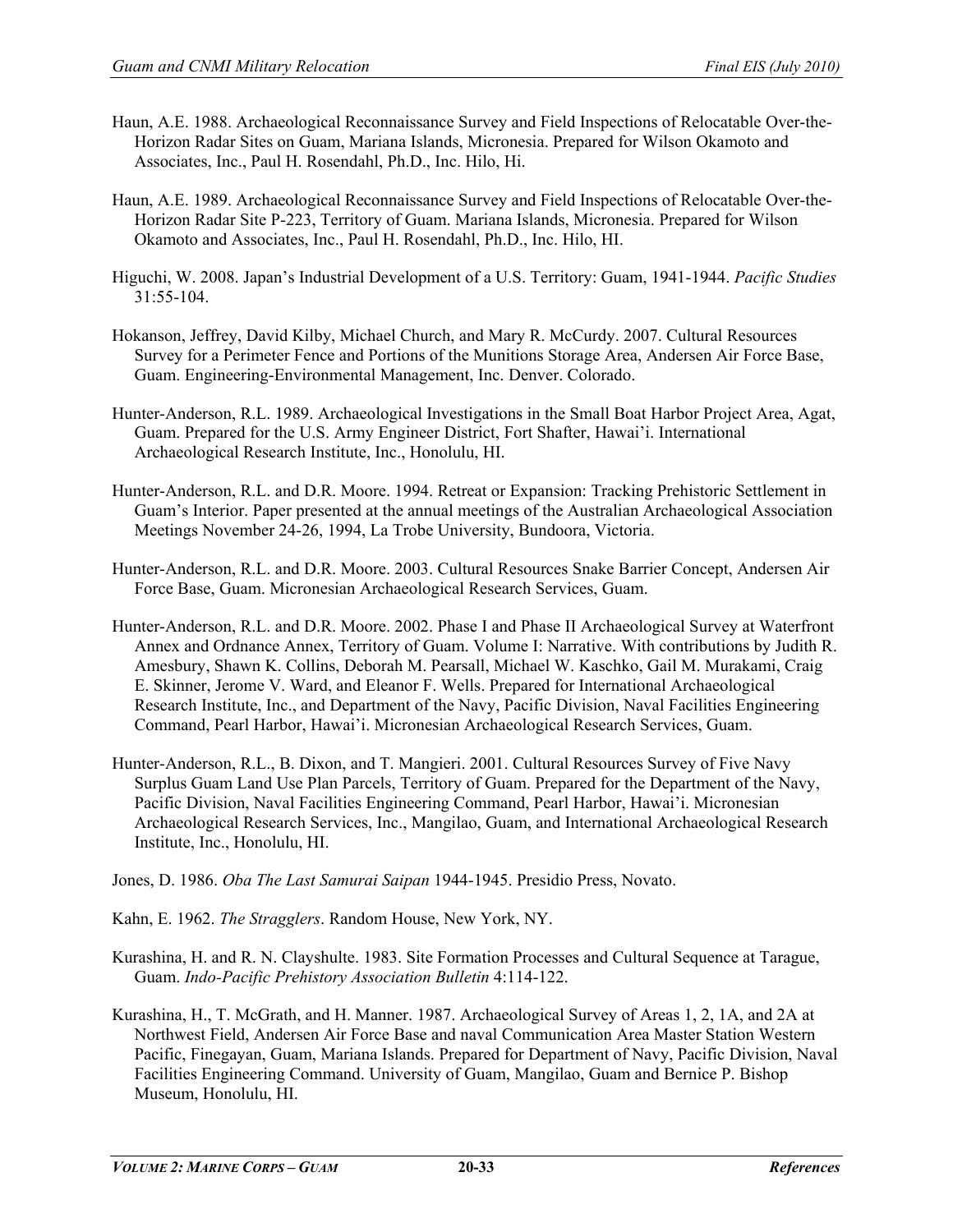- Lauter-Reinman, G. 1997. Management Plan for World War II Resources at Navy Installations on Guam. Prepared for Department of the Navy, Pacific Division, Naval Facilities Engineering Command. Ogden Environmental and Energy Services Co., Inc., Honolulu, HI.
- Lauter-Reinman, G. 1998. Cultural Resources Management Plan for the Apra Harbor Naval Complex, Guam. Prepared for Department of the Navy, Pacific Division, Naval Facilities Engineering Command. Ogden Environmental and Energy Services Co., Inc., Honolulu, HI.
- Levesque, R.(Ed.). 1995. *History of Micronesia: A Collection of Source Documents*. Volume 4: Religious Conquest 1638-1970. Levesque Publications, Gatineau, Quebec.
- Liston, J. 1996. The Legacy of Tarague Embayment and Its Inhabitants, Andersen AFB, Guam. Prepared for 36 CES/CEV, Unit 14007, Environmental Flight, Andersen Air Force Base, Guam. International Archaeological Research Institute, Inc., Honolulu, HI.
- Madrid, C. 2006. Beyond Distances Governance, Politics and Deportation in the Mariana Islands from 1870 to 1877. Northern Mariana Islands Council for Humanities, Saipan.

Mathewson, T. 2000. 509 Composite Group Flightline. [http://home.att.net/~sallyann2/.](http://home.att.net/~sallyann2/)

- Mason Architects, Inc. 2004. Historic Building and Associated Landscape/Viewsheds Inventory and Evaluation for Andersen Air Force Base, Guam, 2004 Update. Prepared for Andersen Air Force Base, Guam. Prepared by Mason Architects, Inc., Honolulu, HI.
- Mason Architects, Inc and Weitze Research. 2009. Cold War Historic Context and Architectural Inventory for Navy Base Guam: Main Base, Piti Power Station, Drydock Island, and Polaris Point. Prepared for Department of the Navy, Naval Facilities Engineering Command Pacific and Commander Navy Region Marianas, Contract Number N62742-04-D-1855. November.
- McMakin, P. 1975. *The Suruhanos: Traditional Curers on the Island of Guam*. Master's Thesis, University of Guam. Manuscript on file at the Micronesian Area Research Center, University of Guam, Mangilao.
- McMakin, P. 1976. *I am the Pain Doctor: Traditional Healer on the Island of Guam*. Video on file at the Micronesian Area Research Center, University of Guam, Mangilao.
- McNeil, J.R. and D.J. Welch. 1998. Military Exercises and Historic Sites in Military Training Area on the Island of Guam: An Archaeological Perspective. Prepared for Belt Collins Hawai'i, Honolulu, HI, by International Archaeological Research Institute, Inc., Honolulu, HI.
- Moore, D., and R. Hunter-Anderson. 1996. Pots and Pans in the Intermediate Pre-Latte (2500-1600BP), Mariana Islands, Micronesia. Paper presented at the Vanuatu National Museum--Australian National University--ORSTOM conference: The Western Pacific, 5000-2000 BP: Colonisations and Transformations, Port Vila, Vanuatu, July 31-August 6.
- Morgan, W. 1988. *Prehistoric Architecture in Micronesica*. University of Texas Press, Austin, TX.
- National Park Service. 1998. Bulletin 38: Guidelines for Evaluating and Documenting Traditional Cultural Properties.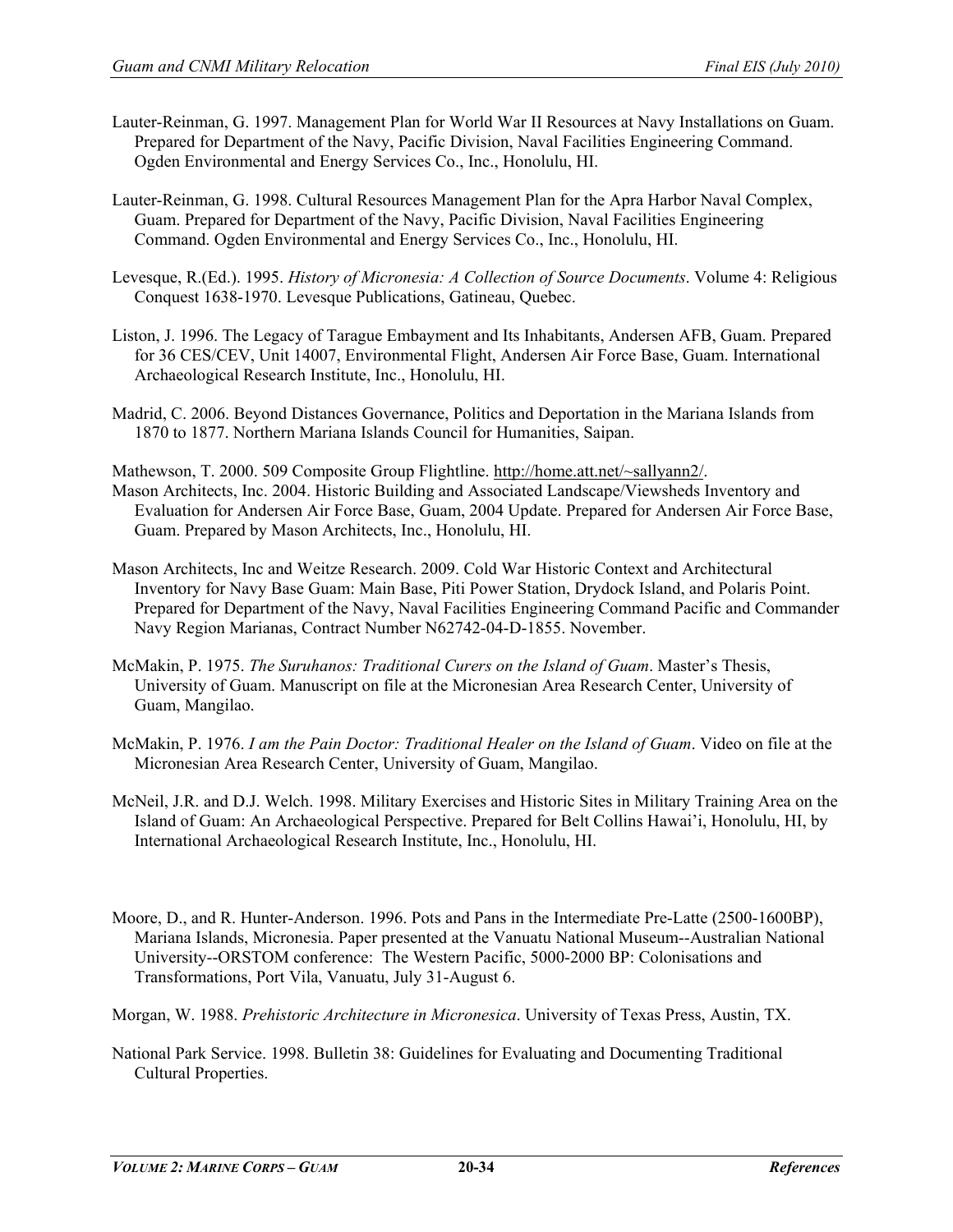- National Park Service. 2002. How to Apply National Register Criteria for Evaluation Bulletin 15. National Park Service, Department of the Interior, Washington, D.C.
- Navy. 2009. Programmatic Agreement among the Department of Defense Representative Guam, Commonwealth of the Northern Mariana Island, Federated States of Micronesia and Republic of Palau Commander, Navy Region Marianas, Commander 36th Wing, Andersen Air Force Base, The Guam Historic Preservation Officer, and the Commonwealth of the Northern Mariana Islands Historic Preservation Officer regarding Military Training in the Marianas.
- NRIS. 2008. Guam Listings for the National Register of Historic Places. Department of the Interior, National Park Service. http://www.nr.nps.gov/iwisapi/explorer.dll.
- NTHP. 2010. National Trust for Historic Preservation 11 Most Endangered Pagat. [http://www.preservationnation.ogr/travel-and-sites/sites/western-region/pagat.html.](http://www.preservationnation.ogr/travel-and-sites/sites/western-region/pagat.html) Accessed 20 May.
- PACOM. 2006. Guam Integrated Military Development Plan. Joint Guam Development Group. Prepared for US Pacific Command by Helber Hastert & Fee, Planners, Honolulu, HI.
- Palomo, T. 1984. An Island in Agony. Guam.
- Peattie, M. 1988. *Nanyo The Rise and Fall of the Japanese in Micronesia* 1885-1945. University of Hawai`i Press, Honolulu, HI.
- Petersen, G. 2006. Micronesia's Breadfruit Revolution and the Evolution of a Culture Area. Archaeology in Oceania 41:82-92.
- Peterson, J. 2009. The Austronesian Moment. College for Indigenous Studies' International Symposium on Indigenous Peoples' Education and Policy. Dong Wha University, Hua Lien, Taiwan.
- Reinman, F. M. 1977. An Archaeological Survey and Preliminary Test Excavations on the Island of Guam, Mariana Islands, 1965-1966. Miscellaneous Publications, No. 1. Micronesian Area Research Center, University of Guam, Mangilao.
- Rogers, R.F. 1995. *Destiny's Landfall: A History of Guam. University of Hawai'i Pr*ess, Honolulu, HI.
- Russell, S. 1998. Tiempon I Manomofo`ona: Ancient Chamorro Culture and History of the Northern Marianas Islands. Micronesian Archaeological Survey Report, 32. Division of Historic Preservation, Saipan, CNMI.
- Schilz, A. J., R.L. Carrico, A.K. Yoklavich, and J.L. Craib. 1996. Cultural Resource Management Plan, Andersen Air Force Base, Mariana Islands, Territory of Guam. Prepared for the Department of the Navy, Pacific Division, Naval Facilities Engineering Command by Ogden Environmental and Energy Services Co., Inc., Honolulu, HI.
- Thompson, L.M. 1932. Archaeology in the Mariana Islands. Bernice Pauahi Bishop Museum Bulletin 100.
- Tomonari-Tuggle, M.J. and H.D. Tuggle. 2003. Integrated Cultural Resources Management Plan for Andersen Air Force Base, Guam, 2003 Update. Prepared for Earth Tech, Inc. Global and Environmental Services by International Archaeological Research Institute, Inc., Honolulu, HI.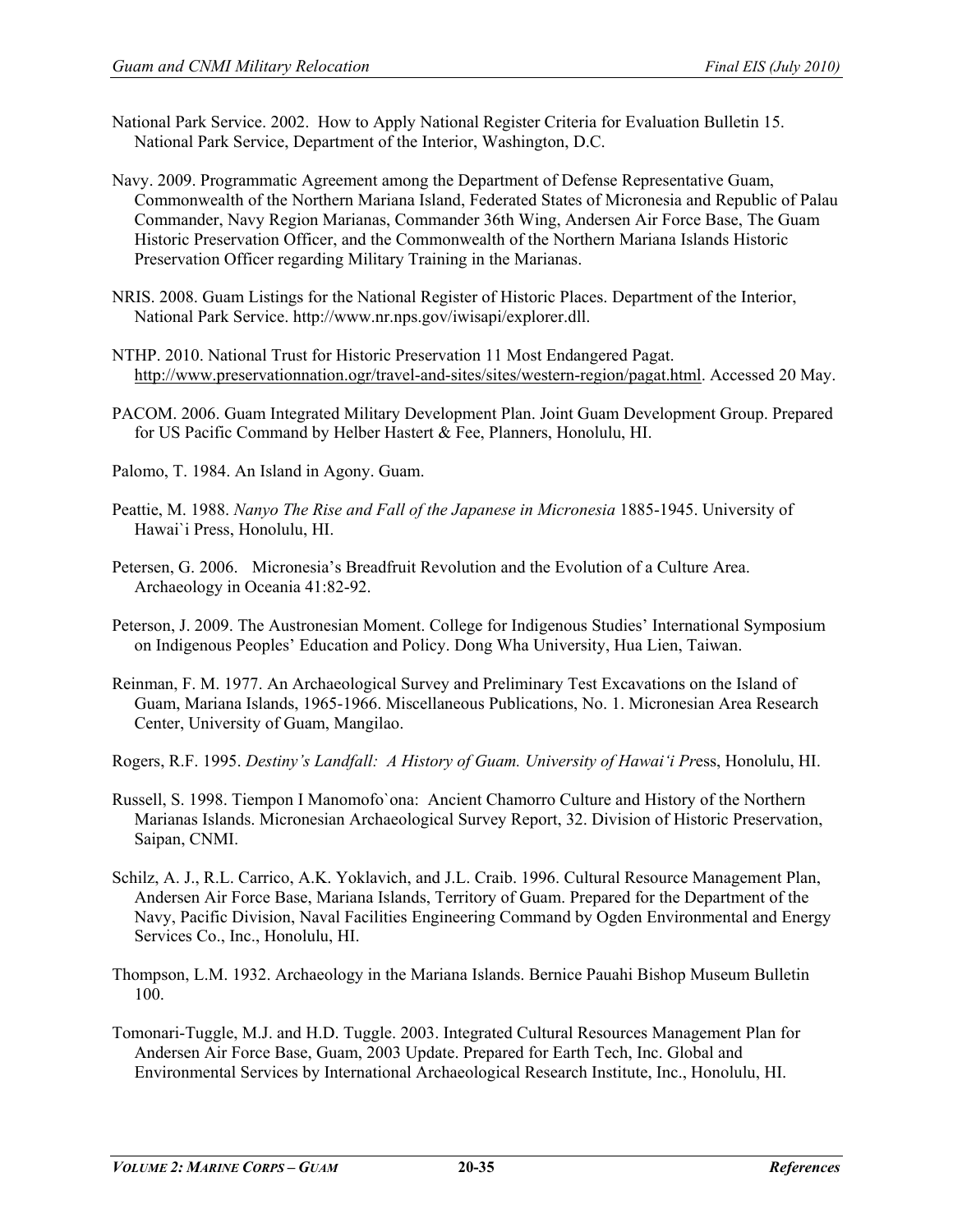- Tomonari-Tuggle, M.J., H.D. Tuggle, and D.J. Welch. 2005. Regional Integrated Cultural Resources Management Plan for COMNAVREG Marianas Lands. Volume I: Guam. Prepared for Department of the Navy, Naval Facilities Engineering Command, Pacific, Pearl Harbor, HI by International Archaeological Research Institute, Inc., Honolulu, HI.
- Tomonari-Tuggle, M.J., and David J. Welch. 2007. Work Plan for Archaeological Survey and Cultural Resources Studies in Support of the Joint Guam Build-up, Island of Guam. Prepared for Department of the Navy, Naval Facilities Engineering Command, Pacific, under contract with TEC, Inc. International Archaeological Research Institute, Inc., Honolulu, HI.
- Tomonari-Tuggle, M.J., H.D. Tuggle, J. Allen, D.J. Welch, and M.T. Carson. 2007. Archaeological Assessment Study in Support of the Strategic Forward Basing Initiative, Guam and the Commonwealth of the Northern Mariana Islands. Prepared for Department of the Navy, Naval Facilities Engineering Command, Pacific, Pearl Harbor, HI by International Archaeological Research Institute, Inc., Honolulu, HI.
- Tuggle, H.D. 1993. Small and Developed Parcel Survey Areas. Pages 35-42 in The Archaeology of Orote Peninsula: Phase I and II Archaeological Survey of Areas Proposed for Projects to Accommodate Relocation of Navy Activities from the Philippines to Guam, Mariana Islands. J. James Carucci. Prepared for Belt Collins and Associates by International Archaeological Research Institute, Inc., Honolulu, HI.
- Tuggle, H.D. and D.J. Welch. 2000. Navy Guam Land Use Plan Releasable Parcels: Archaeological Assessment Study. Prepared for Department of the Navy, Naval Facilities Engineering Command, Pacific, Pearl Harbor, HI by International Archaeological Research Institute, Inc., Honolulu, HI.
- Welch, D., et al. 2010. Archaeological Surveys and Cultural Resources Studies on the Island of Guam in Support of Joint Guam Build-up Environmental Impact Statement: Volume I Narrative. Prepared for the Department of the Navy, Naval Facilities Engineering Command, Pacific, Pearl Harbor, HI.
- Welch, D. and U.K. Prasad. 2006. Investigation of Traditional Cultural Properties at Andersen Air Force Base, Guam. International Archaeological Research Institute, Inc., Honolulu, HI.
- WPRFMC. 2009b. Fishery Ecosystem Plan (FEP) for Pacific Pelagic Fisheries of the Western Pacific Region. Western Pacific Regional Fishery Management Council, Honolulu, HI. 24 September 2009.
- Yee, S.L., D.J. Welch, and J. Allen. 2004. Archaeological Overview Survey Report for Andersen Air Force Base, Guam. Prepared for Earth Tech, Inc., Honolulu, and 36 CES/CEVN, Andersen Air Force Base, Guam by International Archaeological Research Institute, Inc., Honolulu, HI.

# **20.13 VISUAL RESOURCES**

AECOM. 2010. Site Visit. April.

AFCEE. 2005. Palm Tree Golf Course Environmental Baseline Assessment. June.

Bureau of Statistics and Plans, Office of the Governor (Bureau of Statistics and Plans). 2006. 2005 Guam Statistical Yearbook.

Dzer's Guam Pics. 2008. [http://dzerguampics.blogspot.com/.](http://dzerguampics.blogspot.com/) December.

EDAW. 2007. Site Visit. July.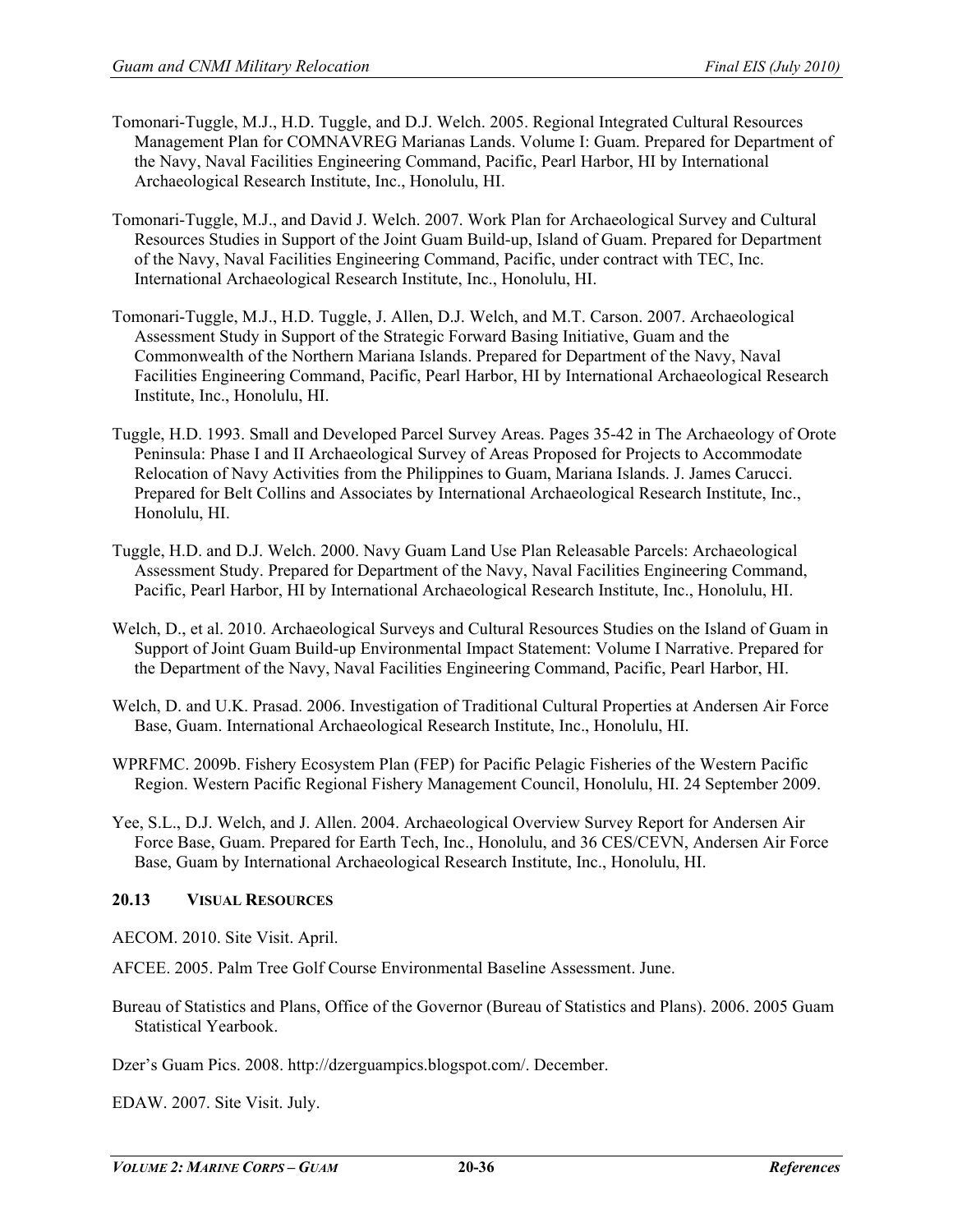EDAW. 2007a. Guam Joint Military Master Plan Guam Tour. October.

EDAW. 2007b. Site Visit. September and June.

EDAW. 2008. Army AMD Site Survey. May

EDAW. 2009. Guam Joint Military Master Plan Site Visit. March.

Google Earth. 2008. Accessed numerous photos from the website. http://www.panoramio.com. November.

Guampedia. 2008. Photos of Tamuning. Available at: http://www.guampedia.com/category/57 villages/entries/440-tamuning/images/8896. Last updated Novembe.

Jim Anna Chronicles. 2009. Photo of NCTS Finegayan Toward Double Reef. [http://www.jimanna.com/archives/000081.html.](http://www.jimanna.com/archives/000081.html) March.

Matthew Chong Photo Gallery. 2008. Photos of Guam. http://www.pbase.com/chongma. November.

Onward Resort and Golf. 2008. Website with photographs. http://www.mangilaogolf.com/en/gallery/index.html. November.

#### **20.14 MARINE TRANSPORTATION**

GDAWR. 2008. Guam Department of Agriculture, Division of Aquatic and Marine Resources – Fisheries. [http://www.guamdawr.org/aquatics/fisheries2.](http://www.guamdawr.org/aquatics/fisheries2) Last updated 29 September 2008, accessed 17 December 2008.

Global Security. 2005. Apra Harbor. [http://www.globalsecurity.org/military/facility/apra.htm.](http://www.globalsecurity.org/military/facility/apra.htm) Last updated 26 April 2005, accessed 12 December 2007.

Global Security. 2009. Container Ship Types. http://www.globalsecurity.org/military/systems/ships/container-types/htm. Accessed 26 February.

- Matson. 2008. Information Regarding Ocean Services in Guam and Micronesia. http://www.matson.com/matnav/services/guam\_micronesia.html. Accessed 17 December 2008.
- MSDDC. 2006. Ports of Guam (Commercial Port of Guam and U.S. Navy Base, Guam), Port Capability Assessment. November.
- Navy. 2008. Personal Communication between Dan Quicho to James Ogburn Regarding Marine Traffic. 16 June.
- PAG. 2008a. http://www.portofguam.com/stats.htm. Accessed 5 March 2007.
- PAG. 2008b. http://www.portofguam.com/stats.htm. Accessed 16 October 2008.
- PAG. 2008c. Jose D. Leon Guerrero Commercial Port of Guam Master Plan Update 2007 Report. Prepared by PB International, Inc. February.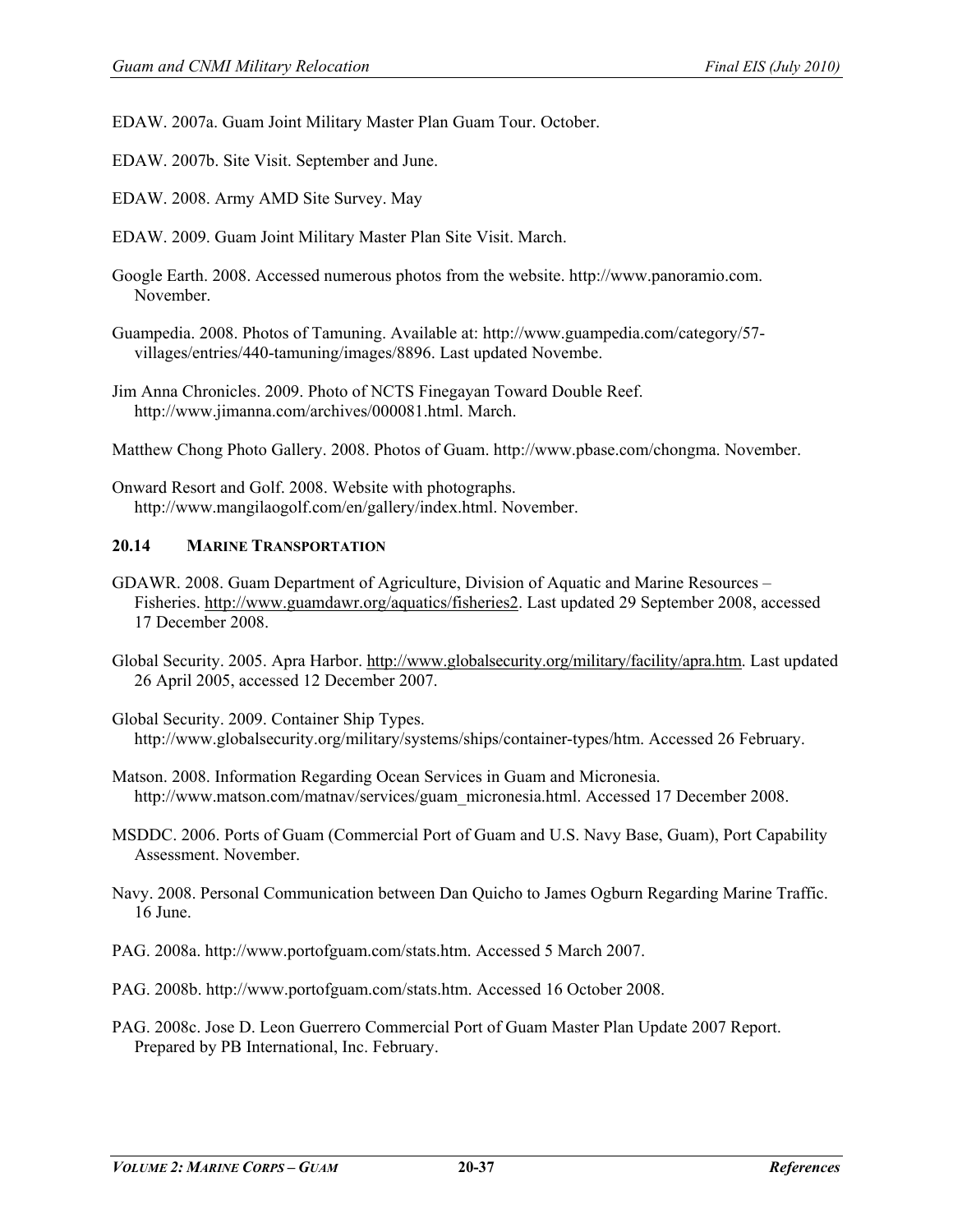- PAG. 2010a. Comments on the Draft Environmental Impact Statement/Overseas Environmental Impact Statement for the Guam and CNMI Military Location: Relocating Marines from Okinawa, Visiting Aircraft Carrier Berthing, and Army Air and Missile Defense Task Force. 16 February.
- PAG. 2010b. Equipment, Berthing, and Facility. Available at: [http://www.portguam.com/maritime](http://www.portguam.com/maritime-operations/facilities/page/equip-berthing-and-facilities)[operations/facilities/page/equip-berthing-and-facilities.](http://www.portguam.com/maritime-operations/facilities/page/equip-berthing-and-facilities) Accessed 15 March 2010.
- Rosenthal, A. 2010. Personal Communication via email. Information on Port Authority of Guam Modernization Program. 14 April.
- USCG. 2007. Sector Guam Relocation Feasibility Study. Prepared by EDAW and AECOM. June.

#### **20.15 UTILITIES**

No references were cited.

# **20.16 SOCIOECONOMICS AND GENERAL SERVICES**

- Allen, D. and C. Sumida. 2008. Okinawa's newspapers: At war with the U.S. military? Stars and Stripes, May 11. http://www.stripes.com/article.asp?section=104&article=54691. Accessed 11 February 2009.
- Allen, D. 2008. SOFA-related crime reports relatively low on Okinawa." Stars and Stripes Pacific edition., August 17. Available at: http://www.stripes.com/article.asp?section=104&article=56800. Accessed February 2009.
- Allen, D. 2009. SOFA-related crime on Okinawa was up in 2008. Stars and Stripes Pacific edition. February 17. http://www.stripes.com/article.asp?section=104&article=60757s. Accessed February 2009.
- Allen, Stewart., Bartram Paul. 2008. Guam as a Fishing Community. Pacific Islands Fisheries Science Center Administrative Report. February.
- Alvarez, L. and D. Sontag . 2008. When Strains on Military Families Turn Deadly. New York Times, February 15. [http://www.nytimes.com/2008/02/15/us/15vets.html.](http://www.nytimes.com/2008/02/15/us/15vets.html) Accessed February 2009.
- American Dental Association Survey Center. 2002. Distribution of dentists in the United States by Region and State, 2000. American Dental Association, Chicago, IL.
- Asahikawa Medical College, Japan. 2000. A report on the Aircraft Noise as a Public Health Problem in Okinawa. http://www.asahikawa-med.ac.jp/igakubu/hygiene/okinawa/report-e-screen.pdf. Accessed 16 February2009.
- Banc of America LLC. 2007. Presentation to Standard & Poor's, Government of Guam General Obligation Credit Rating, citing Guam Department of Administration figures. June 5.
- Bank of Guam. 2009. Personal communication via telephone, Mr. Matt Cruz, Assistant Vice President. 19 March. Discussion of housing vacancies on Guam.

Bevacqua M.L. 2009. Chamorro Ancestor Worship.<http://guampedia.com/chamorro-ancestor-worship/>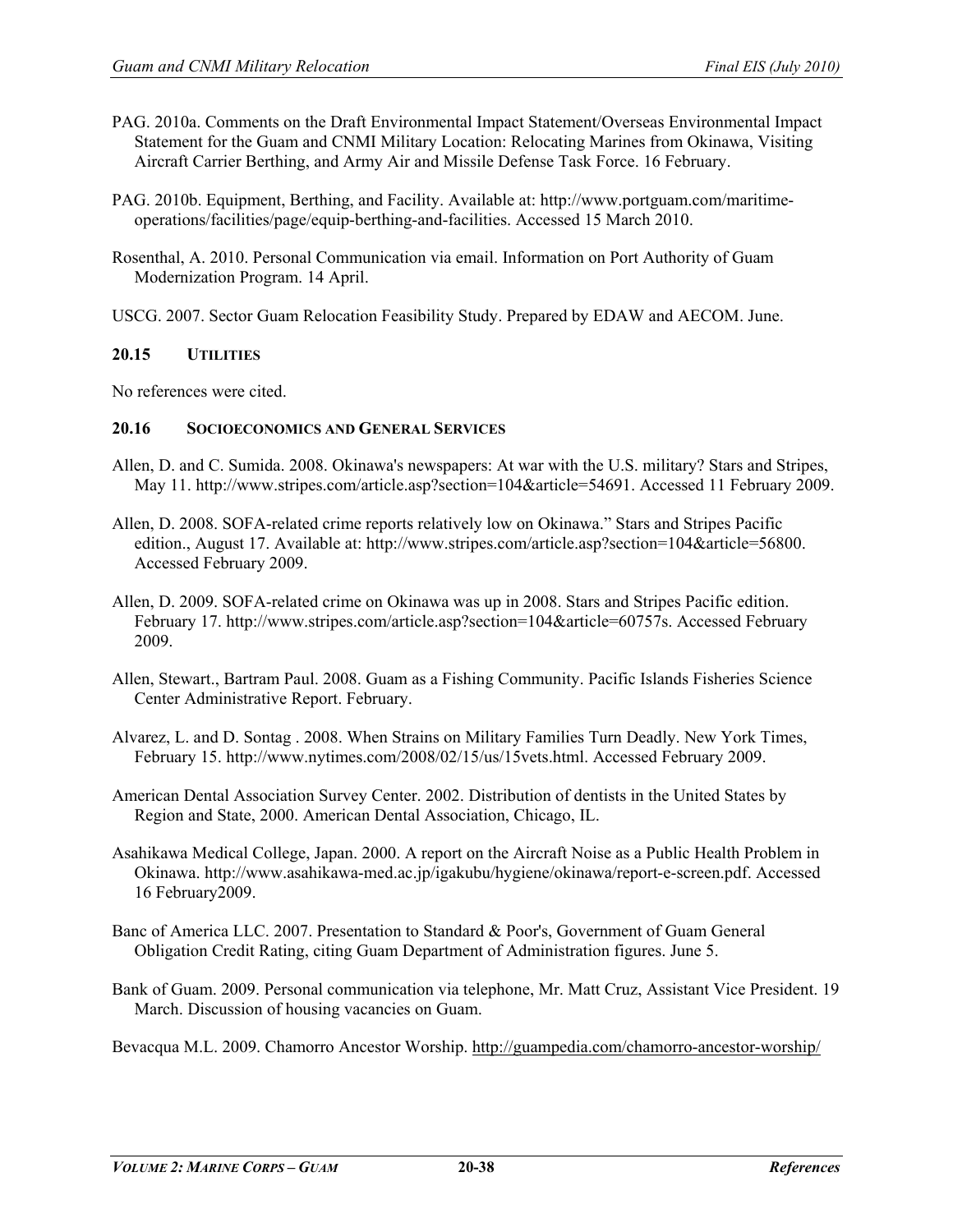Borja, T. 2008. Guam, NMI among most corrupt – DOJ.

http://guam.mvarietynews.com/index.php?option=com\_content&view=article&id=3305:guam-nmiamong-most-corrupt-doj&catid=1:guam-local-news&Itemid=2. Accessed December 2008.

Barratt, G. 2003. The Chamorros of the Mariana Islands Early European Records, 1521-1721. Occasional Historic Papers Series No. 10. CNMI Division of Historic Preservation, Saipan.

Bureau of Economic Analysis. 2010. Estimates of the Major Components of Gross Domestic Product for Guam. On the internet at: [http://www.bea.gov/newsreleases/general/terr/2010/guam\\_061310.htm](http://www.bea.gov/newsreleases/general/terr/2010/guam_061310.htm)

- Burnett, K. 2007. Optimal Prevention and Control of Invasive Species: The Case of the Brown Tree Snake. Ph.D. Dissertation, University of Hawaii at Manoa.
- Burnett, K. M., S. D'Evelyn, B. A. Kaiser, P. Nantamanasikarn, and J. A. Roumasset. 2008. Beyond the lamppost: Optimal prevention and control of the brown tree snake in Hawaii. Ecological Economics 67:66-74.
- Cachola, E., L. Festejo, A. Fukushima, G. Kirk, and S. Perez. 2008. FPIF Policy Report, Gender and U.S. Bases in Asia Pacific. [http://www.fpif.org/fpiftxt/5069.](http://www.fpif.org/fpiftxt/5069) Accessed December 2008.
- Captain, N. and Captain Real Estate Group. 2008a. Guam Real Estate Investors Guide. Real Estate in Transition Pacific Magazine 2008. http://captainrealestate.com/files/PacificMagazineArticle.pdf.
- Captain, N. and Captain Real Estate Group. 2008b. Guam Real Estate Sales Drop 40 Percent. Pacific Magazine, 8 August 2008. http://www.pacificmagazine.net/news/2008/08/08/guam-real-estate-salesdrop-40-percent-.
- Caron, C. 1999. Whose Security Is It? Military Violence Against Women During Peacetime. [http://www.wcl.american.edu/hrbrief/v6i3/militaryviolence.htm.](http://www.wcl.american.edu/hrbrief/v6i3/militaryviolence.htm) Accessed February 2009.
- Carson, M. 2008. Refining Earliest Settlement in Remote Oceania: Renewed Archaeological Investigation at Unai Bapot, Saipan. The Journal of Island and Coastal Archaeology 3:115-139.
- Central Broadcasting Service News. 2009. Study: Binge Drinking Common in Military. http://www.Central Broadcasting Servicenews.com/stories/2009/02/13/health/main4800944.shtml. Accessed February 2009.
- Coomans, Fr. P. 1997. History of the Mission in the Mariana Islands: 1667-1673. Occasional Historical Papers Series No.4, Division of Historic Preservation, Saipan.

COMNAV Marianas. 2008. Personal telephone communication.

- Craib, J. 1986. Casas de los Antiguos: Social Differentiation in Protohistoric Chamorro Society, Mariana Islands. PhD dissertation submitted to the Department of Anthropology, University of Sydney, Australia. Manuscript on file at the Micronesian Area Research Center, University of Guam, Mangilao.
- Dam, Kenneth. 2006. Land, law and Economic Development. Law & Economics Working Paper No. 272 for the Brookings Institution. On the internet at: [http://www.brookings.edu/papers/2006/01trade\\_dam.aspx](http://www.brookings.edu/papers/2006/01trade_dam.aspx)

Davis, Gerald W., Clarke, Raymond. 1998. Guam's Sport Fishing History, Evolution and Progress.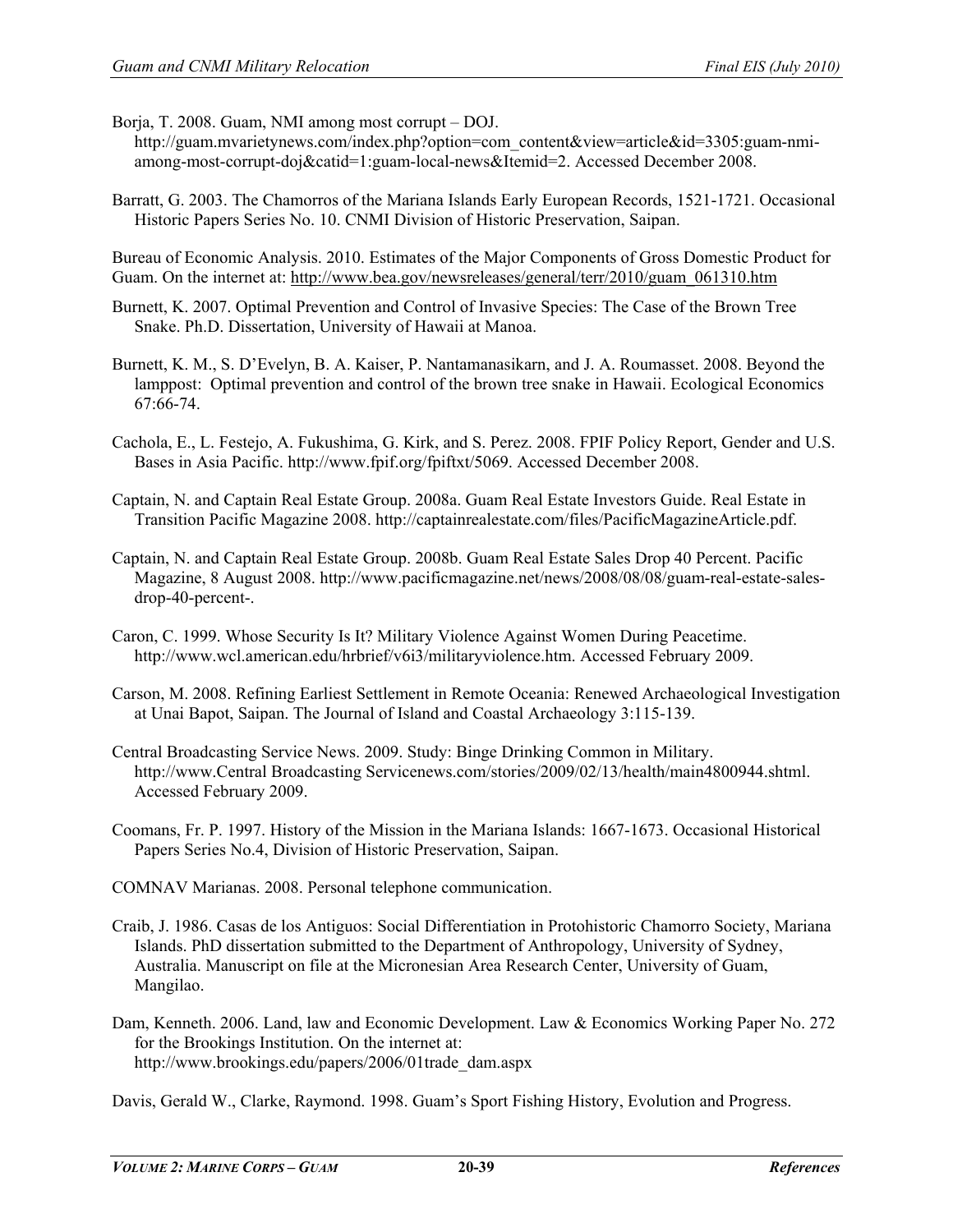- Delgado, N. 2009. Assistant Fire Chief Resigns After Property Goes Missing. Pacific News Center. 6 April.
- De Oro A. 2009. Pattida: Dividing Family Land Among Children. [http://guampedia.com/pattida-dividing](http://guampedia.com/pattida-dividing-family-land-among-children/)[family-land-among-children/](http://guampedia.com/pattida-dividing-family-land-among-children/)
- Dixon, B., and S. Walker. 2010. Cultural Resources Investigations Conducted in the Territory of Guam in Support of the Joint Guam Build-Up Environmental Impact Statement: Threshold Report II. Prepared for Department of the Navy, Pearl Harbor, Hawaii, by TEC Inc. Joint Venture.
- Earth Tech. 2007. Scoping Meeting Summary Report, April 17-20, 2007 Environmental Impact Statement/ Overseas Environmental Impact Statement for Relocating Marines from Okinawa to Guam, Transient CVN Berthing, and Placing an Army BMD Task Force on Guam. Prepared for Joint Guam Program Office. http://www.guambuildupeis.us/docs/SummeryReport/Summary\_Report.pdf.
- GDoC. 2008. Personal communication via telephone conversation with Captain Maria Borja. December.
- Guam Historic Preservation Plan. 1976. Volume I The Historical Background. Department of Anthropology, Bernice P. Bishop Museum, Honolulu. Manuscript on file at the Micronesian Area Research Center, University of Guam, Mangilao.
- Guam Historic Preservation Plan. 2007. Na' Nina'etnunen Linahyan Ni' Manmaloffan Connecting the Comunity of the Past A Comprehensive Historic Preservation Plan for Guam 2007-2011. Belt Collins Guam, Ltd. Manuscript on file at the Micronesian Area Research Center, University of Guam, Mangilao.
- Hawaii Coordinating Group on Alien Pest Species. 2004. Guam Brown Treesnake Containment Activities Cut. Press release, August 30, 2004. Available at: [http://www.hear.org/cgaps/pdfs/20040830cgapspressrelease.pdf.](http://www.hear.org/cgaps/pdfs/20040830cgapspressrelease.pdf) Accessed 17 September 2009.
- Republic of Korea Drop. 2008. Statistics for Recent USFS Crime Rate On Okinawa Released. Original source: Okinawa Prefectural Police. http://rokdrop.com/2008/02/20/statistics-for-recent-usfj-crimerate-on-okinawa-released/. 20 February, accessed 15 March 2009.
- Federal Deposit Insurance Corporation. 2000. FDIC Law, Regulations and Related Acts, Part 365 Real Estate Lending Standards. On the internet at: [http://www.fdic.gov/regulations/laws/rules/2000-](http://www.fdic.gov/regulations/laws/rules/2000-8700.html) [8700.html](http://www.fdic.gov/regulations/laws/rules/2000-8700.html)
- Federal Highway Administration. 2010. Acquisition Brochure Publication No. FHWA-HEP-05-030. Accessed April 2010: http://www.fhwa.dot.gov/realestate/realprop/
- First Hawaiian Bank. 2007. Guam Edition 2006-2007 Economic Forecast. http://www.fhb.com/pdf/EconForecastGuam06.pdf.
- First Hawaiian Bank. 2008. Guam-CNMI Edition 2008 Economic Forecast. http://www.fhb.com/pdf/EconForecastGuam08.pdf.
- Freycinet, L. (translated by G. Barratt). 2003An Account of the Corvettes L'Uranie's Sojourn at the Mariana Islands, 1819. Occasional Historical Papers No. 13. CNMI Division of Historic Preservation, Saipan.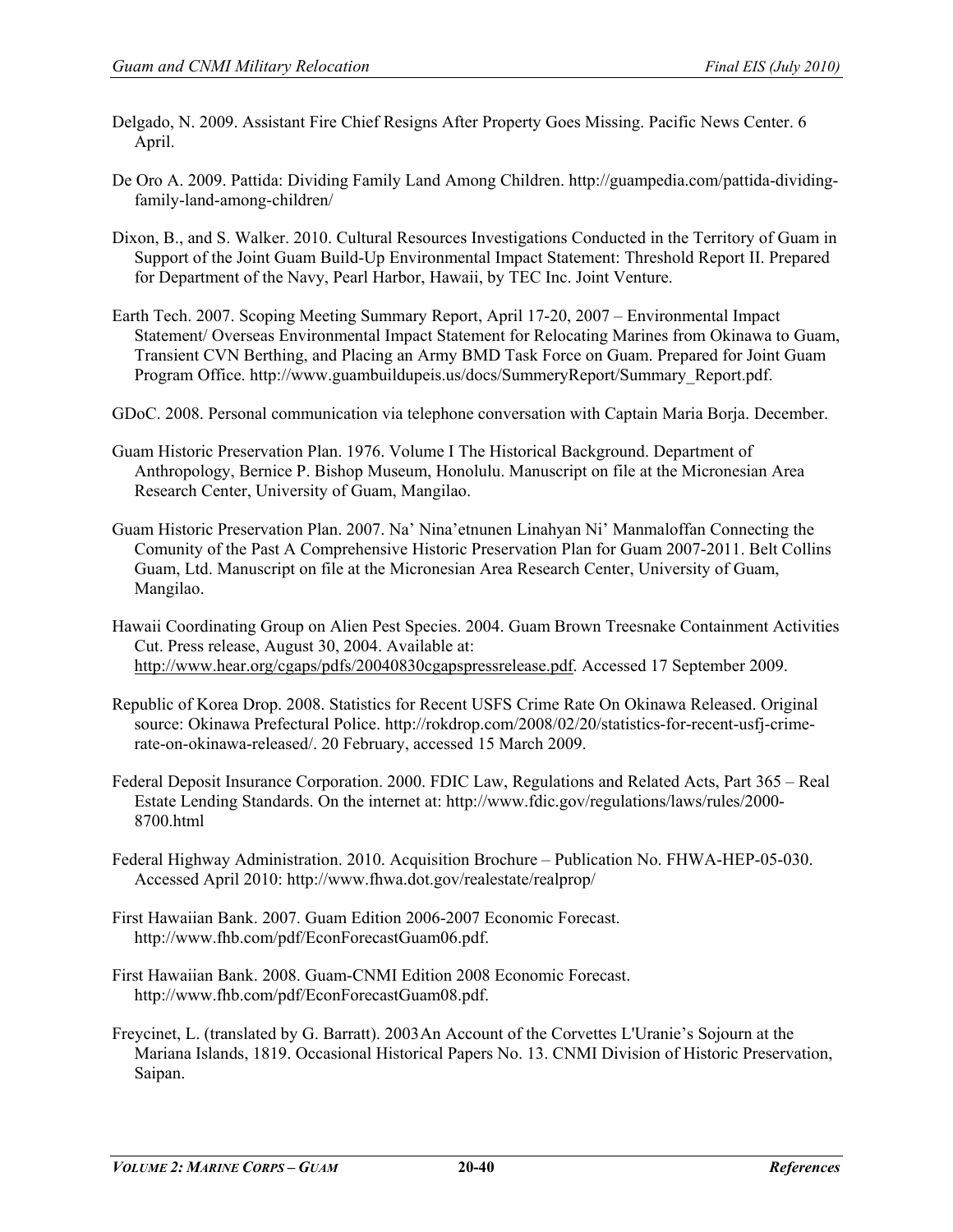- Fritts, T.H., and D. Leasman-Tanner. 2001. The Brown Treesnake on Guam: How the arrival of one invasive species damaged the ecology, commerce, electrical systems, and human health on Guam: A comprehensive information source.
- Fritts, T. H, and M. J. McCoid. 1991. Predation by the brown tree snake (*Boiga irregularis*) on poultry and other domesticated animals on Guam. The Snake 23:75-80.
- GDPHSS Maternal and Child Health Services. 2007. Title V Block Grant, State Narrative for Guam. Application for 2008, Annual Report for 2006. 4 October.
- GDPHSS Office of Epidemiology and Research. 2007. Annual Summary of Notifiable Diseases.
- GEPA. 2009. Programs. http://node.guamepa.net/programs/index.html. 22 February.
- General Accounting Office. 2001. Migration From Micronesian Nations Has Had Significant Impact on Guam, Hawaii, and the Commonwealth of the Northern Mariana Islands, GAO-02-40, October.
- General Accounting Office. 2006. Military Personnel: Progress Made in Implementing Recommendations to Reduce Domestic Violence, but Further Management Action Needed. GAO-06-540. Available at: [http://www.gao.gov/new.items/d06540.pdf.](http://www.gao.gov/new.items/d06540.pdf) Accessed February 2009.
- Gesick, J. N. 2009. "Moratorium on CLTC leases sought.". Marianas Variety online edition. http://guam.mvarietynews.com/index.php?option=com\_content&view=article&id=6859:moratoriumon-cltc-leases-sought&catid=1:guam-local-news&Itemid=2. 2 June.
- GHURA. 2009. Guam Comprehensive Housing Study, 2009. Prepared by PCR Environmental,Inc in association with In association with: SMS Research & Marketing Services, Inc. 31 August.
- GovGuam. 2008. The Guam Mapbook. Bureau of Statistics and Plans. January.
- GovGuam. 2008a. Basic Financial Statements, Additional Information and Independent Auditors' Report. Page 19 of report. On the internet at:<http://www.guamopa.com/docs/BFSfs08.pdf>
- Guam Bureau of Budget and Management Research. 2008. Guam Executive Budget Fiscal Year 2009. [http://guamgovernor.net/BBMR//index.php?option=com\\_content&task=view&id=12&Itemid=29.](http://guamgovernor.net/BBMR/index.php?option=com_content&task=view&id=12&Itemid=29)
- Guam Bureau of Statistics and Plans. 2006. Guam Statistical Yearbook 2005. Guam: Office of the Governor. http://bsp.guam.gov/PIP/2005\_Guam\_Statistical\_Yearbook.R4.pdf.
- Guam Bureau of Statistics and Plans. 2008. Guam Facts and Figures at a Glance, 2007. Guam Bureau of Statistics and Plans. 2009. http://www.bsp.guam.gov/content/category/6/15/37/. 22 February.
- Guam Bureau of Statistics and Plans 2009a. Cost of Living Section. Q1, 2009 CPI. http://www.bsp.guam.gov/2009%201st%20Qtr%20CPI%20Publication.pdf. Accessed December.
- Guam Bureau of Statistics and Plans. 2009b. Final North and Central Guam Land Use Plan. Prepared by ICF International Plan Rite and Sablan Environmental. Prepared for Government of Guam Bureau of Statistics and Plans. March.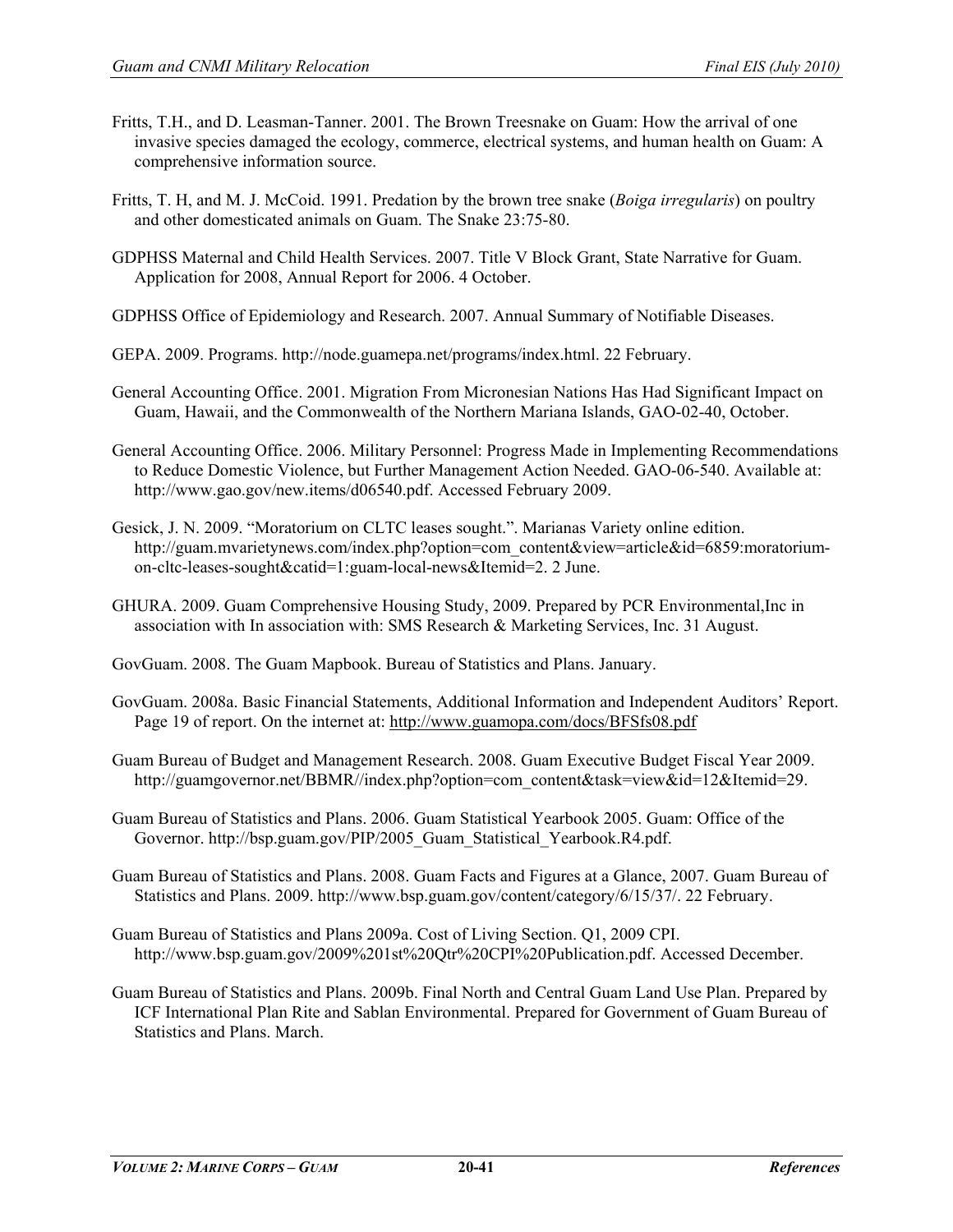- Guam Chamber of Commerce. 2008. Personal communication via in-person group interview with R. Leddy, Chamber President; G. Leon Guerrero, Immediate Past Chair, Maritime Affairs Committee; G. Perez, Immediate Past Chair, Armed Forces Committee and past Board chairman, 17 February. Special panel arranged to discuss potential impacts of military buildup on other economic sectors. Hagåtña, Guam.
- Guam Civilian Military Task Force Committee on Health and Social Services. 2008. Personal communication via meeting. Guam. 15 February.
- Guam Civilian Military Task Force Committee on Public Safety. 2008. Personal communication via meeting. Guam. 15 February.
- Guam Civilian Military Task Force Committee on the Environment. 2008. Personal communication via meeting. Guam. 15 February.
- Guam Civilian Military Task Force Education Sub-Committee. 2009. Update Report as of 4 February 2009.

Guam Community College. 2007. GCC Annual Report 2006-2007.

Guam Contractors Association. 2008. Personal communication via in-person group interview with J. Martinez, Executive Director; B. Johnston, Education Director GCA Trades Academy; GCA Board of Directors; T. Anderson, Executive Vice President, Black Construction: M. Mamczarz, Vice President Black Construction; J. Robertson, President; J. Johnson, President, Products, Hawaiian Rock Products, 15 February. Special panel arranged to discuss potential impacts of military buildup on Guam construction industry. Tumon, Guam.

Guam Department of Agriculture. 2009. [http://www.agriculture.guam.gov/.](http://www.agriculture.guam.gov/) 22 February.

Guam Department of Chamorro Affairs. 2003. Chamorro Heritage; A Sense of Place: Guidelines, Procedures and Recommendations for Authenticating Chamorro Heritage.

Guam Department of Education. 2008. Annual State of Public Education School Year 2007-2008.

Guam Department of Labor. 2006. Guam Consumer Price Index Historical Summary. [http://guamdol.net/ERC/Historical\\_Data.pdf](http://guamdol.net/ERC/Historical_Data.pdf)

Guam Department of Labor. 2007a. The Unemployment situation on Guam: September. http://guamdol.net/BLS/September%202007%20Unemployment%20Report\_r060608.pdf.

Guam Department of Labor. 2008a. Current Employment Report: June, 2008. http://guamdol.net/BLS/cesjun08.pdf

Guam Department of Labor. 2008b. Employers Workplace Monthly Report Summary (Month Ending July 2008). http://resourcescommittee.house.gov/images/Documents/20080923/insular/testimony\_connelley.pdf.

Guam Department of Labor. 2009a. Alien Labor Processing and Certification Division. http://guamdol.net/content/view/17/47/; [http://guamdol.net/content/view/64/135/.](http://guamdol.net/content/view/64/135/) 22 February.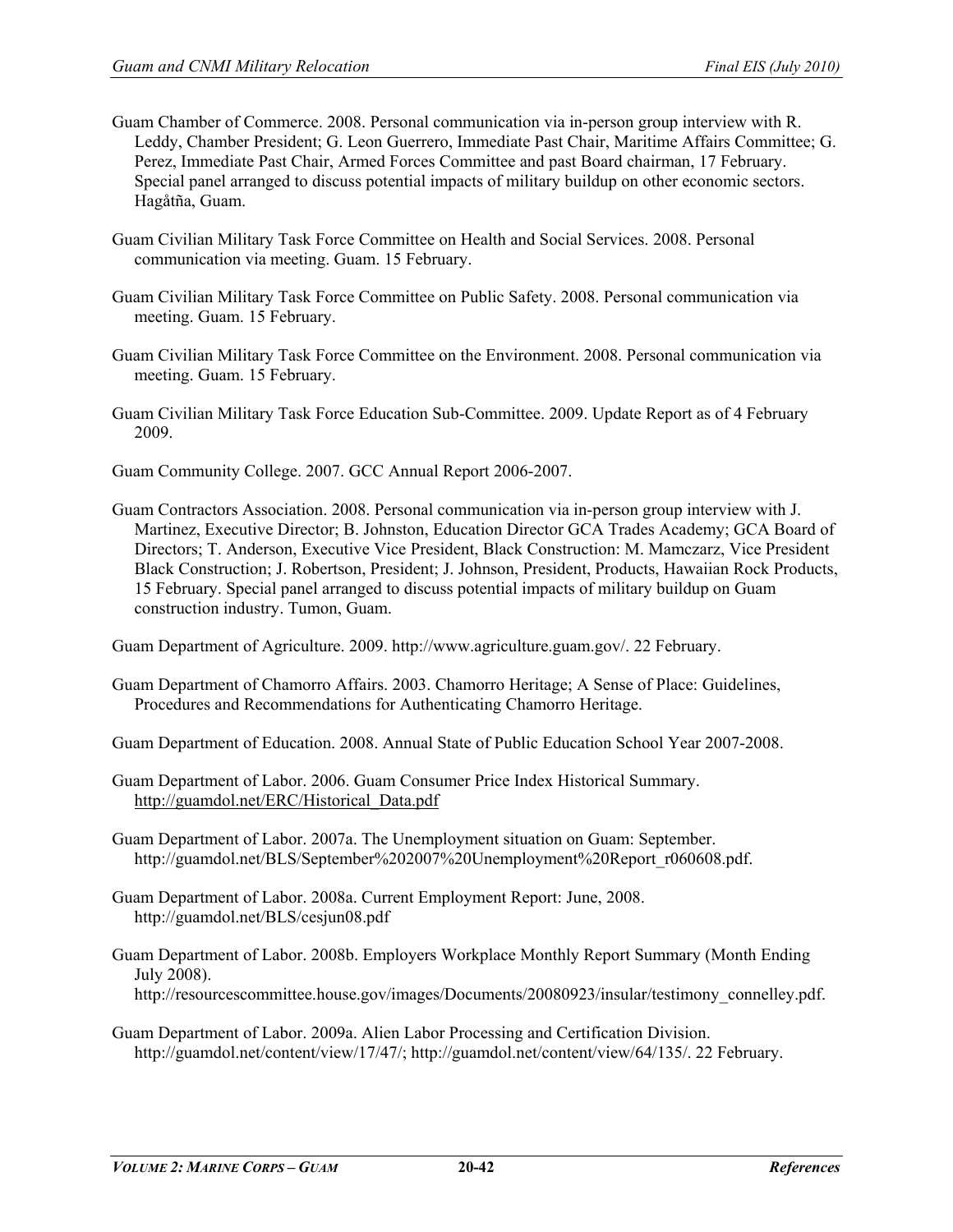- Guam Department of Labor. 2009b. Personal communication via series of e-mails with D. Dell'Isola, Director, Director, Agency for Human Resources Development. 11 January to 21 January. Information about potential labor sources and associated housing requirements for H-2B visa workers. Hagåtña, Guam.
- Guam Department of Labor. 2009c. Unemployment Situation of Guam 1975-2009. Downloadable spreadsheet available at Guam Department of Labor website: <http://guamdol.net/content/section/13/226/>

Guam Department of Land Management. 2009. Homepage. [http://www.dlm.guam.gov/.](http://www.dlm.guam.gov/) 22 February.

Guam Department of Public Works. 2009. Homepage. http://www.dpw.guam.gov/.

Guam Department of Revenue and Taxation. 2008. Homepage. http://www.guamtax.com/.

- Guam Economic Development Authority. 2009. [http://www.investguam.com/index.php?pg=about\\_gedca;](http://www.investguam.com/index.php?pg=about_gedca) [http://www.investguam.com/index.php?pg=programs.](http://www.investguam.com/index.php?pg=programs) 22 February.
- Guam Homeland Security Office of Civil Defense. 2009. Guam Emergency Response Plan.
- Guam Hotel and Restaurant Association. 2008. December 2008 Statistical Summary Report. http://www.ghra.org/12-08.php.
- Guam Housing and Renewal Authority. 2008. Personal communication via in-person meeting with Nora Camacho, 4 November. Regarding Introduce study, discuss public housing and construction permitting blockages.
- Guam-JGPO. 2008. Public Safety Forum Presentation. [http://guambuildup.com/content/category/25/71/134/.](http://guambuildup.com/content/category/25/71/134/)

Guam Judiciary. 2006. Strategic Plan.

Guam Judiciary. 2008. 2007 Annual Report. Office of the Public Guardian. Supreme Court of Guam.Guam Memorial Hospital Authority. 2008. GMHA Environmental Assessment. December.

Guam Memorial Hospital Authority. 2008. GMHA Environmental Assessment. December.

- Guam News Factor. 2009. Broker Says Guam Buildup Could Hurt Certain Property Values. [http://www.guamnewsfactor.com/200912161678/Top-Stories/Broker-Says-Guam-Buildup-Could-](http://www.guamnewsfactor.com/200912161678/Top-Stories/Broker-Says-Guam-Buildup-Could-Hurt-Certain-Property-Values.html)[Hurt-Certain-Property-Values.html](http://www.guamnewsfactor.com/200912161678/Top-Stories/Broker-Says-Guam-Buildup-Could-Hurt-Certain-Property-Values.html)
- Guam Office of the Public Accountability. 2005. Chamorro land Trust Commission Non-Appropriated Funds. OPA Report No. 05-09, December, 2005. On the internet at: <http://www.guamopa.com/docs/OPA0509.pdf>
- Guam Office of Public Accountability. 2006. Guam Ancestral Lands Commission Non-Appropriated Funds, Performance Audit October 1, 2002 through September 30, 2005. OPA Report No. 06-16. December.
- Guam Office of Public Accountability. 2006a. Department of Parks and Recreation Unresolved Audit Reccomendations. OPA Audit No. 06-07. July, 2006. On the internet at: <http://www.guamopa.com/docs/OPA0607.pdf>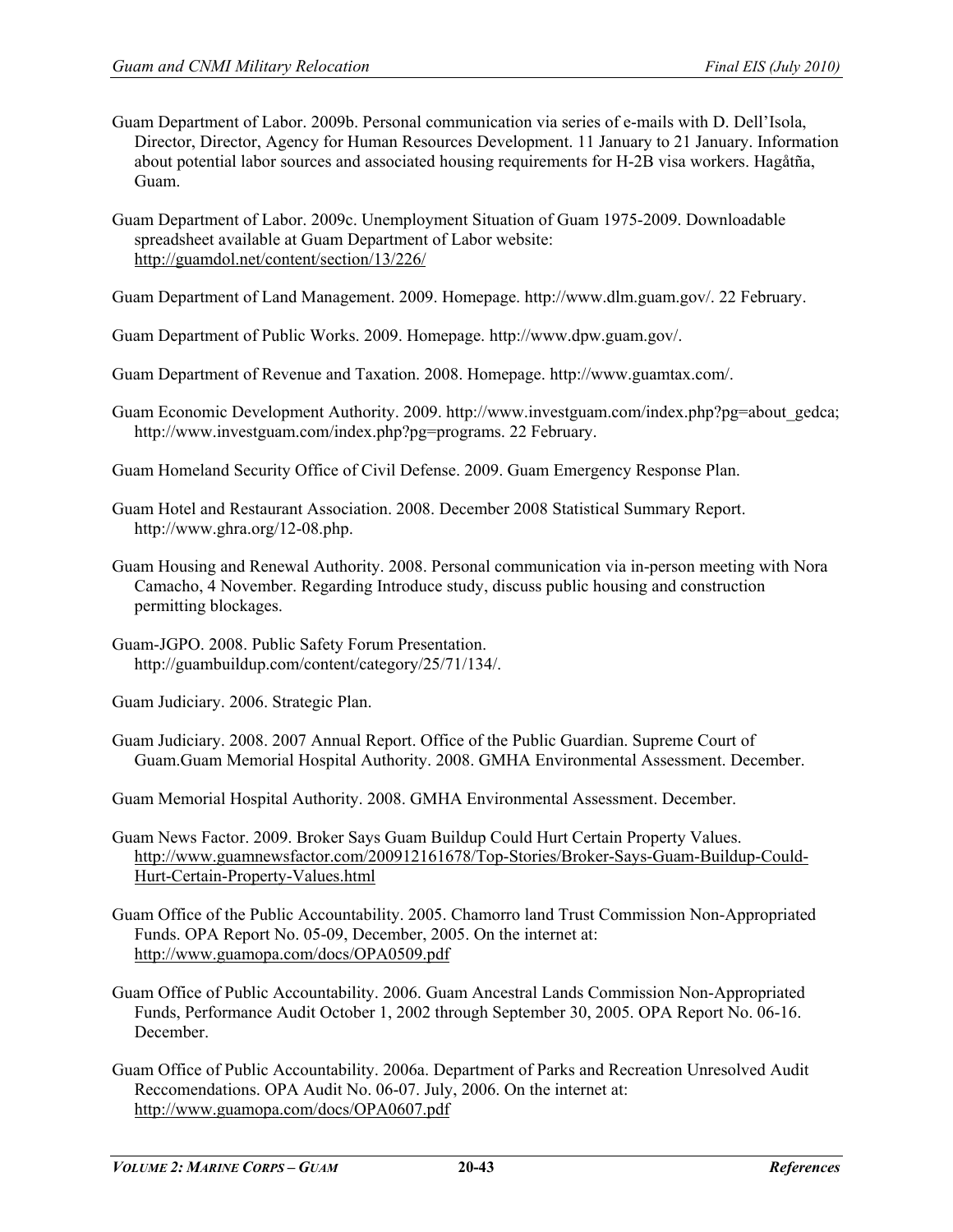- Guam Office of Public Accountability. 2007. Government of Guam Debt Ceiling Calculation, OPA Report No. 07-13, October, 2007. On the internet at: http://www.guamopa.com/docs/OPA0713.pdf
- Guam Office of Public Accountability. 2009. Chamorro Land Trust Commission Commercial Division, Performance Audit October 1, 2005 through September 30, 2008. OPA Report No. 09-03. April 2009.

Guam Office of Public Accountability. 2010. Guam Economic Development Authority Fiscal Year 2009

Highlights. On the internet at:<http://www.guamopa.com/docs/GEDAhighlights09.pdf>

- Guam Office of the Public Auditor. 2008. Government of Guam Financial Highlights for the Year Ended September 30, 2007. http://www.guamopa.com/docs/BFShighlights07.pdf/. Accessed July 2008.
- Guam Police Department. 2007. Planning, Research and Development. Uniform Crime Reports: Crime in Guam 2006. 20 December. http://gpd.guam.gov/Portals/109/Stats/UCR/2006%20UNIFORM%20CRIME%20REPORT.pdf. Accessed July 2008.
- Guam Police Department. 2008. Planning, Research and Development Administrative Division. Uniform Crime Reports: Crime in Guam 2006.
- Guam Public Library System. 2007. LSTA Five-Year Plan 2008-2012. Available at: [http://74.125.155](http://74.125.0.155/) .132/search?q=cache:DO3BJVqx2IAJ:www.imls.gov/pdf/5yrplans/GUplan2012.pdf+Guam+Public+L ibrary+System+Five+year+Plan&cd=1&hl=en&ct=clnk&gl=us&client=firefox-a
- GVB. 2007. How Important is Tourism in Guam? The Economic Impact & Tourism Satellite Account Perspective. Prepared by Global Insight, Inc. for the Guam Visitors Bureau. http://www.visitguam.org/Runtime/GVBResearch.aspx.
- GVB. 2008. Monthly Visitor Report.

http://www.visitguam.org/runtime/uploads/Files/Research/2008%20Reports/PRELIMINARY%20Dec %202008%20Arrival%20Summary.pdf. December.

- Hart, T. 2009. Agencies receive needed funding. Marianas Variety online edition. http://guam.mvarietynews.com/index.php?option=com\_content&view=article&id=7323:agenciesreceive-needed-funding&catid=1:guam-local-news&Itemid=2. 30 June.
- Henry, J., and A. Haun. 1993. *S*ohbu Resort Project Area Archaeological Mitigation Program Findings and Supplemental Mitigation Plans, Mangilao Municipality, Territory of Guam. Report prepared for Sohbu Guam Development Company. Paul H. Rosendahl, Ph.D., Inc., Hilo.
- Hodai, Beau. 2008. Concerns Raised over Okinawa Military Misconduct (Part 2). Guam Variety News. 7 November.Holstead, Joseph. 2004. Uniform Relocation Assistance Act, OLR Research Report, April 22, 2004 2004-R-0383
- JGPO and NAVFAC Pacific. 2009. Guam Workforce Housing and Material Management. Presentation to Guam Industry Forum III.
- Join Together. 2006. More Soldiers Leaving Military Because of Drug Use. Available at: [http://www.jointogether.org/news/research/summaries/2006/more-soldiers-leaving-because.html.](http://www.jointogether.org/news/research/summaries/2006/more-soldiers-leaving-because.html)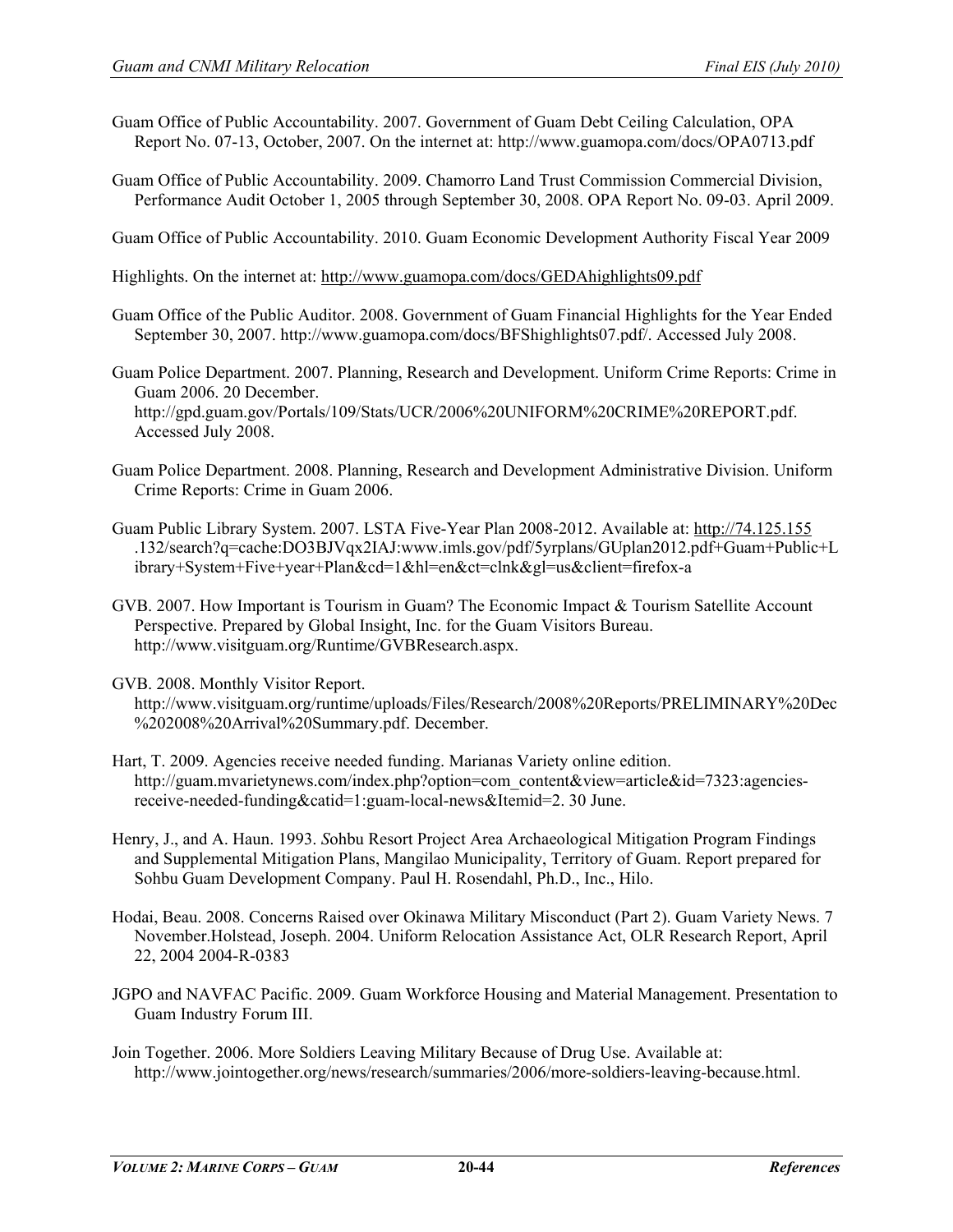Kelman, B. 2008. Superintendent to report on her first 100 days. Pacific Daily News. 31 October.

- KUAM. 2008. UoG Summer Students Release Poll on Military Buildup http://www.kuam.com/news/28564.aspx.
- Lessard, J. 2008. Team Andersen donates \$25K in technology to GPSS. Andersen Air Force Base. [http://www.andersen.af.mil/news/story.asp?id=123123073.](http://www.andersen.af.mil/news/story.asp?id=123123073)Lotz, D. 1973. National Register of Historic Places Inventory – Nomination Form. *Pagat Site*. Manuscript on file at the Micronesian Area Research Center, University of Guam, Mangilao.
- Lotz, D. and J. Lotz. 2001. The Guam Guide What to see and do on the Island. Making Tracks, Guam. November.
- McMakin, P. 1975. *The Suruhanos: Traditional Curers on the Island of Guam*. Master's Thesis, University of Guam. Manuscript on file at the Micronesian Area Research Center, University of Guam, Mangilao.
- McMakin, P. 1976. *I am the Pain Doctor: Traditional Healer on the Island of Guam*. Video on file at the Micronesian Area Research Center, University of Guam, Mangilao.
- Mendiola T.M. 2009. Animism.<http://guampedia.com/animism/>
- Multiple Listing Service. 2009. Search of public real estate listings of unimprioved properties on Guam. a sample of 364 unimproved properties; Accessed online at <http://www.guamrealestateonline.com/MLS.php> on 11/28/2009.
- Murphy, C. 2009. Forum: Build Up Plans On Track. Pacific Daily News. 29 April.
- Naval Base Security Office. 2010. Personal communication via email, Gregory J. Jacobs via P. Garrett Triplett.
- National Committee to Prevent Child Abuse. 1996. Memorandum, published by the National Committee to Prevent Child Abuse, September issue. Domestic Violence and Child Abuse Linked. [http://www.casanet.org/library/domestic-abuse/linked.htm.](http://www.casanet.org/library/domestic-abuse/linked.htm)
- National Highway Institute. 2010. Real Estate Acquisition Under the Uniform Act: An Overview Webbased training course. Accessed January 2010: http://www.nhi.fhwa.dot.gov/training/list\_catalog.aspx?cat=t&key=&num=141&loc=&sta=&tit=&typ  $=\&\text{lev}=\&\text{ava}=\&\text{str}=\&\text{end}=\&\text{dr}$

Naval Hospital Guam. 2008. Command Brief. 23 September.

- NAVFAC Pacific. 2009. Projected Population Associated with the Proposed Military Relocation Project on Guam.
- NMFS. 2010. NMFS Habitat Protection Division: Examples of Important Habitat Types. [http://www.nmfs.noaa.gov/habitat/habitatprotection/hptype/hptype4.htm.](http://www.nmfs.noaa.gov/habitat/habitatprotection/hptype/hptype4.htm) Accessed 1 May.
- Office of the Governor of Guam. 2008. Personal communication via e-mail, Bamba, J. George, Chief of Staff. History from the 1977 act permitting a constitution to replace the Organic Act of Guam, through the 1978 constitutional convention, and the failure to organize a second vote in 2004. Guam.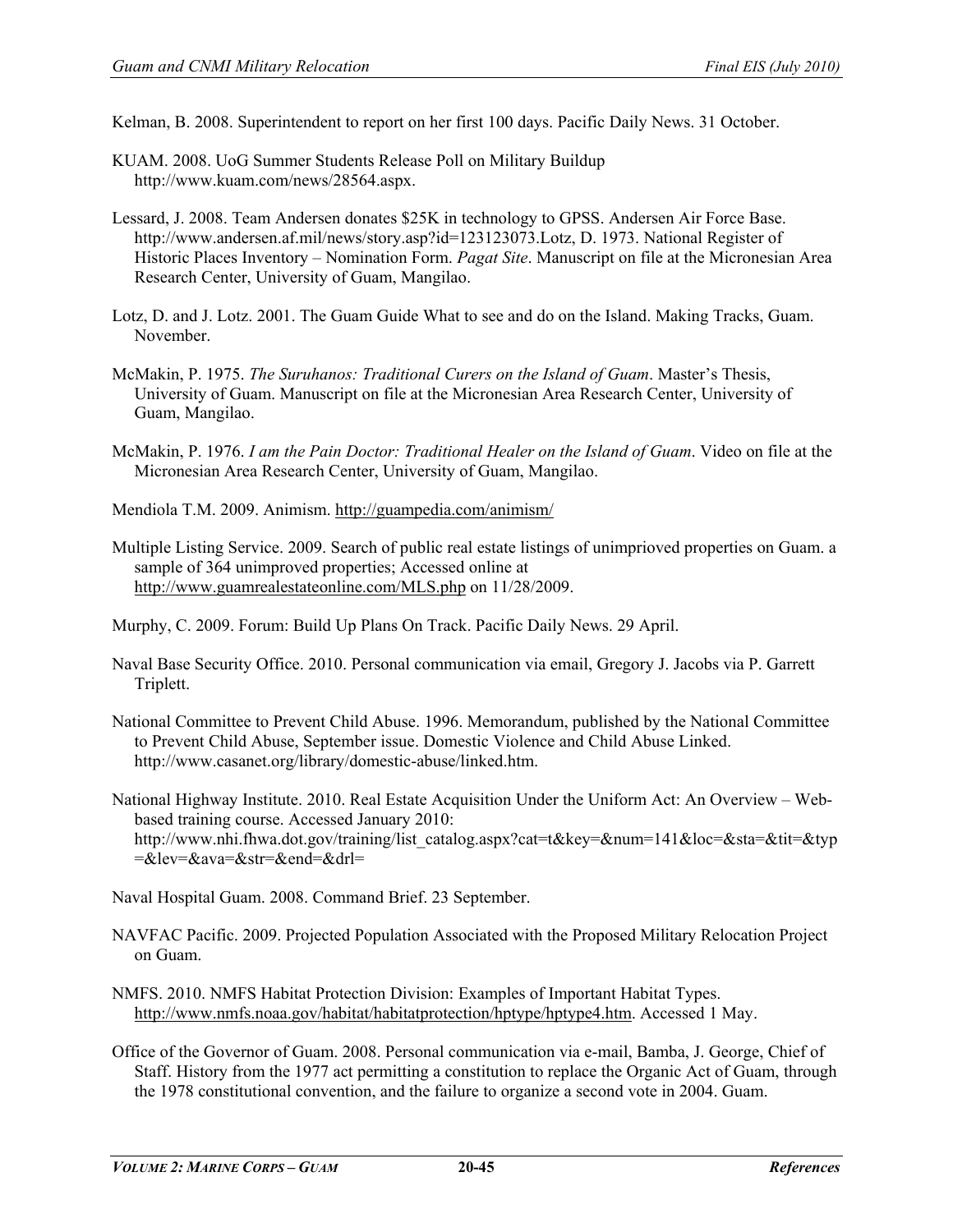- [Office of the Governor of Guam. 2009. Personal communication via e-mail. Paul Shintaku, Executive](mailto:paul.shintaku@guam.gov)  [Director, Guam Buildup Office. 3 March.](mailto:paul.shintaku@guam.gov)
- Office of Personnel Management. 2008. 2008 General Schedule (GS) Locality Pay Tables. Available at: http://www.opm.gov/oca/08tables/indexGS.asp
- Okinawa Prefecture. 2004. U.S. military issues in Okinawa. http://www3.pref.okinawa.jp/site/contents/attach/7005/pamphlet(English).pdf. Accessed February 2009.
- Okinawa Prefecture. 2009. U.S. military bases in Okinawa. Available at: http://www3.pref.okinawa.jp/site/view/contview.jsp?cateid=14&id=646&page=1. Accessed February 2009.
- Okinawa Women Act Against Military Violence. 2009. Okinawa: Effects of long-term US Military presence. http://www.genuinesecurity.org/partners/report/Okinawa.pdf.
- Ortiz, N. R., M. Thomas, and R. Ruddell. 2007. Policing the Boomtown. Paper presented at the annual meeting of the American Society of Criminology, Atlanta Marriott Marquis, Atlanta, Georgia. 03 February 2009. Available at: http://www.allacademic.com/meta/p201861\_index.html.
- Pacific Daily News. 2008. Community Support Services, Volume 30. Available at: http://www.guampdn.com/guampublishing/special-sections/ag2008/pg13.shtml.
- Partido, G.R. 2007. Survey: Majority support military buildup. Marianas Variety. Reproduced online at: [http://www.mavariety.com/calendar/august/14/localpage/lnews74.htm.](http://www.mavariety.com/calendar/august/14/localpage/lnews74.htm)
- Porter et al. 2005. The State of the Coral Reef Ecosystems of Guam, Division of Aquatic and Wildlife Resources, Guam Department of Agriculture, Mangilao, Guam.
- Reinman, F. No date. *Preliminary Report of the Pagat Site*. Manuscript on file at the Micronesian Area Research Center, University of Guam, Mangilao.
- Rogers, R. F. 1995. Destiny's Landfall: A History of Guam. Hawaii: University of Hawaii Press, Honolulu, HI.
- Russell, S. 1998. Tiempon I Manomofo`ona: Ancient Chamorro Culture and History of the Northern Marianas Islands. Micronesian Archaeological Survey Report 32, Saipan.
- Sablan, Randal. 2010. Personal communication via email to Caroleen Toyama regarding draft document.
- Santos, A and M. Salas. 2005. 'Estao Fino' Chamorro or The Status of the Chamorro Language.Guam.
- Shwiff S.A., S. Al., K. Gebhardt, K.N. Kirkpatrick. 2009. The Potential Economic Damage of the Introduction of the Brown Treesnake, *Boiga irregularis* (Reptilia: Colubridae) to the Islands of Hawaii. Unpublished manuscript. National Wildlife Research Center, Fort Collins, CO.
- Souder, Paul B. 1987. Guam. Land Tenure in a Fortress. "Land Tenure in the Pacific" ed. Ron Crocombe. Melbourne, New York, Oxford University Press
- Standard & Poor's. 2008. RatingsDirect: Research: Guam; General Obligation, Credit Profile. 29 October.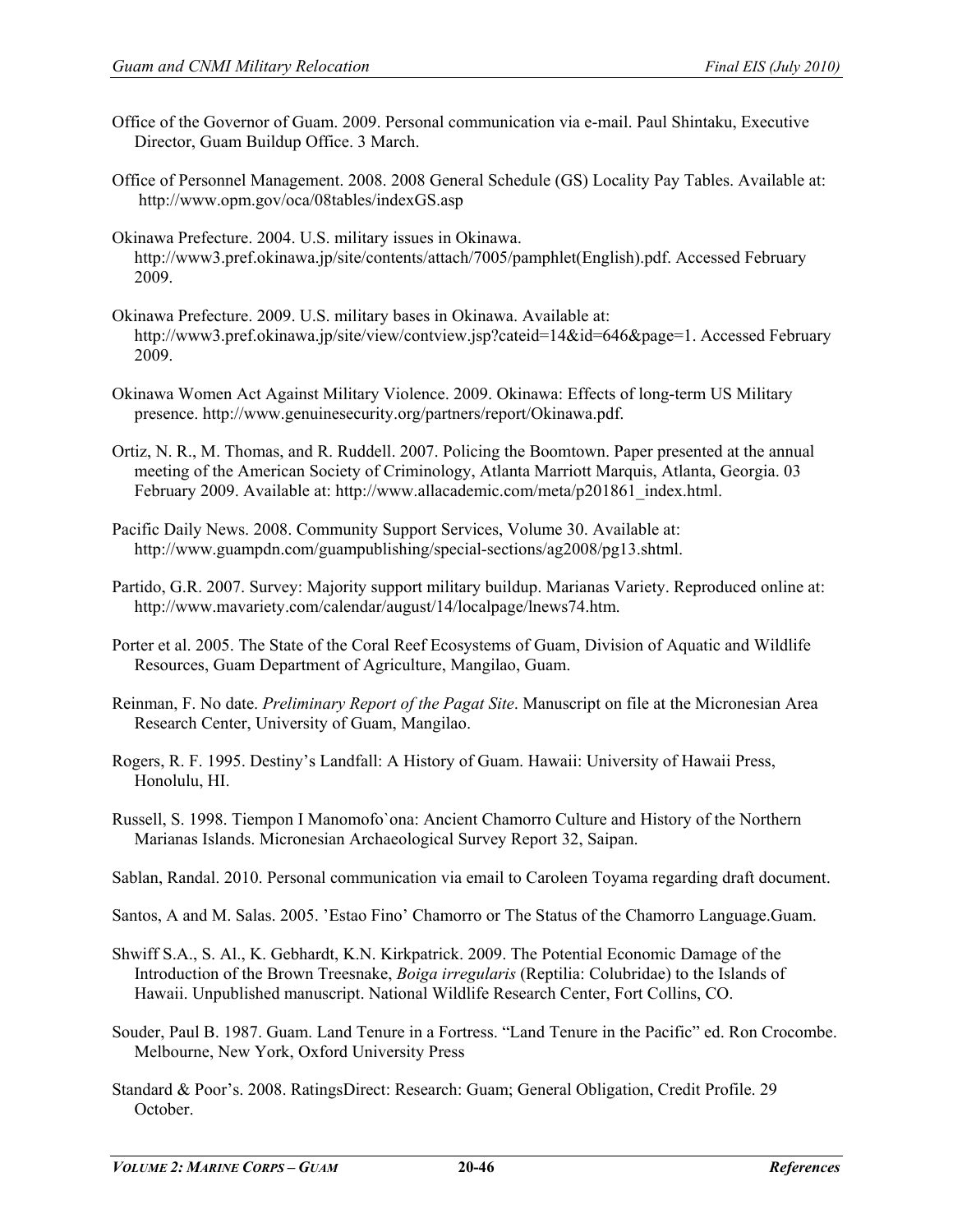Suburban Emergency Management Project. 2007. Biot Report #470: Why Was Guam Included in TOPOFF 4? 19 October 2007. [http://www.semp.us/publications/biot\\_reader.php?BiotID=470.](http://www.semp.us/publications/biot_reader.php?BiotID=470)

Tamondong, D. 2009. Survey: Island favors buildup. *Pacific Daily News*. March 19.

- Tudela, H. 2009. Traditional Rabbitfish Management. Journal of Micronesian Fishing 1(2):8-9.
- Underwood, Hon. R.A. 1997. Civilian-Military Relations in Guam is Being Fractured. Speech to U.S. House of Representatives by Guam Delegate. Congressional Record – House. 15 July H5187.
- United Kingdom Department for Communities and Local Government: London. 2007. Community Cohesion, June issue. What Works. [http://www.communities.gov.uk/publications/communities/whatworks.](http://www.communities.gov.uk/publications/communities/whatworks)
- United Nations. 1963. UN Special Committee on the Situation with regard to the Implementation of the Declaration on the Granting of Independence to Colonial Countries and Peoples. A/AC.109/2007/16.
- United Nations General Assembly. 2010. Special Committee on the Situation with Regard to the Implementation of the Declaration on the Granting of Independence to Colonial Countries and Peoples (A/AC.109/2010/14). Guam Working Paper. Prepared by the Secretariat. 12 March.
- U.S. Bureau of Labor Statistics. 2009. Occupational Employment Statistics for Guam. Available online at: http://www.bls.gov/oes/oes\_dl.htm.
- U.S. Bureau of Labor Statistics, Division of Consumer Prices. 2008. CPI-U, Current Series, rebased to year 2000. http://www.bls.gov/cpi/.
- U.S. Bureau of Labor Statistics, Division of Occupational Employment Statistics. 2008. Occupational Employment and Wage Estimates, State Cross-Industry Estimates, 1998-2007. http://www.bls.gov/oes/current/oes\_gu.htm.
- U.S. Census Bureau. 2000a. Decennial Census, Guam Summary File. http://factfinder.census.gov/servlet/DatasetMainPageServlet? program=DEC& submenuId=& lang= en&\_ts=.
- U.S. Census Bureau. 2000c. Guam, 10% Public Use Microdata Sample (PUMS). [http://www.census.gov/census2000/guam.html.](http://www.census.gov/census2000/guam.html)
- U.S. Census Bureau. 2000d. Decennial Census, U.S. Summary File. Online via American Fact Finder at: http://factfinder.census.gov/servlet/DatasetMainPageServlet? program=DEC& submenuId=& lang= en&\_ts=.
- U.S. Census Bureau. 2007. Table 1: Annual Estimates of the Population for Incorporated Places Over 100,000, Ranked by July 1, 2007 Population: April 1, 2000 to July 1, 2007. http://www.census.gov/popest/cities/tables/SUB-EST2007-01.csv.
- U.S. Census Bureau. 2008a. 1920-2000 Historical Census. http://www.pacificweb.org/categories/Statistical%20Activities/Census/GuamCensus.html
- U.S Census Bureau. 2008b. Consolidated Federal Funds Report for Fiscal Year 2007: State and County Areas. U.S. Department of Commerce, Economics and Statistics Administration. Washington DC.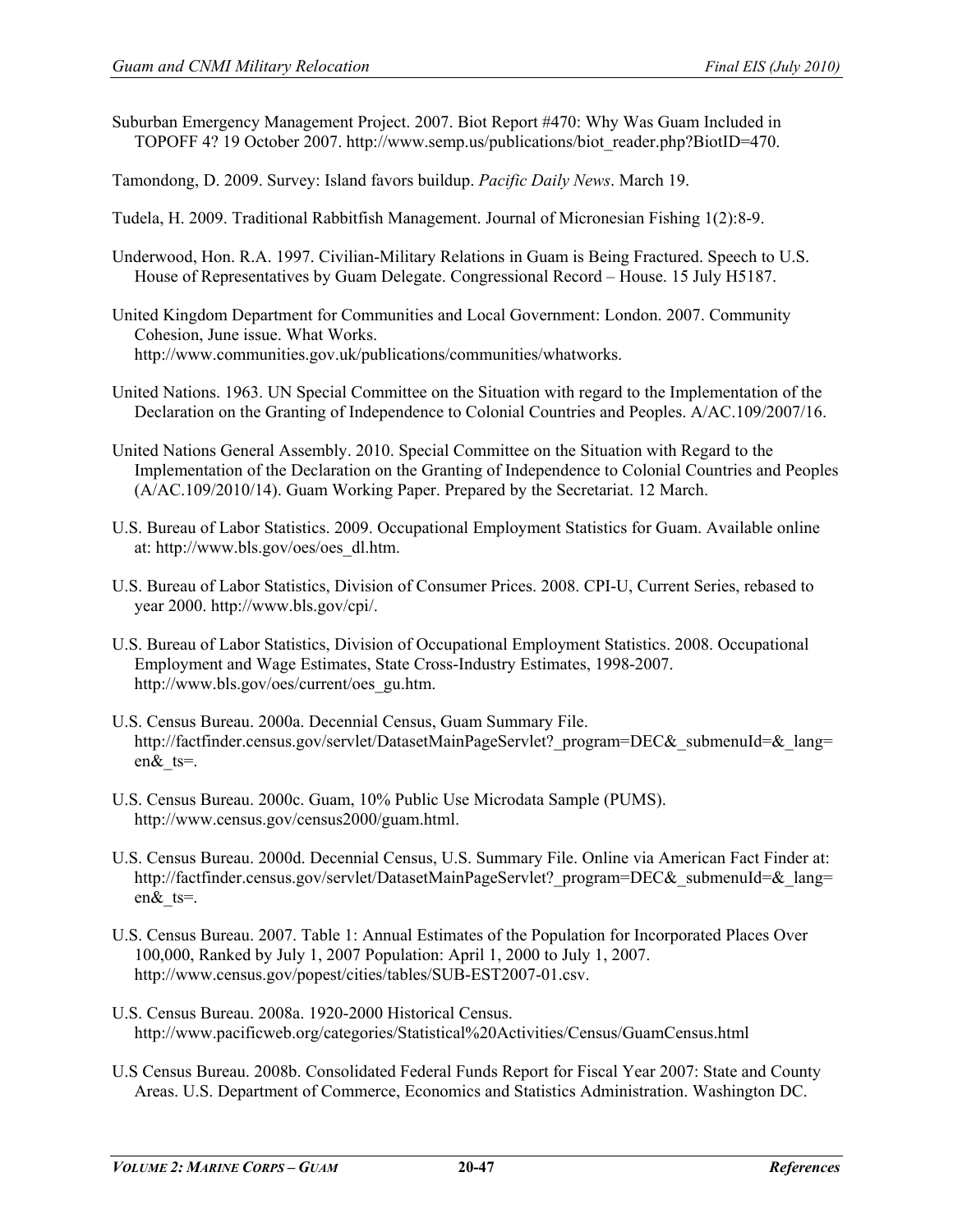- U.S. Census Bureau. 2009. "CNMI Economic Census 2007."
- USDHHS. 2006. Health Resources and Services, 2006 Physician Supply and Demand: Projections to 2020. ftp://ftp.hrsa.gov/bhpr/workforce/PhysicianForecastingPaperfinal.pdf.
- USDHHS. 2008. Guam Issues Inventory Government of Guam Prioritized Health and Human Services Issues Related to the Military Expansion on Guam and HHS Response. 10 July.
- USDOI. 2008. Guam's Tax Collection Activities. Report No. HI-EV-GUA-0002-2008 November 2008. Available on the internet at:<http://www.guamopa.com/docs/HI-EV-GUA-0002-2008.pdf>
- USDOI. 2009. Definitions of Each Type of Grant Assistance Funding. Office of Insular Affairs. http://www.doi.gov/oia/Firstpginfo/description.html.

USDOI. 2004. Office of the Solicitor. Guam War Claims Review Commission Report, Appendix H, 12 February 2004. http://www.doi.gov/oia/Stories/warclaim/finalwarclaimrpt/Gumwarclaimsum.htm.

- USDOI OIA. 2009. "The Brown Tree Snake Control and Research Program". http://www.doi.gov/oia/brown\_treesnake/index.html. Accessed 17 September 2009.
- U.S. Department of Justice. 2003. National Drug Intelligence Center. Product No. 2003-S0388GU-001. http://www.usdoj.gov/ndic/pubs4/4001/4001p.pdf.
- U.S. Department of Justice, Federal Bureau of Investigation. 2006. Crime in the United States 2006. http://www.fbi.gov/ucr/cius2006/documents/index.html.
- U.S. Public Health Service. 2008. Personal comment via interview in San Francisco with Captain Walmsley.
- USASpending. 2008. Contracts Performed on Guam. Estimates of growth in base operational spending based on on-base population growth and the percentage of total military contract value on Guam performed by companies based on Guam. Available at: [http://www.usaspending.gov/fpds/fpds.php?&fiscal\\_year=2009&stateCode=GU&record\\_num=f500&](http://www.usaspending.gov/fpds/fpds.php?&fiscal_year=2009&stateCode=GU&record_num=f500&detail=2&datype=T&reptype=p&database=fpds&sortby=g) [detail=2&datype=T&reptype=p&database=fpds&sortby=g](http://www.usaspending.gov/fpds/fpds.php?&fiscal_year=2009&stateCode=GU&record_num=f500&detail=2&datype=T&reptype=p&database=fpds&sortby=g)
- Vice, D. and M. E. Pitzler. 2000. Brown Treesnake Control: Economy of Scales. In Proceedings of the Third NWRC Special Symposium Human Conflicts with Wildlife: Economic Considerations. Fort Collins, Colorado.
- Waddell, J.E. and A.M. Clarke. 2008. The State of Coral Reef Ecosystems of the United States and Pacific Freely Associated States: 2008. NOAA Technical Memorandum NOS NCCOS 73. NOAA/NCCOS Center for Coastal Monitoring and Assessment's Biogeography Team. Silver Spring, MD. 569 pp.
- Weaver, T. and H. Kusumoto. 2008. Major crimes among military down in Japan USFJ, Japanese officials: Education, stricter policies led to decline. Stars and Stripes Pacific edition. 10 February.
- Western Pacific Regional Fishery Management Council. 2009a. Fishery Ecocsystem Plan for the Pelagic Fisheries of the Western Pacific Region. September 24.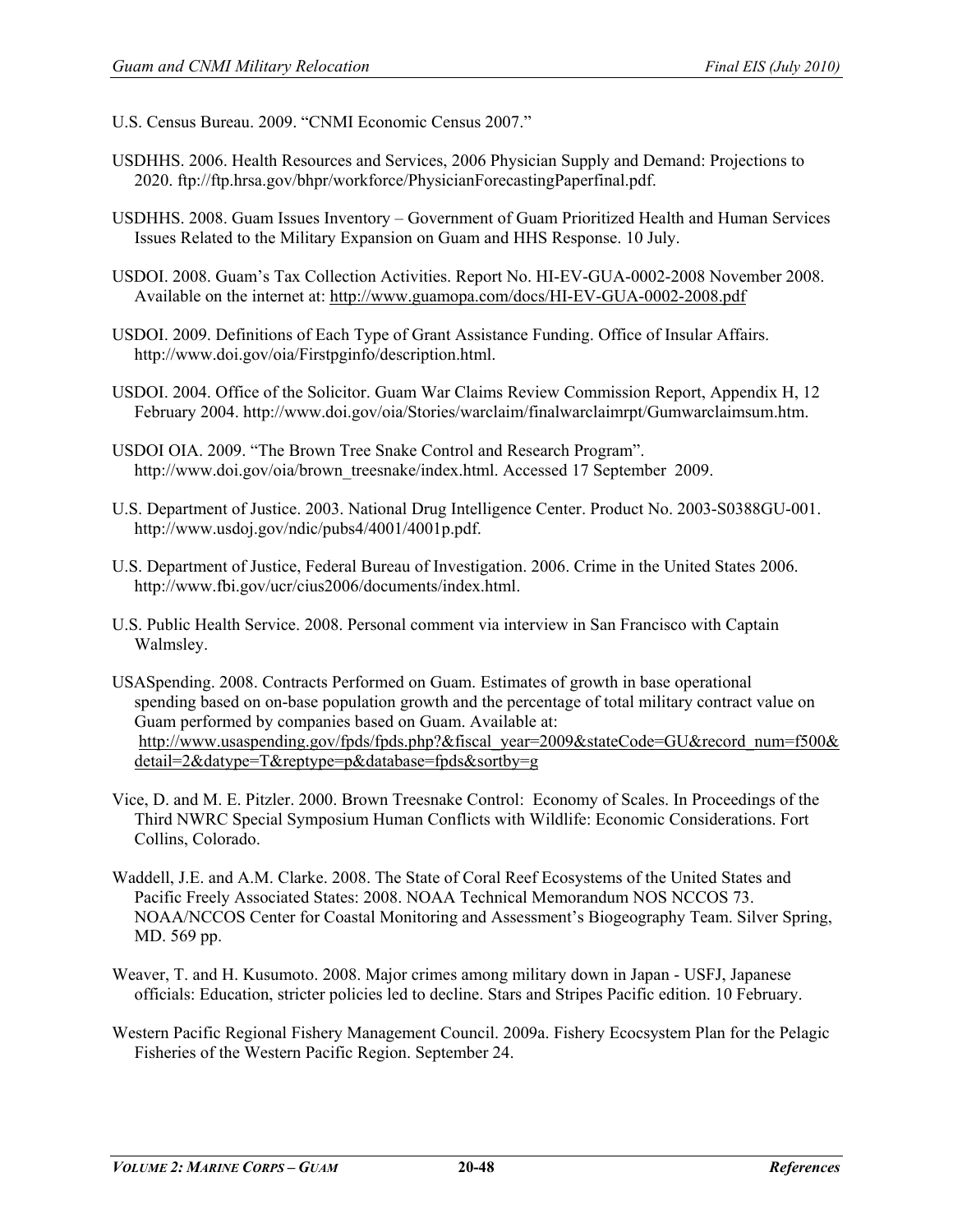- Western Pacific Regional Fishery Management Council. 2009b. Fishery Ecocsystem Plan for Archipelago. 24 September 24.
- Western Pacific Region Health Databank. 2007. Revision. Country Health Information Profiles: Guam. http://www.wpro.who.int/countries/gum/national\_health\_priorities.htm.

#### **20.17 HAZARDOUS MATERIALS AND WASTE**

Andersen AFB 2004. GEO Integration Office. GIS Data.

- Andersen AFB. 2005. Pilot Testing Resource Capability and Resource Valuation Assessment, Andersen Air Force Base, Guam, Final Report. October.
- Andersen AFB. 2007. Hazardous Waste Management Plan, Andersen AFB. Guam. Prepared by ENSR and AECOM. September.

Andersen AFB. 2008. 36 CES Environmental homepage. [http://www.andersen.af.mil/library/factsheets/factsheet.asp.](http://www.andersen.af.mil/library/factsheets/factsheet.asp) accessed on 12 December 2008.

ATSDR. 2002. Information on radon at Andersen AFB. [http://www.atsdr.cdc.gov/HAC/pha/andersen/and\\_toc.html.](http://www.atsdr.cdc.gov/HAC/pha/andersen/and_toc.html) 4 January .

DRMO Guam. 2009. Waste Disposal Database. Accessed 24 February 2009.

DRMO Okinawa. 2009. Waste Disposal Database. Accessed 25 February 2009. GEPA. 2008. Guam EPA homepage, [http://www.guamepa.govguam.net/index.html.](http://www.guamepa.govguam.net/index.html) 22 January.

GEPA 2009; GEPA. 2009. Guam EPA Brownfields, [http://node.guamepa.net/programs/admin/brownfields.html.](http://node.guamepa.net/programs/admin/brownfields.html) 29 October.

- NAVFAC Marianas. 2010a. Personal communication via a series of emails, R. Gray, Lead Environmental Engineer, Environmental Restoration Program, information concerning restoration sites at Finegayan. April.
- NAVFAC Marianas. 2010b. Personal communication via email, R. Gray, Lead Environmental Engineer, Environmental Restoration Program, information regarding explosive safety hazards of proposed construction areas and NOSSA 8020.15 B. 22 April.
- NAVFAC Pacific. 2007a. Military Munitions Response Program Site Inspection Work Plan, Various Small Arms and Skeet Ranges on Guam. October.
- NAVFAC Pacific. 2007b. Land Use Control Work Plan. Former Construction Battalion Landfill South Finegayan, Guam. November.
- NAVFAC Pacific. 2010. Personal communication via email, D. Loo, Environmental EV Compliance Product Line Manager, information concerning landfill sites at Finegayan. 26 April.
- Navy. 1990. Final Report Site Inspection of Guam Naval Activities Volume I of III (Text). Prepared by Ecology & Environment, Inc.
- Navy. 1998. Environmental Compliance and Protection Manual. Prepared by Department of the Navy, Headquarters United States Marine Corps. 10 July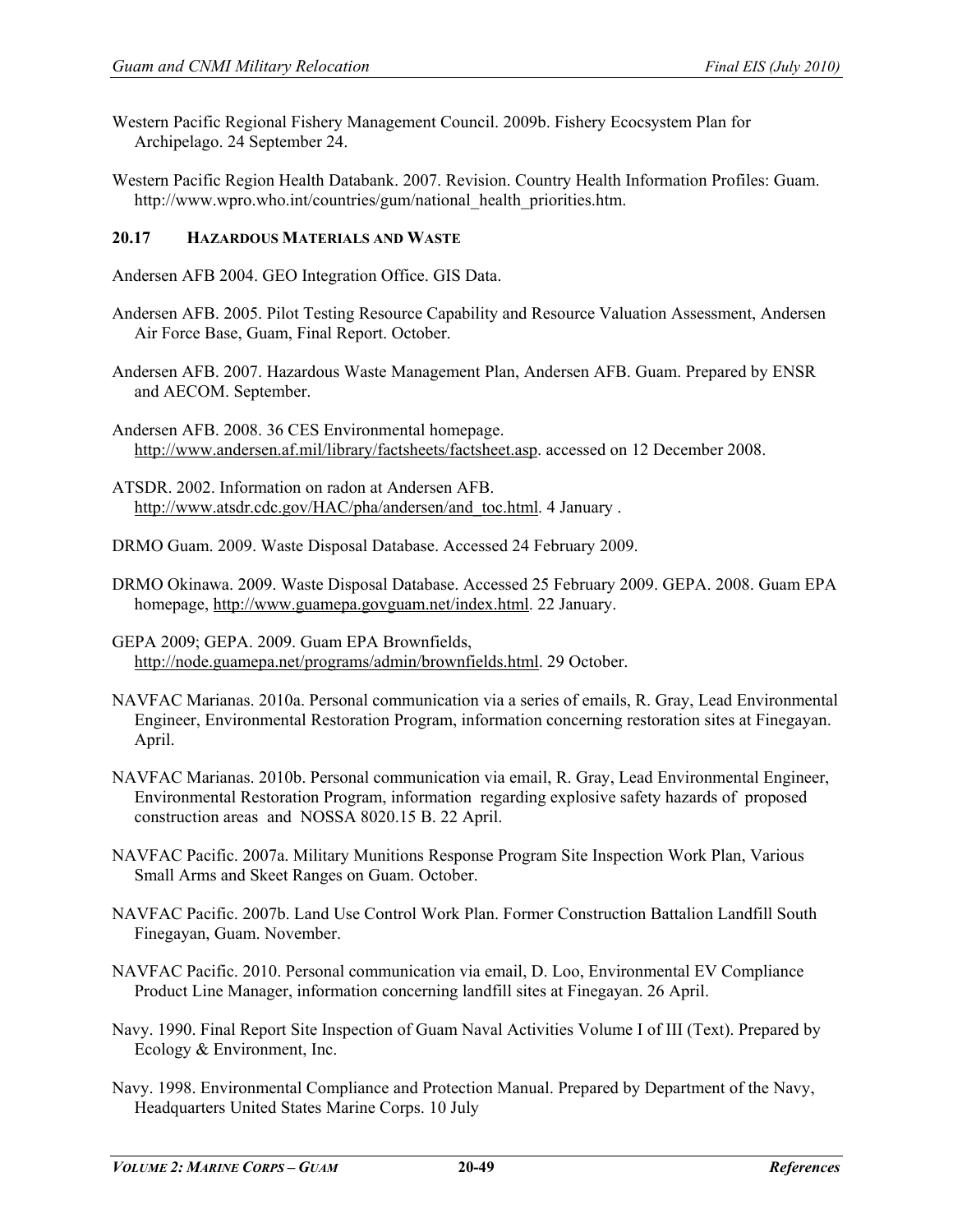- Navy. 1999. Storage and Handling of Hazardous Materials,. NAVSUP PUB 573, AFJMAN 23-209, MCO 4450.12A. 13 January.
- Navy. 2002. Hazardous Material Control and Management (HMC&M), OPNAVINST 5100.23F, Chapter 7. 15 July.
- Navy. 2004. COMSC Instruction 5090.1C, Environmental Protection Program. 24 May.
- Navy. 2007. COMNAV Marianas Hazardous Waste Management Plan. 24 July.
- Navy. 2009. NOSSA Instruction 8020.15B. Explosives Safety Review, Oversight, and Verification of Munitions Responses. Ser N539/05. 26 January.
- Parsons Brinckerhoff. 2009. Multiple site visits to document site conditions along Guam and CNMI Military Relocation roadway improvements by Jonathan Sell and Lynden Kobayashi. March 2009.
- USEPA. 1997. Military Munitions Rule: Hazardous Waste Identification and Management; Explosives Emergencies; Manifest Exemption for Transport of Hazardous Waste on Right-of-Ways on Contiguous Properties. Final Rule 12 February.
- USEPA. 2005. U.S. Army Corps of Engineers Letters to California, Texas and Illinois Regarding Munitions on Closed Military Ranges Memorandum. 21 October.
- USEPA. 2007. Basic Information, Lead in Paint, Dust, and Soil. [http://www.epa.gov/lead/pubs/leadinfo.htm#facts.](http://www.epa.gov/lead/pubs/leadinfo.htm#facts) 2 August.
- USEPA. 2008a. United States Environmental Protection Agency, Map of Radon Zones, [http://www.epa.gov/iaq/radon/zonemap.html.](http://www.epa.gov/iaq/radon/zonemap.html) 2 January
- USEPA. 2008b. Definition of Solid Waste Compendium, Volume C: Military Munitions, EPA530-R-07- 003, Version 1. February.

# **20.18 PUBLIC HEALTH AND SAFETY**

Congressional Research Service. 2002. Military Aviation Safety. September.

- Czech, J. 2009. Noise Analysis for Guam Training EIS. Prepared by WYLE for TEC, Inc. Joint Venture. 25 September. Department of Public Health and Social Services. 2006. Annual Summary of Notifiable Diseases, Guam – 2006, Office of Epidemiology and Research, Government of Guam.
- Guam Police Department. 2007. Planning, Research and Development. Uniform Crime Reports: Crime in Guam 2006. 20 December. [http://gpd.guam.gov/Portals/109/Stats/UCR/2006%20UNIFORM%20CRIME%20REPORT.pdf.](http://gpd.guam.gov/Portals/109/Stats/UCR/2006%20UNIFORM%20CRIME%20REPORT.pdf) Accessed July 2008.Institute of Electrical and Electronics Engineers. 1999. IEEE Standard for Safety Levels with Respect to Human Exposure to Radio Frequency Electromagnetic Fields*.* Report IEEE Std C95.1, 1999 Edition. New York, NY: The Institute of Electrical and Electronics Engineers, Inc.
- Navy. 2009a. West Coast Basing of the MV-22 Final Environmental Impact Statement. Prepared for NAVFAC Southwest, San Diego, CA. October.
- Navy. 2009b. Naval Safety Center, FY 02-08 Navy Class A Flight Mishap Rates. Available at: [http://www.safetycenter.navy.mil/statistics/aviation/tables.htm,](http://www.safetycenter.navy.mil/statistics/aviation/tables.htm) accessed on 11 May 2009.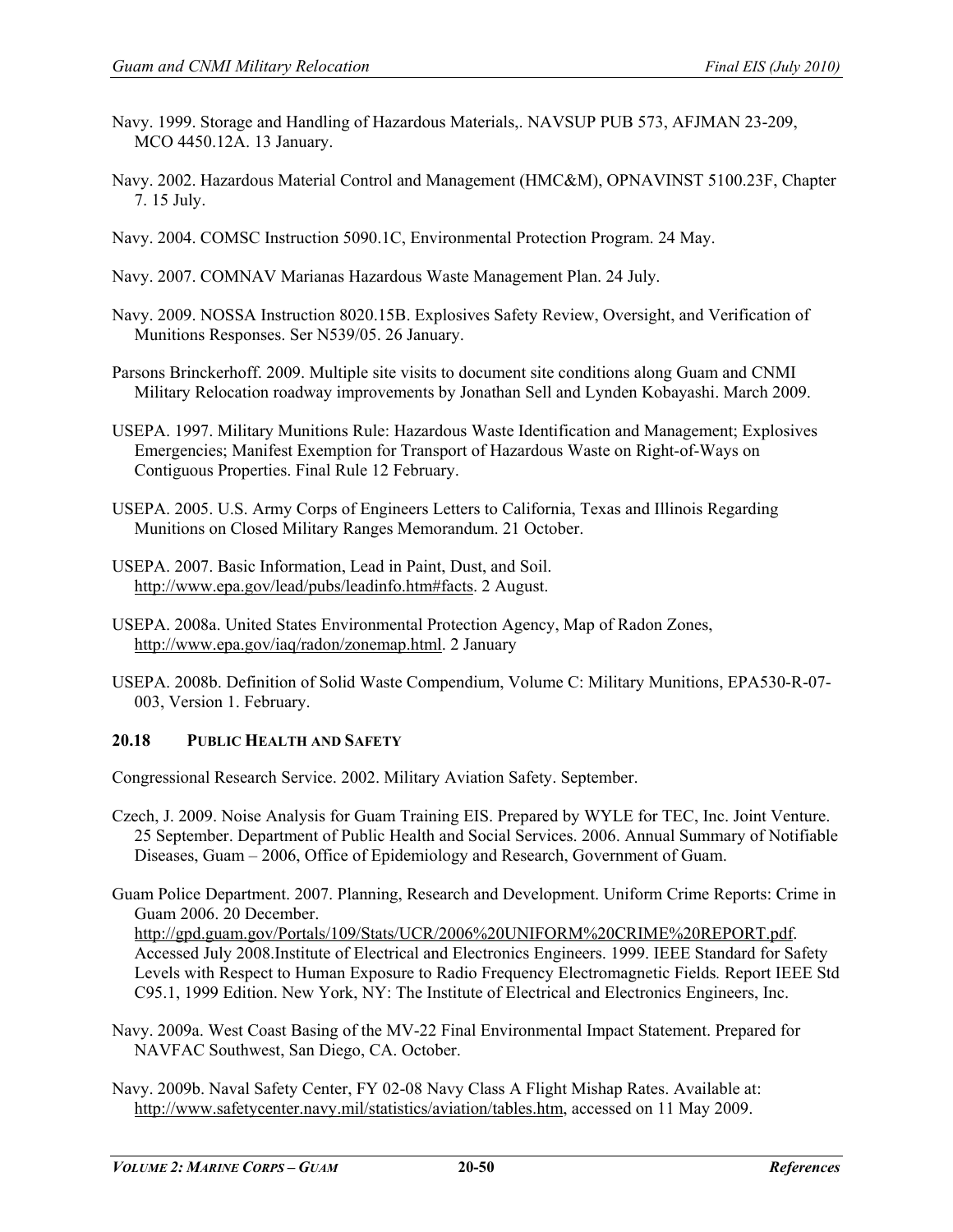OSHA. 2009. Noise and Hearing Conversation. Available Online at:

- [www.osha.gov/SLTC/noisehearingconservation.](http://www.osha.gov/SLTC/noisehearingconservation) Last Updated 26 September 2008, accessed 2009.
- PACAF. 2006. Final Environmental Impact Statement, Establishment and Operation of an ISR/Strike Capability, Andersen AFB.

#### **20.19 ENVIRONMENTAL JUSTICE AND THE PROTECTION OF CHILDREN**

- CNMI Department of Commerce. 2005. Household Income and Expenditure Survey.
- CEQ. 1979. Regulations for Implementing NEPA. [http://ceq.hss.doe.gov/Nepa/regs/ceq/toc\\_ceq.htm.](http://ceq.hss.doe.gov/Nepa/regs/ceq/toc_ceq.htm.%20Accessed%2029%20April%202009)  [Accessed 29 April 2009.](http://ceq.hss.doe.gov/Nepa/regs/ceq/toc_ceq.htm.%20Accessed%2029%20April%202009)Grieco, E. and R. Cassidy. 2001. Census 2000 Brief Overview of Race and Hispanic Origin. [http://www.census.gov/prod/2001pubs/cenbr01-1.pdf. Accessed 7 October 2009.](http://www.census.gov/prod/2001pubs/cenbr01-1.pdf.%20Accessed%207%20October%202009)
- Federal Register. 1994. Executive Order 12898 Federal Actions to Address Environmental Justice in Minority Populations and Low-Income Populations. Volume 59, No. 52. 11 February. Available at: ttp://www.dotcr.ost.dot.gov/documents/ycr/eo12898.pdf. Accessed 14 August 2009.
- SBA. 2000. HUBZone Locator.

[http://map.sba.gov/hubzone/hzqry.asp?scope=144787565%7C13444156%7C23.8899557480506%7C](http://map.sba.gov/hubzone/hzqry.asp?scope=144787565%7C13444156%7C23.8899557480506%7C30.5288005181557&command=zmin&zoomrect=329%7C70%7C0%7C0&panshift=&mapimage.x=329&mapimage.y=70) [30.5288005181557&command=zmin&zoomrect=329%7C70%7C0%7C0&panshift=&mapimage.x=3](http://map.sba.gov/hubzone/hzqry.asp?scope=144787565%7C13444156%7C23.8899557480506%7C30.5288005181557&command=zmin&zoomrect=329%7C70%7C0%7C0&panshift=&mapimage.x=329&mapimage.y=70) [29&mapimage.y=70.](http://map.sba.gov/hubzone/hzqry.asp?scope=144787565%7C13444156%7C23.8899557480506%7C30.5288005181557&command=zmin&zoomrect=329%7C70%7C0%7C0&panshift=&mapimage.x=329&mapimage.y=70) Accessed 10 September 2009.

- SBA 2009. SBA HUB Zone FAQ. [http://www.sba.gov/hubzone/faq/HUBZONE\\_FAQ\\_AREAS.html.](http://www.sba.gov/hubzone/faq/HUBZONE_FAQ_AREAS.html) Accessed 10 September 2009.
- U.S. Census Bureau. 2000a. American Fact Finder fact sheet: Guam Summary File. http://factfinder.census.gov/servlet/DTTable? bm=y&-show\_geoid=Y&-tree\_id=405&-\_showChild=Y&-context=dt&-errMsg=&-all\_geo\_types=N&-mt\_name=DEC\_2000\_IAGU\_P001&redoLog=false&-transpose=N&-search\_map\_config=|b=50|l=en|t=4001|zf=0.0|ms=sel\_00dec|dw=0.9 528487917191559|dh=0.6838460131961157|dt=gov.census.aff.domain.map.EnglishMapExtent|if=gif| cx=-67.48042614595042|cy=18.385966173167105|zl=6|pz=6|bo=318:317:316:314:313:323:319|bl=36 2:393:358:357:356:355:354|ft=350:349:335:389:388:332:331|fl=381:403:204:380:369:379:368|g=040 00US72&-PANEL\_ID=p\_dt\_geo\_map&-\_lang=en&-geo\_id=04000US66&-CONTEXT=dt& format=&-search\_results=ALL&-ds\_name=DEC\_2000\_IAGU. Accessed 11 November 2008.
- U.S. Census Bureau. 2000b. Poverty Thresholds. http://www.census.gov/hhes/www/poverty/threshld/thresh00.html. Last updated 29 August 2006, accessed 11 November 2008.
- U.S. Department of Commerce. 2004. Population and Housing Profile: 2000 Guam. http://www.census.gov/prod/cen2000/island/GUAMprofile.pdf. Accessed 7 October 2009.
- USACHPPM. 2009. Draft Operational Noise Consultation NO.52-ON-0BVU-09 Operational Noise Contours Proposed Range Development Guam and Tinian.
- USEPA. 1982. Guidelines for Noise Impact Analysis. April.
- USEPA. 1995. The EPA's Environmental Justice Strategy. Available at: [http://www.epa.gov/compliance/resources/policies/ej/ej\\_strategy.1995.pdf.](http://www.epa.gov/compliance/resources/policies/ej/ej_strategy.1995.pdf) Accessed on 29 April 2009.